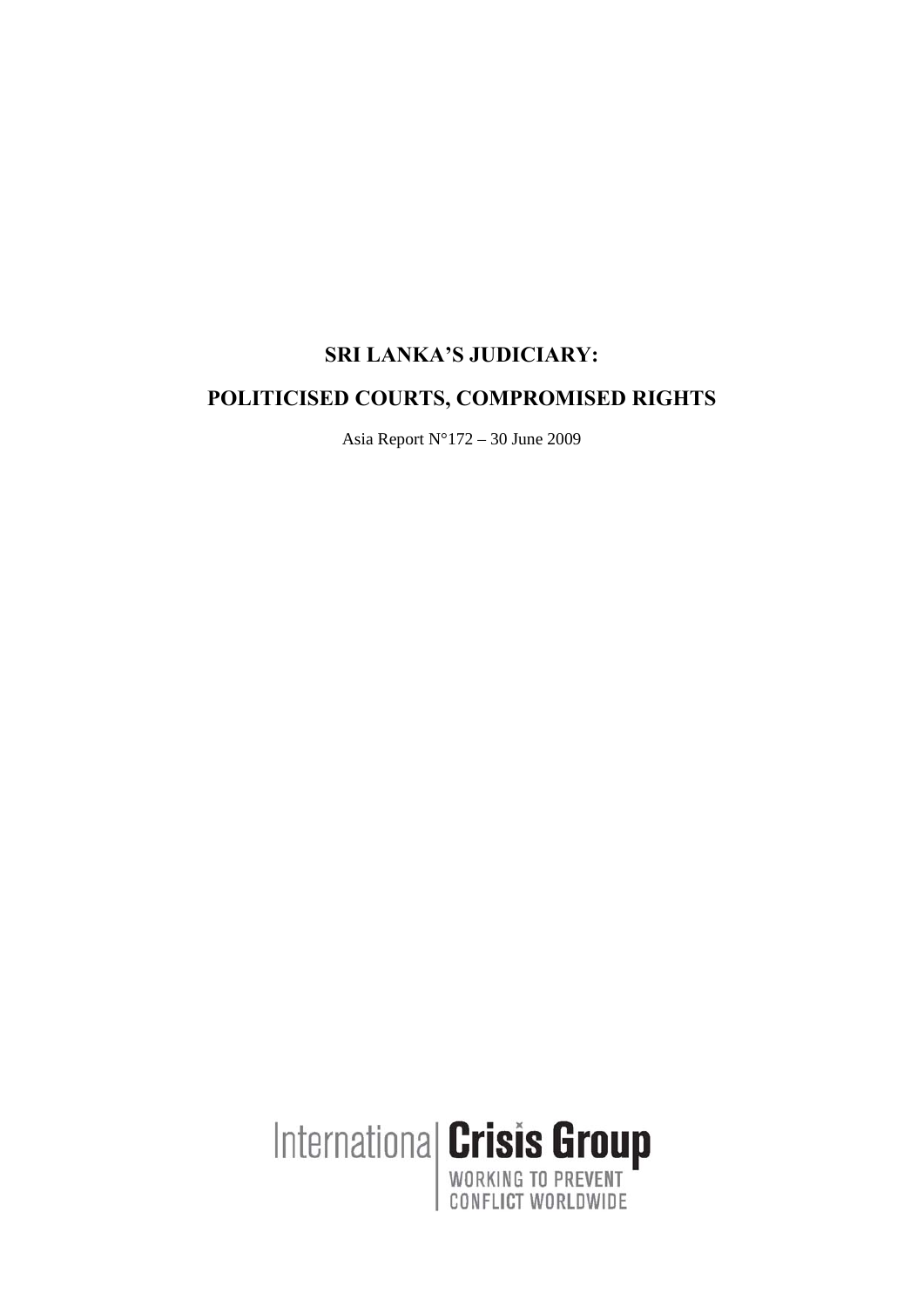# **TABLE OF CONTENTS**

| Ι.   |                                                                                              |  |
|------|----------------------------------------------------------------------------------------------|--|
|      |                                                                                              |  |
|      |                                                                                              |  |
|      |                                                                                              |  |
|      | THE 1978 CONSTITUTION'S AMBIVALENT EMBRACE OF JUDICIAL INDEPENDENCE 3<br>C                   |  |
|      |                                                                                              |  |
|      |                                                                                              |  |
|      |                                                                                              |  |
|      |                                                                                              |  |
|      |                                                                                              |  |
|      |                                                                                              |  |
|      |                                                                                              |  |
|      |                                                                                              |  |
|      |                                                                                              |  |
|      |                                                                                              |  |
|      |                                                                                              |  |
|      |                                                                                              |  |
|      |                                                                                              |  |
|      |                                                                                              |  |
|      |                                                                                              |  |
|      |                                                                                              |  |
|      |                                                                                              |  |
|      | A. THE ABSENCE OF REMEDIES FOR ILLEGAL DETENTION IN LOWER COURTS 16                          |  |
|      |                                                                                              |  |
|      |                                                                                              |  |
|      | 3. The failure to discourage illegal detention by damages actions and criminal prosecution20 |  |
|      |                                                                                              |  |
|      |                                                                                              |  |
|      | VI. THE SUPREME COURT, EXECUTIVE POWER AND TERRITORIAL                                       |  |
|      |                                                                                              |  |
|      |                                                                                              |  |
|      |                                                                                              |  |
|      |                                                                                              |  |
|      |                                                                                              |  |
|      |                                                                                              |  |
| VII. |                                                                                              |  |
|      |                                                                                              |  |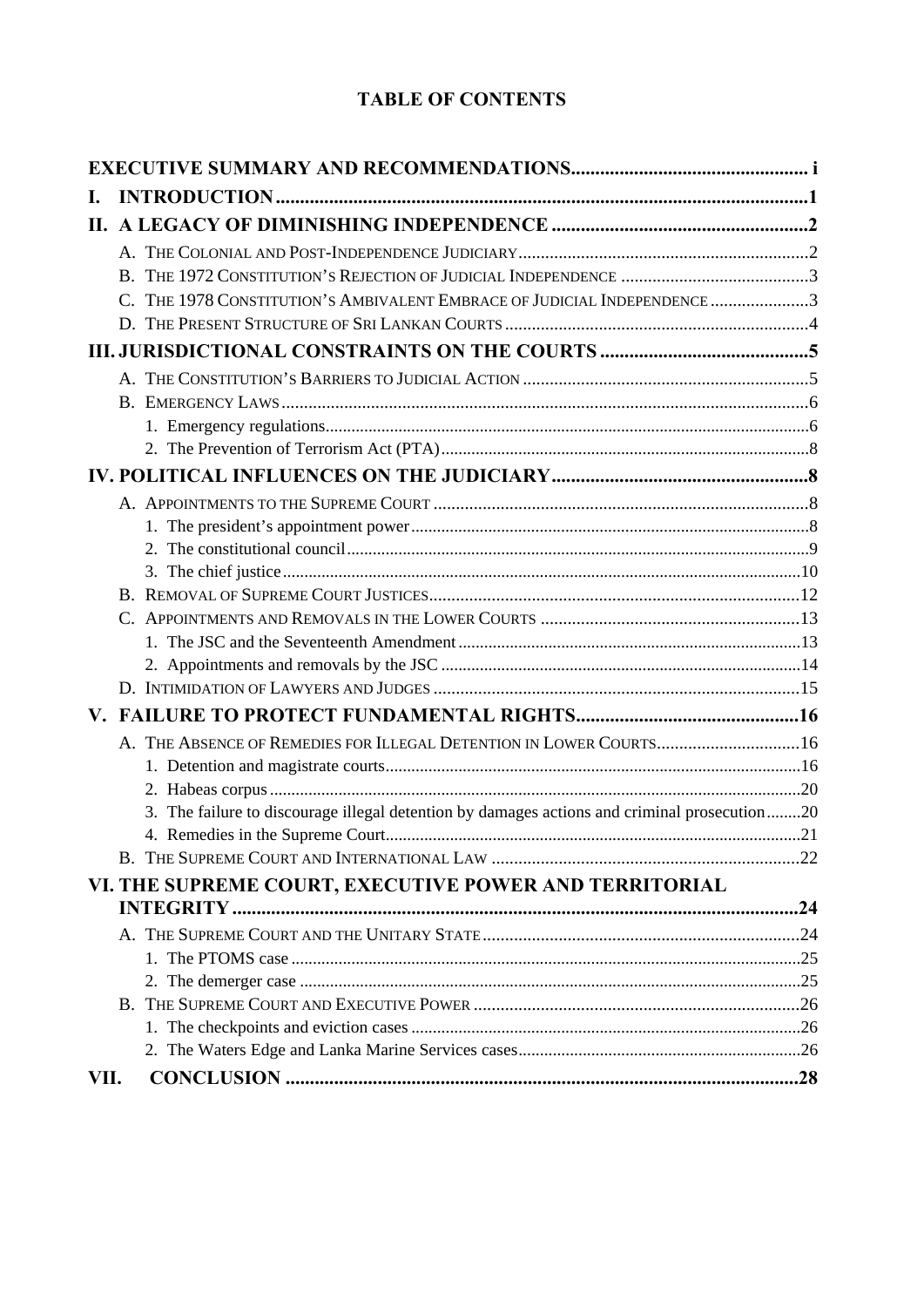# **APPENDICES**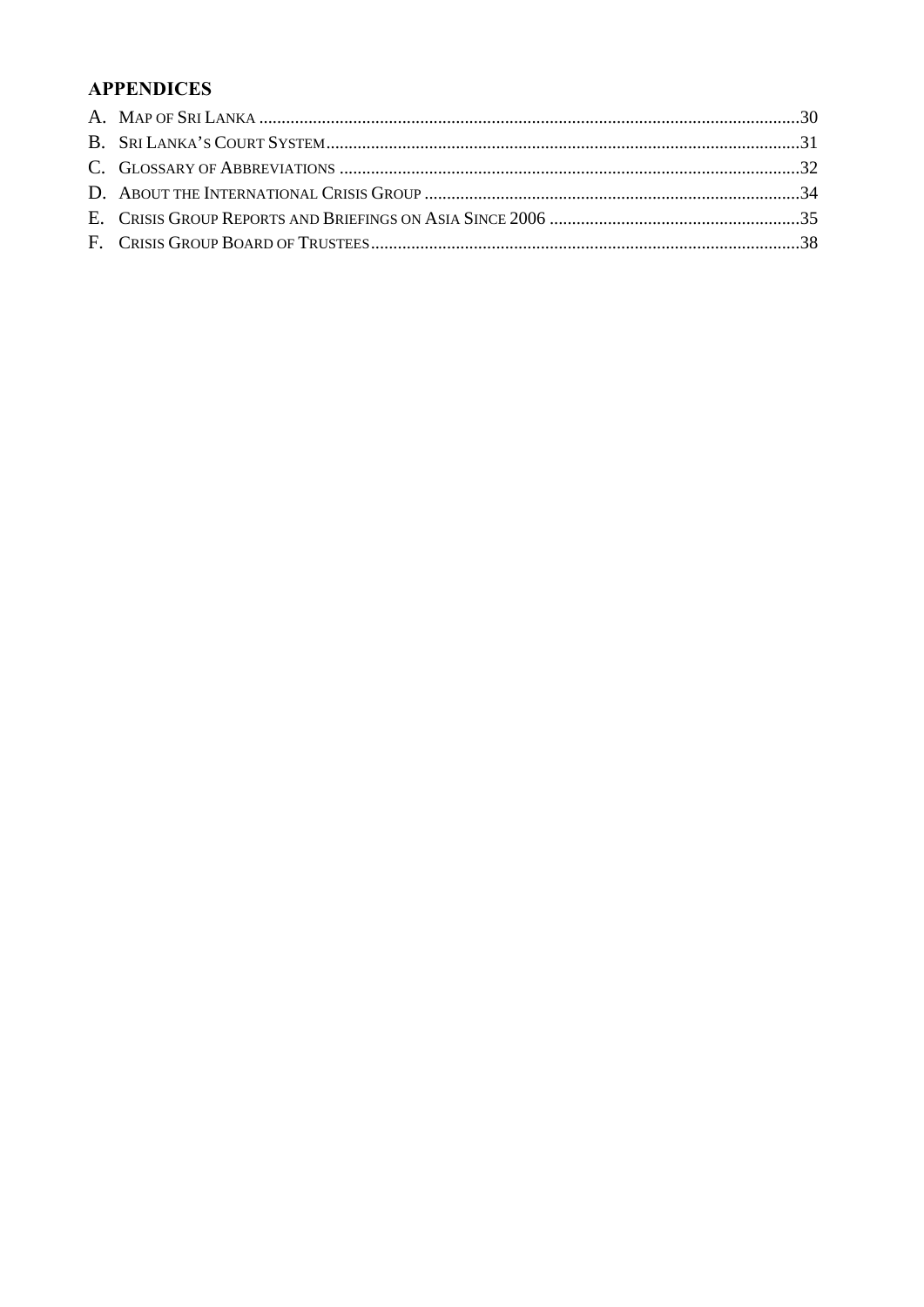**Asia Report N°172 30 June 2009**

# **SRI LANKA'S JUDICIARY: POLITICISED COURTS, COMPROMISED RIGHTS**

Internationa **Crisis Group** 

# **EXECUTIVE SUMMARY AND RECOMMENDATIONS**

Sri Lanka's judiciary is failing to protect constitutional and human rights. Rather than assuaging conflict, the courts have corroded the rule of law and worsened ethnic tensions. Rather than constraining militarisation and protecting minority rights, a politicised bench under the just-retired chief justice has entrenched favoured allies, punished foes and blocked compromises with the Tamil minority. Its intermittent interventions on important political questions have limited settlement options for the ethnic conflict. Extensive reform of the judicial system – beginning with a change in approach from the newly appointed chief justice – and an overhaul of counterproductive emergency laws are essential if the military defeat of the LTTE is to lead to a lasting peace that has the support of all ethnic communities.

At independence in 1948, Sri Lanka had a comparatively professional and independent judiciary. New constitutions in 1972 and 1978, however, cut back on the judiciary's protection from parliamentary and presidential intrusions. The 1978 constitution vested unfettered control of judicial appointments in presidential hands. Unlike other South Asian countries, no strong tradition or norm of consultation between the president and the chief justice developed. Nor did predictable rules immune from manipulation, such as promotion by seniority, emerge.

The Seventeenth Amendment, enacted in October 2001, attempted to depoliticise a range of public institutions, including the judiciary, by establishing a constitutional council. The council limited the power of the president to make direct appointments to the courts and independent commissions. Since 2005, however, Presidents Chandrika Kumaratunga and Mahinda Rajapaksa have wilfully ignored this constitutional limit by refusing to convene the constitutional council. An increasing proportion of President Rajapaksa's appointees to the higher court have been from the attorney general's office. The result is benches stacked to favour the government. The 1978 constitution's system for removing judges is also broken. Vested in parliamentary control, impeachment is only ever threatened on thinly veiled political grounds against judges who have broken with a ruling coalition. No effective mechanism exists to sanction corrupt or abusive judges.

At the same time, the recently retired chief justice, Sarath N. Silva, chose to exercise his powers in ways that further sapped the independence of the lower courts and the Supreme Court. Through the Judicial Service Commission (JSC), he controlled appointments, transfers and removals of lower court judges. He used those administrative powers to punish judges out of step with his wishes and to reward those who toed the line. Police and other politically influential constituencies used their close ties to the chief justice to influence judicial decisions. Fear of sanction by the JSC has undermined judges' willingness to move aggressively against the police or the military, particularly in cases involving the rights of Tamil detainees. Entrenching this problem are informal local networks of contacts and collaboration between police, judges and the bar. In part as a result of these ties, there are no effective checks on endemic torture in police custody.

Formal constitutional and statutory rules further undermine judicial independence, deepening Sri Lanka's political and ethnic crises and compounding harms to human and constitutional rights. Most importantly, Sri Lanka has two sets of emergency laws – regulations issued under the Public Security Ordinance, No. 25 of 1947, and the 1979 Prevention of Terrorism Act (PTA) – which impose severe limits on courts' jurisdiction and authority to prevent abusive detention and torture. Emergency regulations and the PTA are used disproportionately in Tamil areas and against Tamil suspects. Without the repeal or radical reform of these laws, continued political alienation of Tamils is virtually assured.

Neither the local magistrate courts nor the provincial high courts provide remedies for illegal or abusive detention under either the emergency laws or the criminal code. Threshold review of detention decisions by magistrates is superficial. The "habeas corpus" remedy putatively available in the high courts rarely suc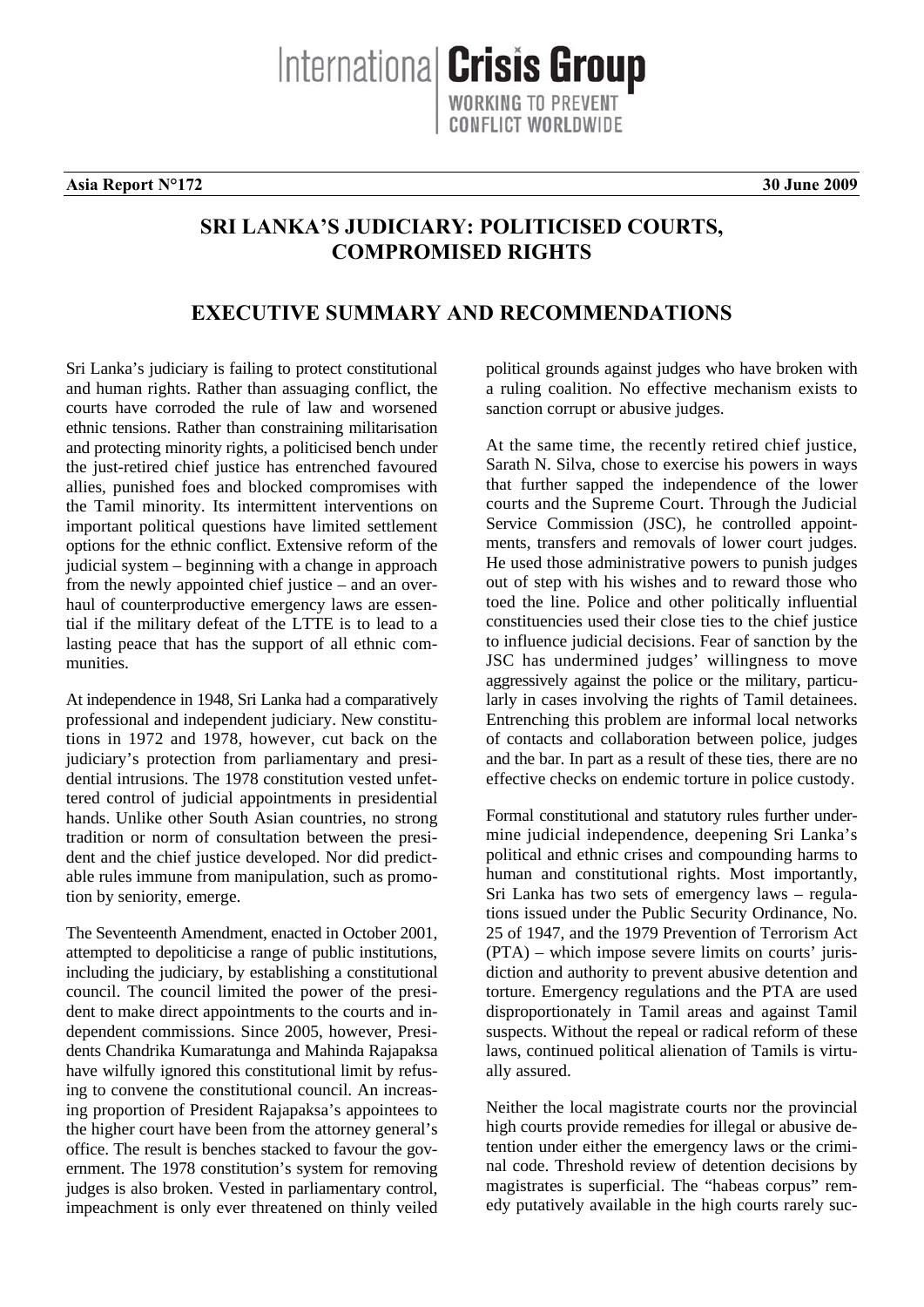ceeds in gaining releases. Some relief can at times be found by filing a "fundamental rights" application in the Supreme Court. But distance, the difficulty of travel, especially for Tamil litigants, and the cost of hiring one of a limited pool of Colombo-based Supreme Court lawyers create impassable barriers for most litigants.

The Supreme Court under Chief Justice Silva did little to alleviate this deficit of justice. To the contrary, its recent opinions tried to cut off options for raising claims in international forums. Silva's court also intervened at crucial moments in the political process to strike down negotiated agreements designed to address Tamil concerns, thereby strengthening political hardliners among Sinhala nationalist parties and deepening the ethnic divide. While the court has been lauded for recent judgments protecting some rights and invalidating corrupt government contracts, these opinions do not pose a substantial challenge to excessive power of the executive presidency. Judicial interventions against corruption have been sufficiently unpredictable that they provide no real incentive to future office holders to refrain from misusing state resources.

The June 2009 retirement of Sarath Silva and the appointment of the most senior member of the Supreme Court, Asoka de Silva, as the new chief justice offer an opportunity for urgently needed reforms to begin. The new chief justice should take immediate steps to depoliticise the JSC, press for a speedy resolution of the constitutional council case currently pending before the court and begin to establish a more favourable climate in the courts for fundamental rights cases and for those challenging detentions under emergency laws. The JSC, chaired by the new chief justice, should order magistrates in areas where LTTE suspects are being held to use their wide powers to visit and monitor the conditions of the more than 10,000 surrendered or suspected members of the LTTE now in state custody. For any reforms to have lasting impact, however, they will need political support from an empowered bench and active bar willing to resist an executive that has shown little commitment to an independent judiciary.

# **RECOMMENDATIONS**

# **To the President and Government of Sri Lanka:**

1. Reconstitute immediately the constitutional council under the Seventeenth Amendment by appointing the slate of nominees already forwarded by the government and the opposition parties and commit to respecting the council's judicial appointments until a more independent and effective mechanism for judicial selection is operational.

- 2. Negotiate with the opposition parties in good faith to amend the Seventeenth Amendment to reduce political parties' involvement in the constitutional council, and instead include members of the Supreme Court selected by lot, president's counsel of long standing and representatives of civil society organisations with demonstrated experience and knowledge concerning judicial selection, constitutional law and fundamental rights.
- 3. Repeal sections of the Emergency (Miscellaneous Provisions and Powers) Regulations No. 1 of 2005 and the Emergency (Prevention and Prohibition of Specified Terrorist Activities) Regulations No. 7 of 2006 (and all previous emergency regulations that may remain in force at present) that authorise detention without charge outside areas of ongoing military hostilities, that derogate from the criminal procedure code and that criminalise conduct involving the exercise of free speech and associational rights.
- 4. Move the administration of the legal framework set out in Emergency Regulations and the PTA from the defence ministry to the justice ministry, with clear civilian oversight over the national security apparatus, especially with regard to detentions and detainees' access to justice.

## **To the Government and Opposition Parties in Parliament:**

- 5. Amend the provisions of the 1978 constitution concerning the judiciary in order to:
	- a) allow actions against the president for the nonperformance of mandatory legal duties, e.g., by the way of writs of *certiorari*, *prohibition* or *mandamus* (Article 35);
	- b) prohibit by law sitting judges from holding other remunerative and/or administrative positions during their tenure on the bench or from securing such posts on commissions or otherwise after their retirement; and
	- c) create an independent judicial tribunal for the adjudication of charges of misconduct or incapacity of members of the judiciary, including the Supreme Court, where members of said tribunal would be chosen by lot and would exclude any judges who were alleged to be connected in any way with the alleged offences.
- 6. Enact a contempt of court law limiting and imposing procedural constraints on the imposition of contempt sanctions in line with the 2005 views of the UN Human Rights Committee.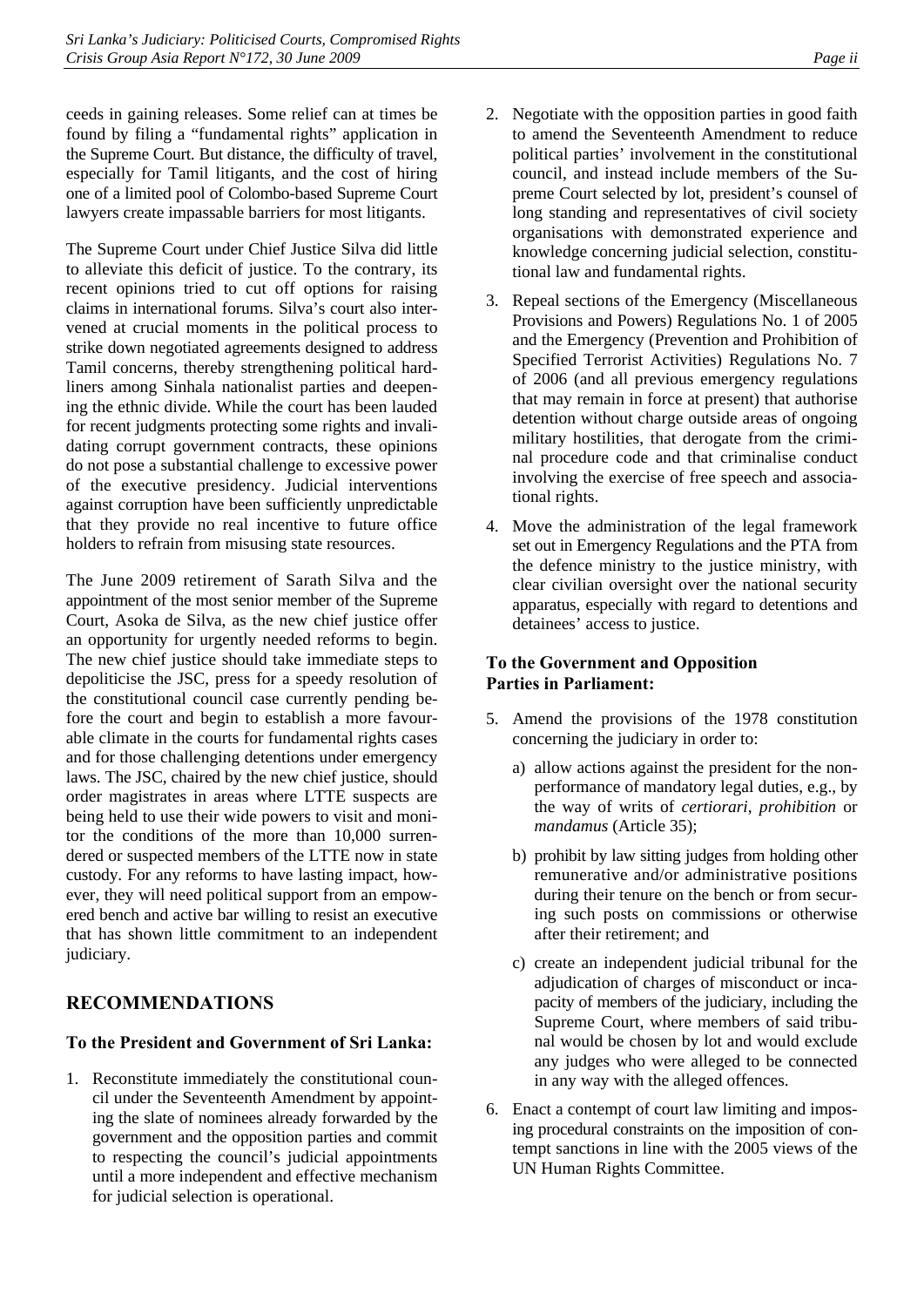- 7. Amend Chapter III (in particular Article 15) and Chapter XVIII of the constitution, the Public Security Ordinance, and the 1979 Prevention of Terrorism Act (Temporary Provisions) to state that derogations from and restrictions on constitutional and human rights are limited by law to be consistent with the constraints imposed by the International Covenant on Civil and Political Rights and the International Covenant on Economic, Social and Cultural Rights.
- 8. Overrule the *Singarasa* judgment of the Supreme Court by legislation or constitutional amendment, clarifying Sri Lanka's compliance with the Optional Protocol to the International Covenant on Civil and Political Rights and committing to following the views of the Human Rights Committee in past and future cases concerning compensation and other remedies.
- 9. Enact legislation requiring the immediate publication and wide public dissemination of any regulations (including emergency regulations) issued by the government and opinions of the Supreme Court and the Court of Appeal, with the provision of necessary funding.

# **To the Constitutional Council (once reestablished):**

- 10. Follow a rule of seniority in appointments to the higher judiciary except in cases where the constitutional council makes a public finding that compelling reasons exist for declining to promote a judge.
- 11. Place a moratorium on the promotion of officials from the attorney general's office to the higher judiciary, permitting appointments from the attorney general's office only after there is numerical balance between career-judge appointees and appointees from the private bar on the one hand, and members of the attorney general's staff on the other in those courts.

# **To the United National Party (UNP):**

12. Express publicly the party's commitment to reforming the constitution's judicial appointment and removal system and the elimination of the emergency powers of arrest, detention and prosecution without full due process protections under the Public Security Ordinance and the 1979 Prevention of Terrorism Act (Temporary Provisions) (PTA), until constitutional amendments can be passed to improve those processes.

## **To the Chief Justice of Sri Lanka:**

- 13. Task publicly the registrar of the Supreme Court with independent responsibility for assigning judges to benches of the court in specific cases by random lot, and bar any judge of the court from taking any role in the selection of benches.
- 14. Publish clear rules for when benches of more than three judges will be formed in cases raising challenges to administrative or executive action and when appeals or re-hearings from three-judge benches will be heard by larger benches of the court.
- 15. Publish clear standards for the exercise of the Supreme Court's discretionary fundamental rights jurisdiction, including rules that ensure that challenges to ongoing detentions are addressed speedily even pending the filing of any criminal charges, that victims of torture and their families receive adequate compensation, and that all petitioners are protected from improper coercion or violence while their cases are pending.
- 16. Even in the absence of legislation requiring the publication of Supreme Court opinions, direct the registrars of the higher judiciary to publish immediately and disseminate widely judgments from those courts in Sinhala, Tamil and English.
- 17. Order the expeditious adjudication of challenges to the president's non-application of the Seventeenth Amendment.

# **To the Judicial Service Commission (JSC):**

- 18. Promulgate clear rules to ensure due process protections and publicity in proceedings against judges for misconduct in the JSC, including the requirements that judges be notified of the specific charges against them; that judges have an opportunity to respond in writing and with the aid of counsel; that any findings of misconduct be promptly made available to the judge; and that JSC decisions can be appealed to Supreme Court panels.
- 19. Publish a schedule of appointments and transfers for magistrate judges that minimises uncertainty or manipulation in the location and duration of appointments; derogations from the schedule should be open to appeal to the commission and allowed only under publicly stated exceptional circumstances.
- 20. Promulgate rules requiring all settlements between police and victims of torture to be subject to approval by a magistrate judge, who should ensure that victims are not subject to undue pressure in reaching settlements and that the settlement is fair.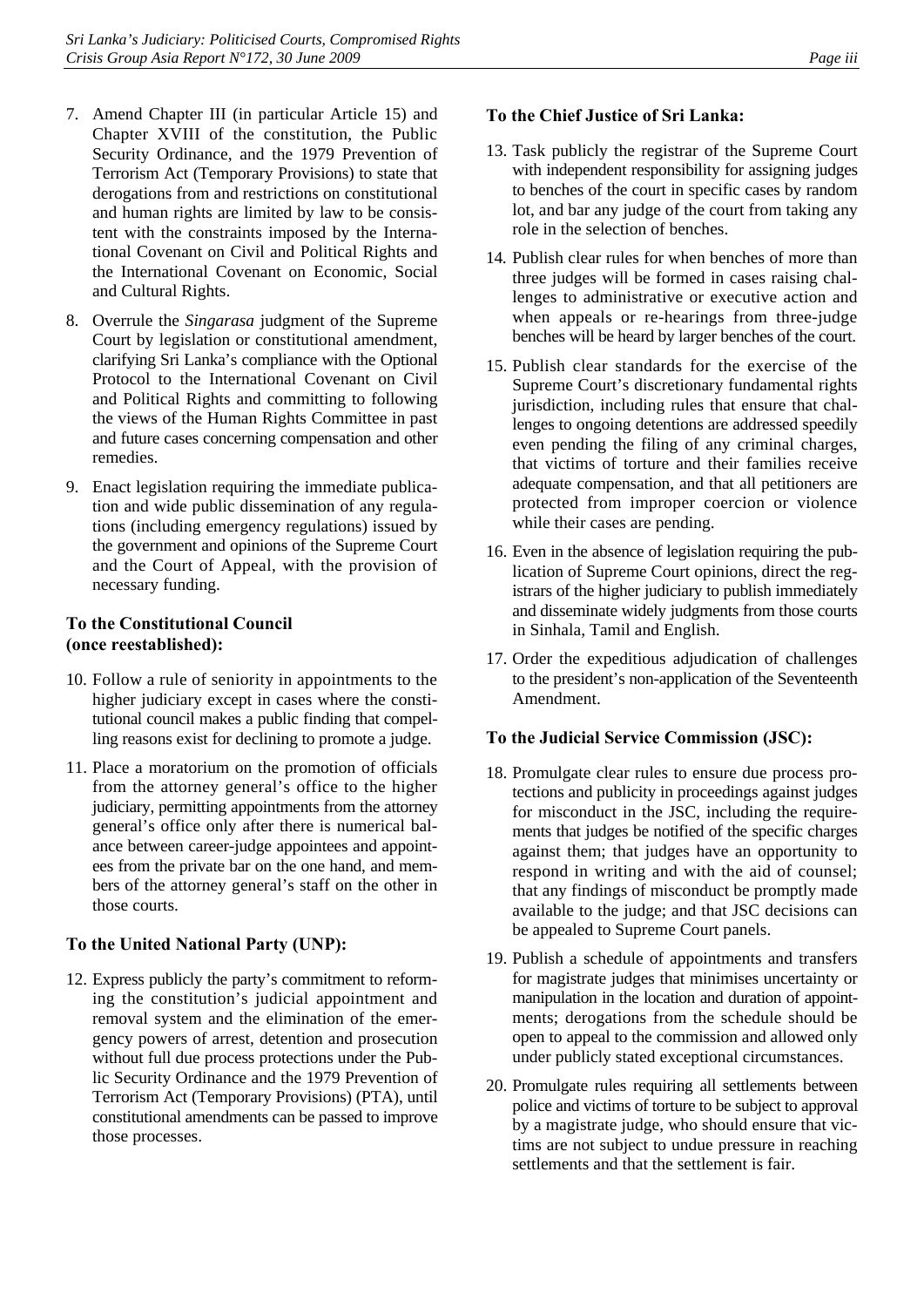21. Order magistrates to use their wide powers to visit and monitor conditions in detention centres housing surrendered and suspected LTTE members; and organise training workshops for magistrates to equip them to use their monitoring powers more effectively.

### **To the Attorney General:**

- 22. Expand the role of state counsel in the magistrate courts, tasking them with the role of providing a check on police prosecution of ordinary crimes to ensure against the use of torture or other forms of abusive treatment or discrimination.
- 23. Expedite investigations and prosecutions of disappearances, illegal detention, torture or killings by state actors.

## **To the World Bank, the United Nations Development Programme (UNDP) and Other International Donors:**

24. Ensure that any further funds dispersed on the justice sector are not used as mechanisms for leverage by political actors or factions within the judiciary.

### **Colombo/Brussels, 30 June 2009**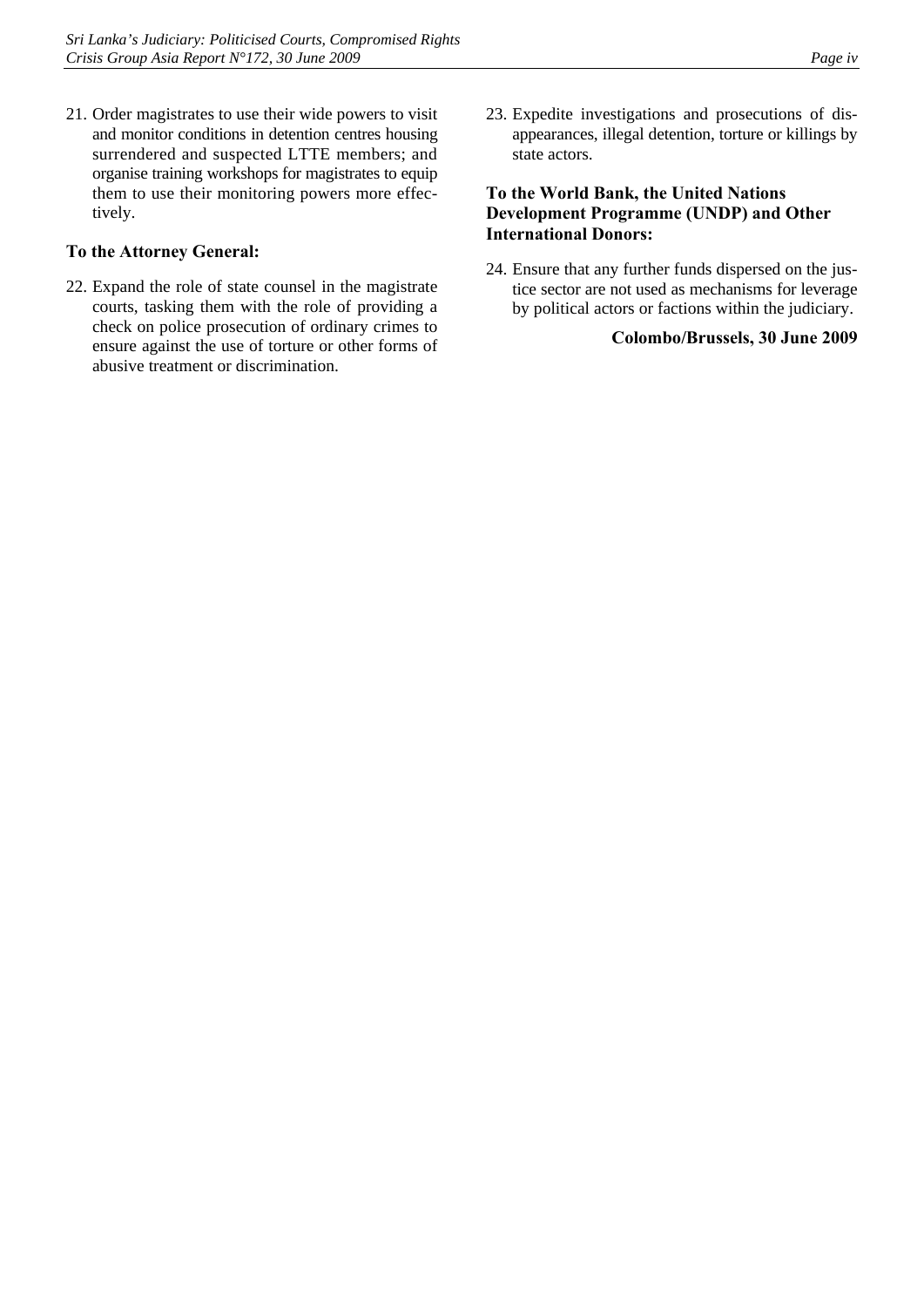**Asia Report N°172 30 June 2009**

# **SRI LANKA'S JUDICIARY: POLITICISED COURTS, COMPROMISED RIGHTS**

Internationa **Crisis Group** 

ONFLICT WORLDWIDE

## **I. INTRODUCTION**

On the evening of 27 September 2008, a grenade was thrown into the house of prominent Sri Lankan human rights lawyer J.C. Weliamuna.<sup>1</sup> It shattered windows but did not harm Weliamuna, his wife or two young children.<sup>2</sup> The incident stunned Sri Lanka's legal community, normally insulated from direct violence, but was part of a longstanding pattern of intimidation and more subtle manipulation of the judicial system.<sup>3</sup> As a result, the Sri Lankan judiciary's ability to fairly adjudicate legal questions implicating the sensitive political and human rights issues at the heart of Sri Lanka's ethnic conflict has been deeply compromised.

At a local level, magistrate courts supervise criminal and military detention but rarely intervene to prevent or condemn ill-treatment, torture or prolonged illegal detention. Provincial high courts can issue "writs of habeas corpus" as remedies for illegal detention, but with little effect. While the Supreme Court provides partial relief in some detention cases and torture, its location in Colombo and the difficulty of travel for litigants, especially Tamils from the north and east of the island, render that option unavailable to many potential petitioners.

The Supreme Court under recently retired Chief Justice Sarath Nanda Silva also emerged as a pivotal, unpredictable and contentious political actor. The court has issued populist judgments condemning fiscal improprieties and a handful of decisions constraining some of the Rajapaksa government's anti-terrorism policies, but in disputes touching on the core of executive power, the Supreme Court has not acted. In cases related to the ethnic conflict, the court has reached out to invalidate arrangements fashioned to achieve difficult political compromises. This has entrenched an unflinching vision of Sinhala<sup>4</sup> nationalism, political centralisation and the unitary state that runs counter to effective forms of devolution of power and powersharing.

This report, based on interviews with lawyers, litigants, current and former judges and magistrates, and government officials, examines the role of both inferior and higher courts in Sri Lanka's violent political and ethnic conflicts. It explains how formal constitutional and statutory rules and the practices of police, judges and government officials have undermined the independence of those tribunals. The net result is unprincipled discretion exercised in ways that further the goals of powerful political actors, while undermining the rule of law, deepening the political crisis and compounding harm to human and constitutional rights.

Without addressing this corrosion, Sri Lanka is unlikely to forge the stable political compromises that might now be available with the military defeat of the LTTE. Courts presently provide no guarantee of personal security or redress against arbitrary state violence, let alone the possibility of transitional justice, necessary for a transition from violence. They are more likely to destabilise political compromises that could help mitigate Sri Lanka's enduring social fissures. Much needs to be done to insulate judges from political and other improper influences and to allow them once more to guarantee elementary civil and political rights and to play their crucial part in moving Sri Lanka from war to lasting peace.

<sup>&</sup>lt;sup>1</sup> Such attacks are part of a larger human rights crisis in Sri Lanka. See Crisis Group Asia Reports N**°**125, *Sri Lanka's Human Rights Crisis*, 14 June 2007; and N**°**146, *Sri Lanka's Return to War: Limiting the Damage, 20 February 2008.* 

 $2$ Crisis Group interview, senior lawyer, Colombo, 12 November 2008.

<sup>&</sup>lt;sup>3</sup> For details of one case involving a physical assault and detention of a lawyer who protested police beating of a prisoner, see Kishali Pinto-Jayawardena, "Judicial Protection of Human Rights", in *Sri Lanka: State of Human Rights 2005* (Colombo, 2005), pp. 16-17; and Jayampathy Wickramaratne, *Fundamental Rights in Sri Lanka* (Pannipitiya, 2006), p. 89.

<sup>&</sup>lt;sup>4</sup> In everyday usage, Sinhala and Sinhalese are often interchangeable. In this paper, Sinhala will be used in all cases except when referring to the ethnic group as a collective noun, as in "the Sinhalese".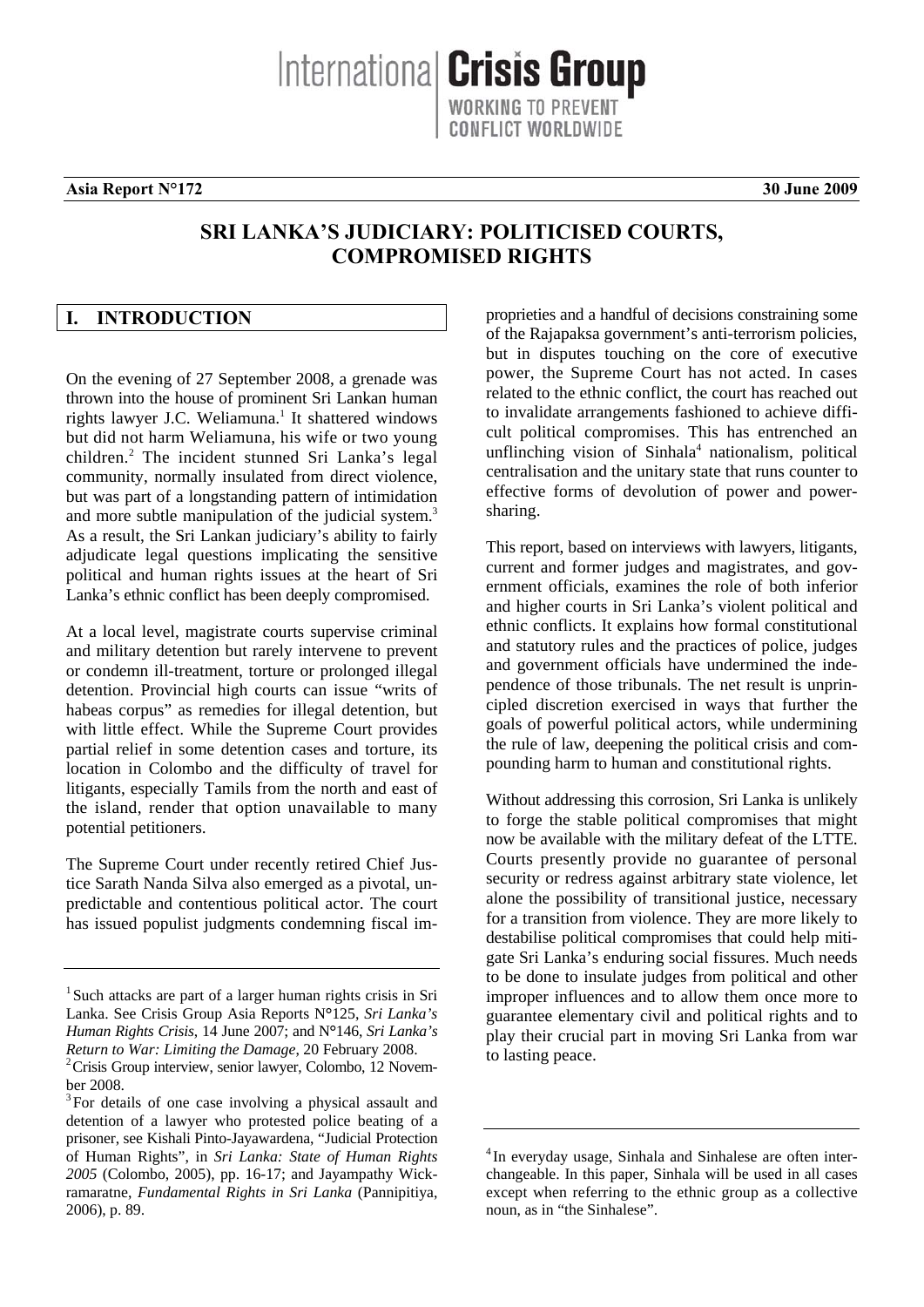# **II. A LEGACY OF DIMINISHING INDEPENDENCE**

The precolonial Sinhala kingdoms had a multi-tiered judiciary headed by a "Maha Naduwa", or Great Court, until its abolition by the British in  $1815$ .<sup>5</sup> The contemporary court structure emerged from colonial institutions, particularly those imposed by nineteenth century British governor generals. Surprisingly, colonialera courts evinced a high degree of independence.

## **A. THE COLONIAL AND POST-INDEPENDENCE JUDICIARY**

Under Dutch rule, Colombo, Jaffna and Galle provinces each had a Court of Justice.<sup>6</sup> British rule in 1798 overhauled the courts and introduced English common law and institutions. An 1833 Charter of Justice reorganised the judiciary by creating a "Supreme Court of the Island of Ceylon", a High Court of Appeal, five provincial courts and a lower tier of district courts.7 This basic structure is still discernible today.

An "old boy's club"<sup>8</sup> recruited largely from the civil service until 1939, the colonial judiciary nevertheless had a reputation for independence and professionalism.<sup>9</sup> Judges would "not infrequently asser[t] their independent position to the manifest detriment of the Government".<sup>10</sup> In 1937, for example, the Supreme Court overturned a governor's deportation order against English labour activist Mark Anthony Bracegirdle, who had protested restrictions on estate workers' organising efforts.<sup>11</sup> Freeing Bracegirdle, the court rejected the state's argument that "the safety of the State is a matter of paramount concern and every other principle must give way to the safety of the State".12

Independence in February 1948 did not change the courts' basic architecture.<sup>13</sup> Post-independence courts inherited from their colonial antecedents customs and expectations of independence from political influence. The Judicial Committee of the Privy Council of England, a supervisory body for Sri Lanka courts during the early post-colonial period, confirmed this. It explained in 1964 that "the importance of securing the independence of the judges and maintaining the dividing line between the executive was appreciated by those who framed the [Sri Lankan] Constitution".<sup>14</sup> The Privy Council also held that while the 1947 Soulbury Constitution – which governed the island for the first quarter-century of independence – did not "confer a power of judicial review of the constitutionality of legislation on the courts … the courts exercised such power on the ground that it was implicit in the Constitution".15

Little came of this judicial review power. The Soulbury Constitution contained few means to judicially enforce rights.16 The only attempt by a court to strike down a law as in conflict with the constitution came in 1956, when the district judge of Colombo invalidated the Official Language Act No. 33 of 1956, which had made Sinhala the official language. $17$  Be-

<sup>5</sup> J.A.L. Cooray, *Constitutional and Administrative Law of Sri Lanka* (Colombo, 1995), p. 487. 6

<sup>&</sup>lt;sup>6</sup>Ibid; L.J.M. Cooray, "Common Law in England and Sri Lanka", *The International and Comparative Law Quarterly*, vol. 24, no. 3 (1975), pp. 553-554. These courts applied Roman-Dutch law. The court's presiding officer also superintended the execution of government orders. J.A.L. Cooray, *Constitutional and Administrative Law of Sri Lanka*, op. cit., p. 485.

<sup>7</sup> Nira Wickramasinghe, *Sri Lanka in the Modern Age: A History of Contested Identities* (Colombo, 2006), p. 40; J.A.L. Cooray, *Constitutional and Administrative Law of Sri Lanka,*  op. cit., p. 486.

<sup>&</sup>lt;sup>8</sup> Crisis Group interview, lawyer, Colombo, November 2008. 9 L.J.M. Cooray, *Constitutional Government in Sri Lanka 1796-1977* (Pannipitya, 2005), p. 58; Lal Wijenayake, *Independence of the Judiciary in Sri Lanka Since Independ-*

*ence* (Pannipitiya, 2005), p. 3.<br><sup>10</sup>M.J.A. Cooray, *Judicial Role under the Constitutions of Ceylon/Sri Lanka* (Colombo, 1982), p. 41.

<sup>&</sup>lt;sup>11</sup> Patrick Lawrence, *Conversations in a Failing State* (Hong Kong, 2008), pp. 28-29.

<sup>12</sup>Quoted in M.J.A. Cooray, *Judicial Role under the Con-*

*stitutions of Ceylon/Sri Lanka*, op. cit., p. 58.<br><sup>13</sup>All then-applicable jurisdictional ordinances remained in force. J.A.L. Cooray, *Constitutional and Administrative Law of Sri Lanka*, op. cit., p. 487. Judges of the Supreme Court were to be appointed by the governor general and served without diminishment of salary until the age of 62, with one possible twelve-month extension. M.J.A. Cooray, *Judicial Role under the Constitutions of Ceylon/Sri Lanka*, op. cit., p. 69.

<sup>14</sup>*Liyanage v. The Queen*, (1965) 68 N.L.R. 265, 281-285. The case is quoted and discussed at length in M.J.A. Cooray, *Judicial Role under the Constitutions of Ceylon/Sri* 

*Lanka*, op. cit., pp. 167-170. 15L.J.M. Cooray, *Constitutional Government in Sri Lanka* 

 $1796-1977$ , op. cit., p. 271.<br><sup>16</sup> Section 29 did state that "[n]o such law shall" infringe on rights of free speech or religious exercise, or impose special privileges or disabilities based on religious or communal identity. M.J.A. Cooray, *Judicial Role under the Con-*

*stitutions of Ceylon/Sri Lanka*, op. cit., pp. 65-66. 17L.J.M. Cooray, *Constitutional Government in Sri Lanka 1796-1977*, op. cit., p. 272. The act, also known as the "Sinhala only" act, "effectively ended the two-language formula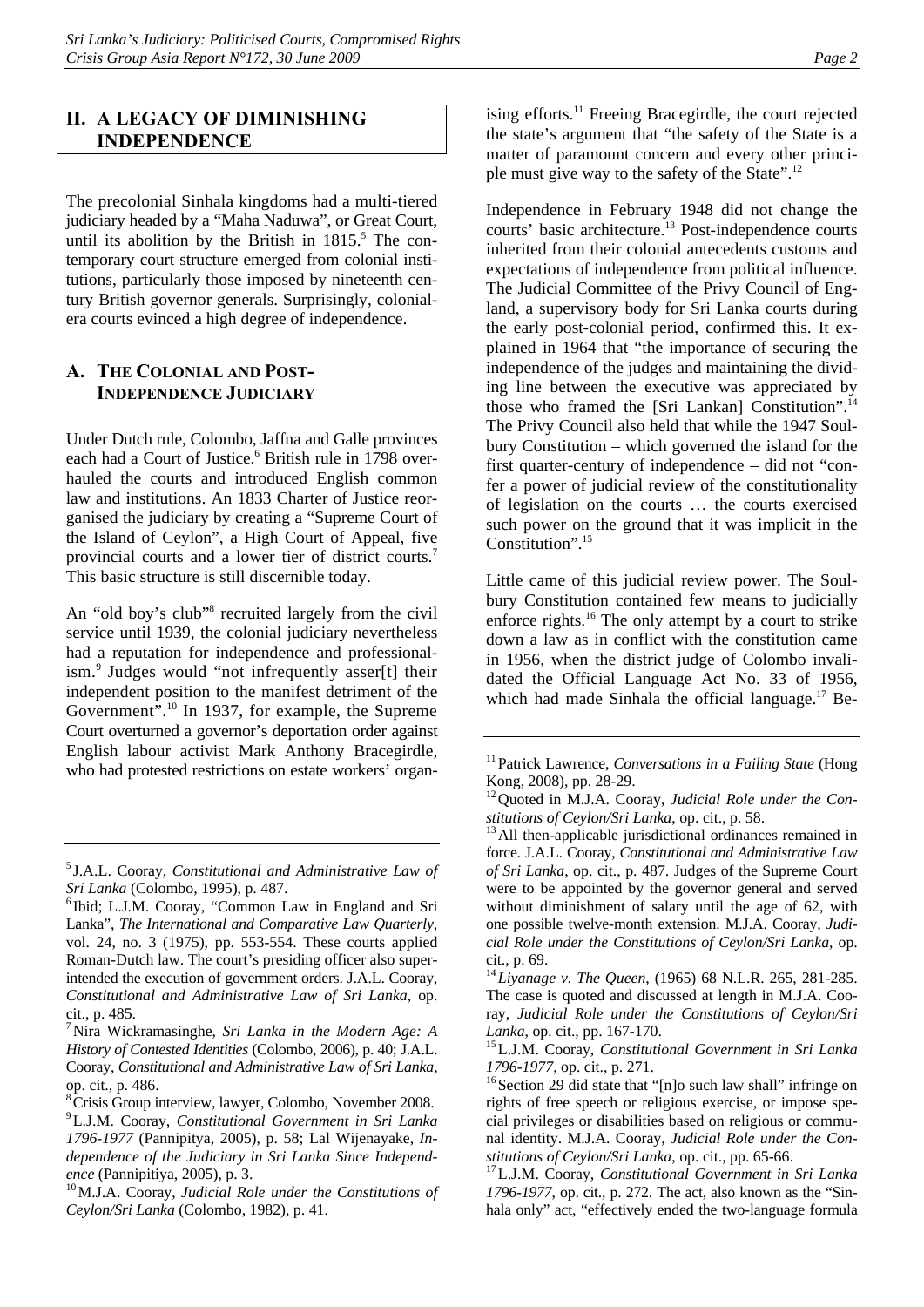cause the decision was vacated on other grounds on appeal, it had little practical impact. As a result, the possibility that Sri Lanka's courts might have restrained rising communal tensions of the 1950s and 1960s went unrealised and is today largely forgotten.

# **B. THE 1972 CONSTITUTION'S REJECTION OF JUDICIAL INDEPENDENCE**

On 22 May 1972, a coalition Sri Lanka Freedom Party (SLFP)/Marxist United Front government enacted an "autochthonic"<sup>18</sup> constitution and repudiated the Soulbury Constitution.<sup>19</sup> This 1972 constitution elevated parliament and the cabinet of ministers over the judiciary. While expanding the 1947 constitution's sparse detailing of rights, the 1972 constitution terminated all judicial review of executive or administrative action, while shifting jurisdiction over constitutional rights outside the formal judiciary.<sup>20</sup> The constitution's drafters explicitly aimed to repudiate judicial independence.<sup>21</sup>

Accordingly, the drafters assigned constitutional review to a five-member "constitutional court" appointed by the president for five-year terms. That body, however, could only issue rulings at the request of the attorney general, speaker of the National State Assembly or certain other members of the assembly.<sup>22</sup> It lacked

<sup>19</sup> Crisis Group Asia Report N°141, Sri Lanka: Sinhala Na*tionalism and the Elusive Southern Consensus*, 7 November 2007, pp. 6-7; and N. Wickramasinghe, *Sri Lanka in the Modern Age: A History of Contested Identities*, op. cit., p. 183.<br><sup>20</sup> One member of the Constituent Assembly explained: "Let us be quite clear in our minds about the question of independence of the judiciary. It does not and cannot deprive the legislature of its rightful supremacy". L.J.M. Cooray, *Constitutional Government in Sri Lanka 1796-1977*, pp. 277, 279.

power to review legislation after enactment. Appeals to the Privy Council in London were abolished.<sup>23</sup> A 1973 administration of justice law abolished the Court of Appeal and the Supreme Court, creating instead a single Supreme Court comprising some, but not all, of the dismissed judges. $24$  The cabinet of ministers appointed all judges, while the justice minister had broad authority to transfer them.<sup>25</sup> Judges, as before, could be removed for misconduct by parliament.<sup>26</sup> Between 1972 and 1978, not one fundamental rights case was adjudicated.<sup>27</sup>

## **C. THE 1978 CONSTITUTION'S AMBIVALENT EMBRACE OF JUDICIAL INDEPENDENCE**

The current constitution, adopted in 1978, reversed course and strengthened judicial independence, but without abandoning key constraints on judicial power. It abolished the constitutional court, moving all judicial powers back into a hierarchy of courts headed by a Supreme Court.<sup>28</sup> It mandated not only a Supreme Court but also a Court of Appeal and a system of high courts.29 The new constitution also included a section captioned "independence of the judiciary" that mandated judges exercise their powers "without being subject to any direction or interference proceeding from any other person except a superior court, tribunal, institution or other person entitled under law to direct or supervise such judge".<sup>30</sup>

Chapter III of the 1978 constitution listed eight fundamental rights, including free speech, association and conscience; freedom from torture and illegal detention; and equality.<sup>31</sup> Chapter III took a "minimalist" approach

that was accepted at one time as by the emergent national polity". N. Wickramasinghe, *Sri Lanka in the Modern Age: A History of Contested Identities*, op. cit., p. 186; K.M. de Silva, *Reaping the Whirlwind: Ethnic conflict, ethnic politics* 

*in Sri Lanka* (New Delhi, 1998), p. 50.<br><sup>18</sup>Lakshman Marasinghe, *The Evolution of Constitutional Governance in Sri Lanka* (Colombo, 2007), pp. 3, 145.

<sup>21</sup>Quoted in Wijenayake, *Independence of the Judiciary in* 

*Sri Lanka Since Independence*, op. cit., p. 10.<br><sup>22</sup> 1972 constitution, Arts. 53-54, available at www. tamilnation.org/srilankalaws/72constitution.htm#CHAPTER %20X. Under Article 54(e), a citizen could notify the speaker of a constitutional question raised by a bill, but the speaker appears to have retained discretion as to whether to refer the matter to the constitutional court. The constitutional court was loosely based on the French Conseil d'État. M.J.A. Cooray, *Judicial Role under the Constitutions of Ceylon/Sri Lanka*, op. cit., p. 242.

<sup>23</sup>H.L. de Silva, *Sri Lanka: A Nation in Conflict: Threats to Sovereignty, Territorial Integrity, Democratic Governance* 

*and Peace* (Boralesgamuwa, 2008), 409. 24Wickramaratne, *Fundamental Rights in Sri Lanka*, op. cit., p. 87

<sup>25</sup>Marasinghe, *Evolution of Constitutional Governance*, op. cit., p. 147.

 $261972$  constitution, Art. 122(2), available at www. tamilnation.org/srilankalaws/72constitution.htm; M.J.A. Cooray, *Judicial Role under the Constitutions of Ceylon/Sri* 

*Lanka*, op. cit., p. 234.<br><sup>27</sup>Radhika Coomaraswamy, *Ideology and the Constitution:* 

*Essays on Constitutional Jurisprudence* (Delhi, 1997), p. 25.<br><sup>28</sup> Constitution of the Democratic Socialist Republic of Sri Lanka, Art. 105, certified on 31 August 1978. The constitution's English-language text is also available at www.priu. gov.lk/Cons/1978Constitution/CONTENTS.html.

<sup>&</sup>lt;sup>30</sup> Art. 116(1) of 1978 constitution. Article 116(2) made it a criminal offence to interference with the judiciary.

 $31$  Arts. 10-17 of 1978 constitution.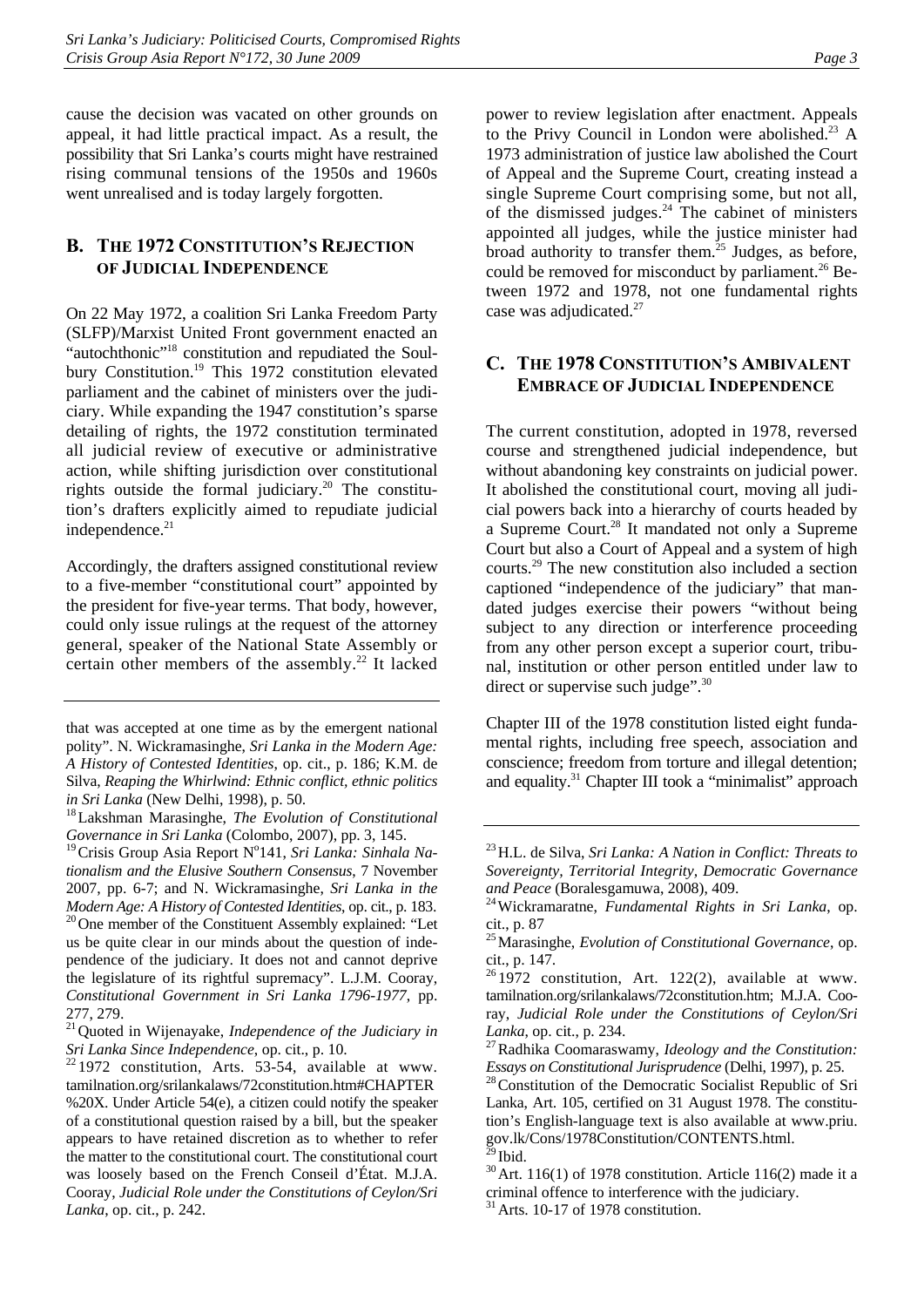to human rights, taking no account of developments in civil and political rights since the 1950s, or economic, social and cultural rights. $32$  Finally, the constitution allowed more restrictions on rights – including on the presumption of innocence and the immunity from ex post facto criminal punishment – than are permissible under international law.

The United National Party (UNP) government's unwillingness to tolerate alternative centres of political power soon undermined the judiciary's new independence. President J. R. Jayawardene used the 1978 constitution to stack the judiciary with allies. Article 163 of the new constitution terminated the service of all judges of the Supreme Court and the sole high court then existing, requiring all the judges to swear a new oath. While all nineteen judges were forced to resign, seven were not reappointed.<sup>33</sup> Some junior judges were shifted to the Supreme Court. More senior judges were relegated to the new Court of Appeal.<sup>34</sup> The result was "naked and unashamed ... 'court-packing'".<sup>35</sup>

On 11 June 1983 three Supreme Court judges' homes were stoned by crowds brought in on governmentowned buses. Police failed to respond to the judges' calls for aid. Two days earlier, the same judges had ruled against a police sub-inspector for illegal arrest and fined him  $25,000$  rupees (\$500 at the time).<sup>36</sup> According to one senior lawyer, the protesters were UNP supporters.37 In September 1983, parliament imposed in the Sixth Amendment a new oath requirement. While no judges lost their positions, the Sixth Amendment underscored the fragility of their tenure.<sup>38</sup> Finally, in 1984, the government convened a parliamentary select committee that investigated a speech critical of government policy given by then-Chief Justice Neville Samarakoon, but declined to remove him.<sup>39</sup> As

a result, most judges refrained from aggressive application of constitutional rights.40

## **D. THE PRESENT STRUCTURE OF SRI LANKAN COURTS**

The 1978 constitution created a Supreme Court, a Court of Appeal and provincial high courts.<sup>41</sup> Lower courts – most importantly the district courts and magistrate courts – are created by the Judicature Act, No. 2 of 1978.42 The Supreme Court comprises a chief justice and six to ten judges. It has unique authority to assess the legality of legislation, to provide advisory opinions to the president, to serve as a court of last resort for the lower judiciary, and to hear cases implicating the "fundamental rights" created by the 1978 constitution.43 Next in the judicial hierarchy is the Court of Appeal, which hears appeals from the high courts and has power to issue writs of habeas corpus or injunctions against unlawful executive action.<sup>44</sup> Many cases in that tribunal involve challenges to the legality of government actions rather than constitutional challenges.<sup>45</sup>

At the provincial level are high courts, which hear serious criminal cases and have power to adjudicate habeas corpus applications.<sup>46</sup> At the base of the hierarchy are magistrate courts, which largely hear criminal cases, and district courts, largely devoted to civil matters.47 In magistrate courts, criminal cases are generally prosecuted by the police and in the absence of defence counsel.48

 $32$ Crisis Group interview, lawyer, Colombo, November 2008.<br> $33$ Kishali Pinto-Jayawardena, "Subverted justice and the breakdown of the rule of law in Sri Lanka", April 2007, available at www.article2.org/mainfile.php/0602/277.

<sup>34</sup>H.L. de Silva, *Sri Lanka: A Nation in Conflict: Threats to Sovereignty, Territorial Integrity, Democratic Governance and Peace*, op. cit., pp. 410-411. 35 Ibid, p. 411. 36Wijenayake, *Independence of the Judiciary in Sri Lanka* 

*Since Independence*, op. cit., pp. 39-40; H.L. de Silva, *Sri Lanka: A Nation in Conflict: Threats to Sovereignty, Territorial Integrity, Democratic Governance and Peace*, op. cit., pp. 411.

<sup>37</sup>Wickramaratne, *Fundamental Rights in Sri Lanka*, op. cit., p. 87.

<sup>38</sup>Wijenayake, *Independence of the Judiciary in Sri Lanka Since Independence*, op. cit., p. 18-19.

<sup>39</sup>Wickramasinghe, *Sri Lanka in the Modern Age: A History of Contested Identities*, op. cit., pp. 14-15.

<sup>&</sup>lt;sup>40</sup> "The court could have looked to India for a very different model of a Supreme Court, but we have not developed a tradition of activism [like the Indian Supreme Court] or even of facing up to the executive". Crisis Group interview, fundamental rights lawyer, Colombo, November 2008.

 $41$  See appendix B for a chart showing the structure of the judiciary.

<sup>42</sup>M.J.A. Cooray, *Judicial Role under the Constitutions of* 

Ceylon/Sri Lanka, op. cit., p. 275.<br><sup>43</sup> Arts. 120-132 of 1978 Constitution; J.A.L. Cooray, *Constitutional and Administrative Law of Sri Lanka*, op. cit., pp. 494-504.

<sup>44</sup> J.A.L. Cooray, *Constitutional and Administrative Law of* 

*Sri Lanka*, op. cit., pp. 505-507.<br><sup>45</sup>Crisis Group interview, state counsel, Colombo, November 2008.

<sup>46</sup> J.A.L. Cooray, *Constitutional and Administrative Law of* 

*Sri Lanka*, op. cit., pp. 507-509.<br><sup>47</sup> M.J.A. Cooray, *Judicial Role under the Constitutions of Ceylon/Sri Lanka*, op. cit., p. 26.<br><sup>48</sup>Crisis Group interviews, lawyers and magistrate judge,

Colombo, Kandy and Anuradhapura, November 2008. Despite the absence of representation, magistrate courts can impose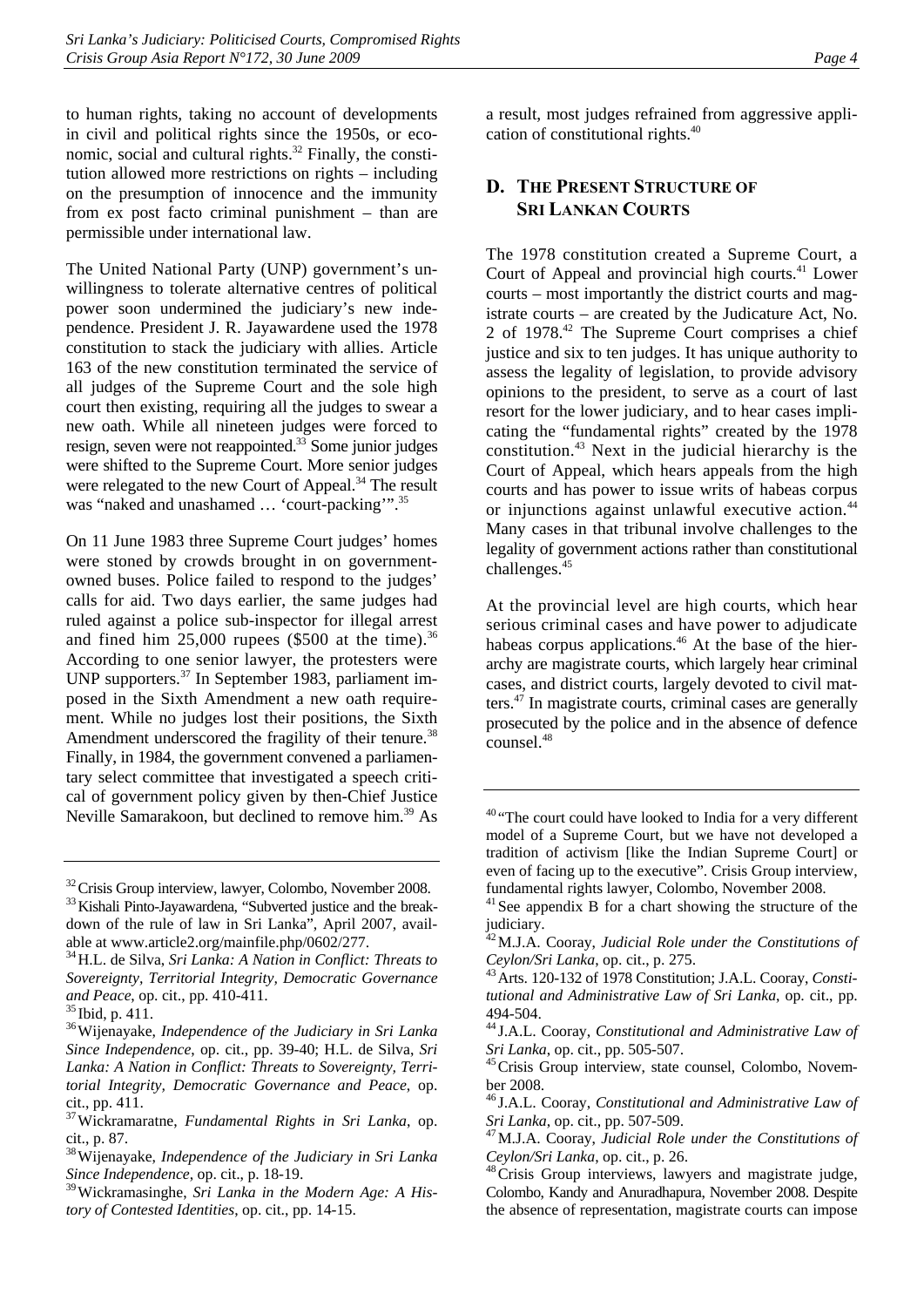Two other offices play important roles. The justice ministry is responsible for budgetary matters, legislative drafting and legal aid provision. $49$  The attorney general's office is responsible for the prosecution of criminal cases and appears in Supreme Court and Court of Appeal proceedings where the constitutionality or legality of a statute or executive action is called into doubt.50 The attorney general "plays a dual role", both advising the government on the legality of counterterrorism and other government measures and also prosecuting when those measures step across a constitutional line.<sup>51</sup> The contradictions of the role have often led to clear conflicts of interest, as human rights advocates have frequently noted. $52$  The attorney general's department has, with few exceptions, failed to investigate and prosecute effectively massacres and disappearances cases.<sup>53</sup>

# **III. JURISDICTIONAL CONSTRAINTS ON THE COURTS**

The judiciary today has lost its freedom from political influence. Courts abet human rights violations on a daily basis. The Supreme Court compounds political conflict and hinders compliance with international law. This weakness derives from two major sources: flaws in the legal and jurisdictional constraints on judges, and manipulation and direct interference by the executive, sometimes via the chief justice. The 1978 constitution contains several provisions that hinder or eliminate courts' ability to serve as an effective check on the executive power. Compounding these barriers are the Public Security Ordinance, No. 25 of 1947 (as amended), and a torrent of "emergency regulations" from the executive. This section addresses purely legal constraints. The following section deals with political manipulation.

# **A. THE CONSTITUTION'S BARRIERS TO JUDICIAL ACTION**

The 1978 constitution defines and channels higher courts' jurisdiction in ways that constrain the courts' efficacy as a check on executive overreach. The Supreme Court has "sole and executive" jurisdiction to determine the constitutionality of laws, including constitutional amendments, except that challenges must be lodged within one week of the bill being placed on parliament's order paper.<sup>54</sup> The cabinet can abbreviate and require the court to reach a verdict within 24 hours.<sup>55</sup> Further, the court's determinations can be overridden in most cases by a super-majority of two thirds of parliament.56 A 1997 International Commission of Jurists study examined this jurisdiction over the constitutionality of laws and found it "so restricted as to be largely illusory".<sup>57</sup> This remains true today. While some bills are reviewed at this early stage, the 1978 constitution has created a system of de facto "preenactment review" akin to that of the 1972 constitution.58 Further, the constitution bars absolutely suits against an incumbent president. It also limits the filing of constitutional "fundamental rights" challenges against

sentences of two years and fines of up to 1,500 rupees. J.A.L. Cooray, *Constitutional and Administrative Law of Sri Lanka*, op. cit., p. 512.

<sup>49</sup>Crisis Group interview, state counsels, Colombo, November 2008.

<sup>&</sup>lt;sup>50</sup>Crisis Group interview, state counsel and lawyers, Colombo, November 2008.

<sup>&</sup>lt;sup>51</sup>Crisis Group interview, former senior state counsel, Colombo, November 2008.

 $52$  See "Sri Lanka: Has the Attorney General Violated the Penal Code?", Asian Human Rights Commission, 5 December 2008, available at www.ahrchk.net/statements/mainfile. php/2008statements/1794/. The International Independent Group of Eminent Persons (IIGEP), an ad hoc panel appointed by the Sri Lankan president to oversee a special commission of inquiry into a series of high profile human rights cases in early 2007, was a frequent and forceful critic of the attorney general's department's conflict of interest. For their numerous statements on the issue, see www.iigep.org/ press-releases.htm.

<sup>53</sup>Crisis Group Report, *Sri Lanka's Human Rights Crisis*, op. cit., pp. 4-5.

<sup>&</sup>lt;sup>54</sup>Arts. 120 & 121(1) of the 1978 constitution.<br><sup>55</sup>Art. 122(2) of the 1978 constitution.<br><sup>56</sup>Art. 82(5) of the 1978 constitution. Amendments that change specified fundamental aspects of the constitution must be enacted by referendum. Arts. 83(a) & 85(2).

<sup>57</sup> "Judicial Independence in Sri Lanka: Report of a Mission 14-23 September 1997", Center for the Independence of Judges and Lawyers (CIJL), 1998, p. 25.

<sup>58</sup> Crisis Group interview, Colombo, November 2008.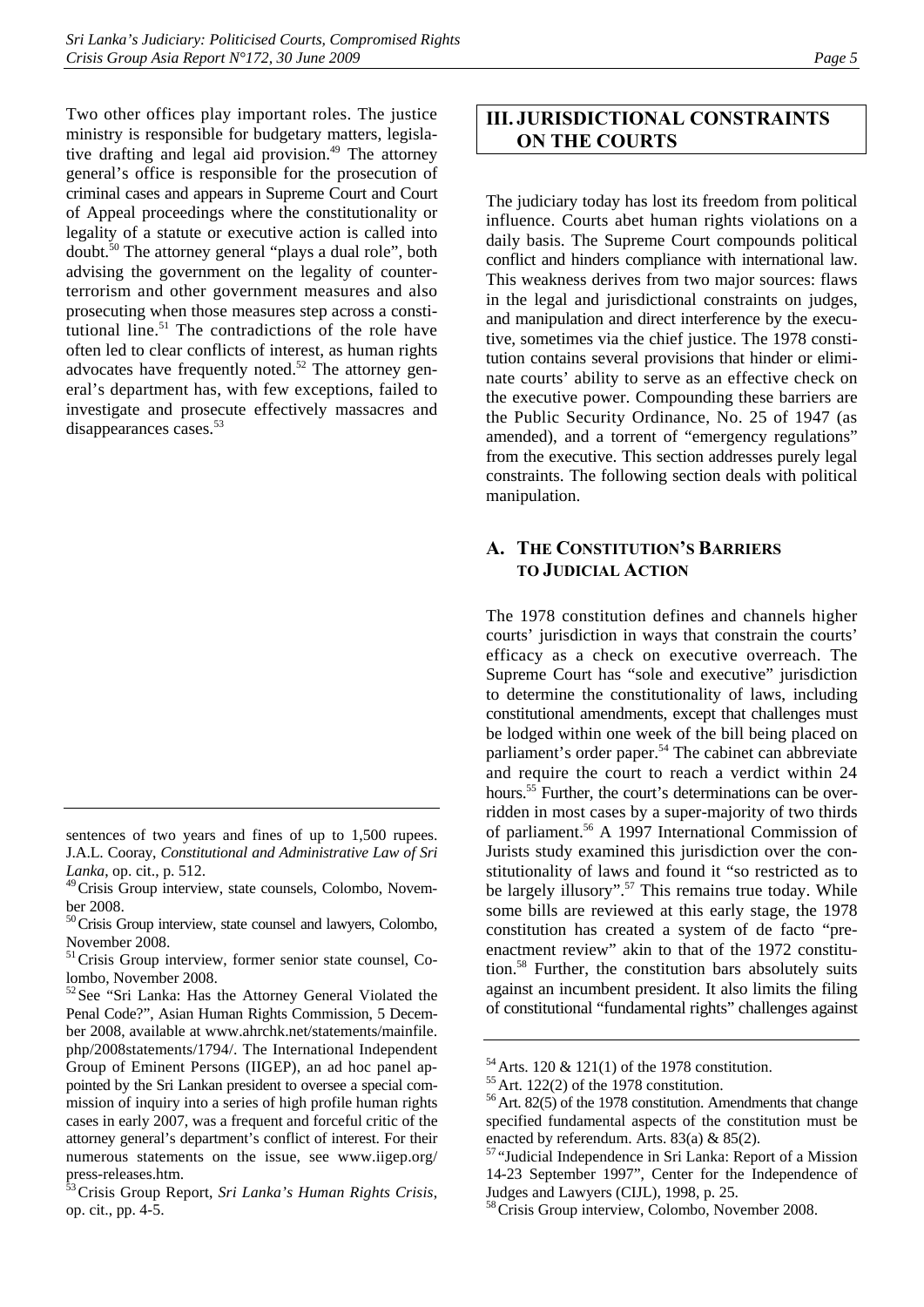"executive and administration" to the Supreme Court only.59

The limitation on forums for fundamental rights cases imposes an even heavier burden on those living outside Colombo. They must not only travel to Colombo but also find a fundamental rights lawyer in the city; few are to be found outside the capital.<sup>60</sup> Travel for Tamil litigants is especially difficult. $6\overline{1}$  Since a suit must be filed within one month of the violation, $62$  those unaware of their remedies or lacking quick access to counsel lose their right to file.

Fundamental rights litigation in the Supreme Court is also difficult in fact-heavy cases, such as those involving allegations of torture by police or military officials.63 The Supreme Court does not hold hearings or gather factual evidence. Lawyers must develop their arguments solely on the written pleadings without an opportunity to introduce testimonial evidence. Allegations beset by claims and counter-claims – as charges of torture or illegal detention often are – are difficult to sustain. There is no appeal to address errors of fact or law.64

## **B. EMERGENCY LAWS**

With weak constitutional constraints on derogation from fundamental rights, little prevents the frequent and unfettered invocation of Sri Lanka's two sets of emergency powers: emergency regulations issued under the Public Security Ordinance (PSO), No. 25 of 1947, and the 1979 Prevention of Terrorism Act (Temporary Provisions) (PTA). Both the PSO and PTA exploit the constitution's provisions for derogation and weaken the protection of rights significantly. Purportedly deployed against the Liberation Tigers of Tamil Eelam (LTTE) only, both the PSO and the PTA are routinely used against Tamils in matters unrelated to terrorism.<sup>65</sup>

## **1. Emergency regulations**

Emergency regulations are promulgated under Section II of the PSO. $66$  It vests the executive with open-ended authority to promulgate "emergency regulations" that override otherwise applicable laws (except the provisions of the constitution) and cannot be challenged in court.67 Since the adoption of the Thirteenth Amendment in 1987, the proclamation of a state of emergency has been made immune from judicial challenge.<sup>68</sup> Since independence, at least seventeen sets of emergency regulations have been issued pursuant to the PSO on topics as diverse as "terrorist activities, special administrative arrangements, high security zones [and] ... procurement".<sup>69</sup> More frequently than not, Sri Lanka has been in a state of emergency.<sup>70</sup> There is no systematic publication of regulations. Many are only haphazardly available. The regulations themselves are fragmentary.<sup>71</sup> On occasion, the English and Sinhala versions have been found to be inconsistent.<sup>72</sup>

<sup>&</sup>lt;sup>59</sup>Arts. 35(1) & 126(1) of the 1978 constitution. Human rights groups have vigorously criticised the presidential immunity provision as a device for "legitimating illegal and unconstitutional acts". "Sri Lanka: Presidential immunity an expression of legalised tyranny guaranteed by the 1978 Constitution", Asian Human Rights Commission, 10 May 2006, available at www.ahrchk.net/statements.

 $60$ Crisis Group interviews, lawyers, Colombo, Trincomalee and Anuradhapura, November 2008.

<sup>&</sup>lt;sup>61</sup>Crisis Group interview, human rights activist, Colombo, November 2008.<br>  $62$  Art. 126(2) of the 1978 constitution.

<sup>&</sup>lt;sup>63</sup> Crisis Group interview, fundamental rights lawyer, Colombo, November 2008.

<sup>&</sup>lt;sup>64</sup> Crisis Group interview, Colombo, November 2008.

<sup>65</sup>Crisis Group interviews, lawyers, Colombo and Trincomalee, November 2008.

<sup>66</sup> "Judicial Independence in Sri Lanka: Report of a Mission 14-23 September 1997", CIJL, op. cit., pp. 19-20.

 $^{67}$ Part II, § 5, Public Security Ordinance, No. 25 of 1947. Section 7 of the PSO states that such regulations override laws, and section 9 precludes criminal prosecution for acts done pursuant to any emergency regulation.

 $68$  Art. 154j(2) of the 1978 constitution, which states that a proclamation under the PSO "shall be conclusive for all purposes and shall not be questioned in any Court", was adopted through the Thirteenth Amendment in order to overrule a Supreme Court decision – *Joseph Perera v. Attorney General* (1992) 1 SLR 199 – allowing such challenges.<br><sup>69</sup> Asanga Welikala, *A State of Permanent Crisis: Constitu-*

*tional Government, Fundamental Rights and States of Emergency in Sri Lanka* (Colombo, 2008), p. 176; Suriya Wickremasinghe, "Emergency Rule in the Early Seventies", in *Human Rights: Theory to Practice* (Colombo, 2005) pp. 378-383; and Crisis Group interviews, Colombo, November 2008.

 $70$  Except for a five-month gap, emergency rule lasted uninterrupted from 1983 to 2001. Radhika Coomaraswamy and Charmaine de los Reyes, "Rule by Emergency: Sri Lanka's Postcolonial Constitutional Experience", *International Journal of Constitutional Law*, vol. 2, no. 2 (2004), p. 272. Emergency rule was reimposed in August 2005 after the assassination of Foreign Minister Lakshman Kadirgamar.

<sup>&</sup>lt;sup>71</sup> Crisis Group interview, lawyer, Colombo, November 2008.<br><sup>72</sup> Saliya Edirisinghe, "Emergency Rule", in *Sri Lanka: State of Human Rights 2006* (Colombo, 2006), p. 175. Emergency regulations are published in the government Gazette simultaneously in Sinhala, Tamil and English.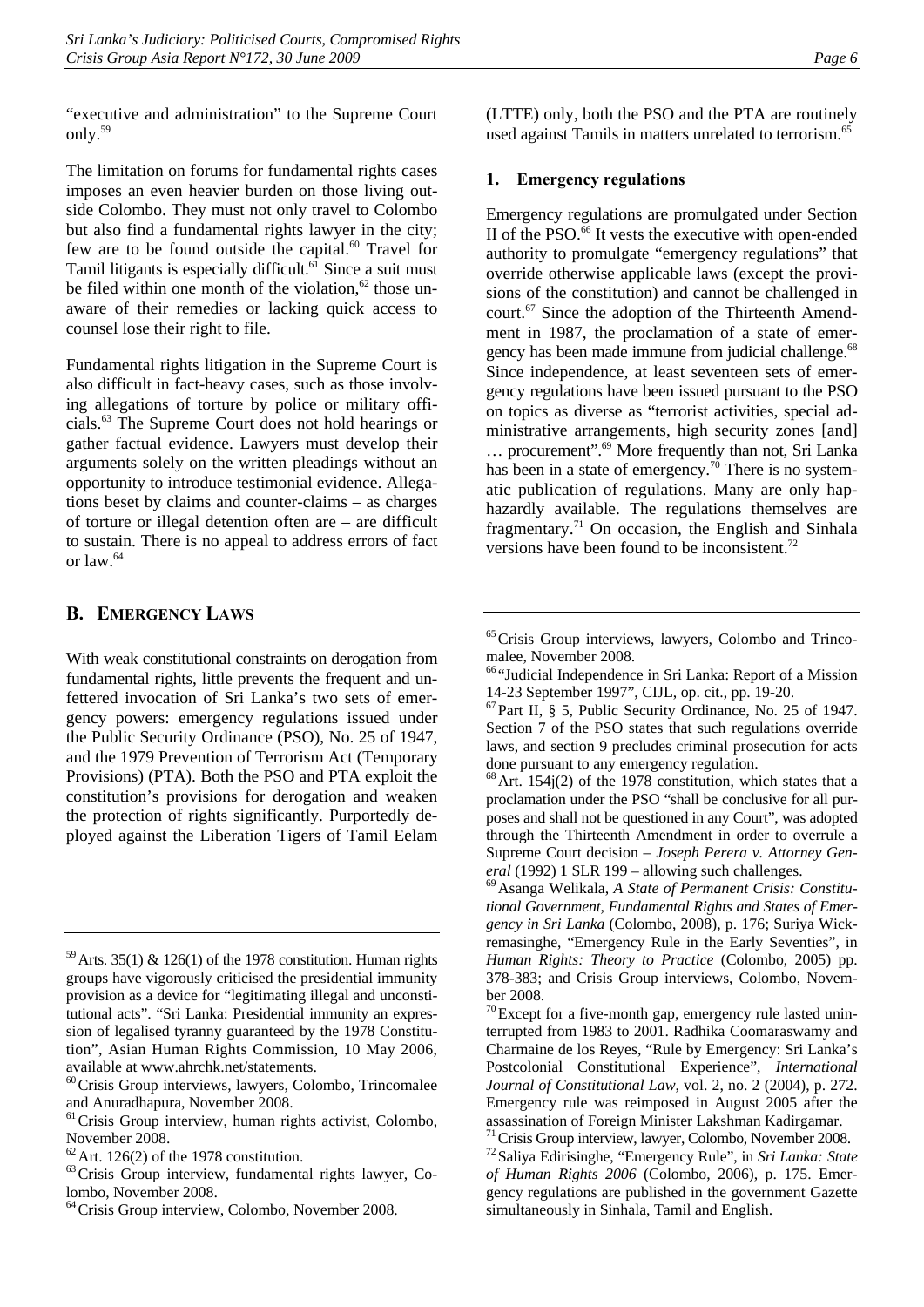Despite its 1956 promise to repeal the PSO, the SLFP, like its rival the UNP, has relied heavily on emergency regulations. Before President Rajapaksa entered office, regulations permitting arrest without a warrant and prolonged detention without trial already were in force. A 1989 regulation (No. 17) already allowed the defence secretary to detain persons to prevent them from "engaging in acts inimical to national security in the future".73 Other regulations dispensed with search warrants and allowed police to dispose of corpses without notifying the deceased's family.<sup>74</sup> Regulations from the 1990s expanded detention powers.75

The Rajapaksa administration has supplemented these wide-ranging powers since emergency rule was reimposed nationwide in 2005 by the preceding administration of President Kumaratunga.<sup>76</sup> Of greatest significance are the Emergency (Miscellaneous Provisions and Powers) Regulations No. 1 of 2005 and the Emergency (Prevention and Prohibition of Specified Terrorist Activities) Regulations No. 7 of 2006. The 2005 regulations allow the secretary of the defence ministry to order the military or police to detain a person for up to a year to prevent acts "prejudicial to the national security or the maintenance of public order".<sup>77</sup> The regulation contains no clarification of this vague standard. A new August 2008 regulation expands the government's power by allowing it to detain a person for a further six months.78 In addition, the 2005 regulations vest police with broad search and seizure powers and allow the use of confessions made to police, in contrast with normal criminal law and with no effective

safeguards against abuse.<sup>79</sup> It is left to the defendant to prove a confession was coerced.<sup>80</sup>

The 2006 regulations criminalise loosely defined offences of "terrorism", "specified terrorism activities" and "transactions" with terrorist groups in terms more sweeping than other countries' approaches.<sup>81</sup> As one legal analyst has noted, the "transactions" prohibition of Regulation 8 issued in 2006 renders "virtually any act of, for example, journalists, civil society organisations and even private landlords" potentially criminal if a link to a terrorism suspect is alleged. $82$  In one highprofile case, charges have been filed under emergency regulations against Tamil journalist Tissanayagam based on his writings.<sup>83</sup>

The emergency regulations offer no effective judicial review against arbitrary or discriminatory application of these broad rules. Detainees should be brought before a magistrate within fifteen days but the magistrate cannot order release.<sup>84</sup> For offences established under the 2005 regulations, detainees must be produced be-

<sup>73</sup>Emergency (Miscellaneous Provisions and Powers) Regulations No. 17, Gazette No, 563/7 (20 June 1989); see also "Judicial Independence in Sri Lanka: Report of a Mission 14-23 September 1997", CIJL, op. cit., pp. 23-29, 41-46 (describing earlier emergency regulations).

<sup>74</sup>Deepika Udagama, "Taming of the Beast: Judicial Responses to State Violence in Sri Lanka", *Harvard Human* 

*Rights Journal*, vol. 11 (Spring 1998), pp. 280-281.<br><sup>75</sup>Coomaraswamy and de los Reyes, op. cit., pp. 278-279. See also "The Emergency Regulations under the Public Safety Ordinance (Chapter 40)", *Law and Society Trust Review*,

vol. 10, no. 151 (2000), pp. 17-23.<br><sup>76</sup> Edirisinghe, "Emergency Rule", op. cit., p. 167.

<sup>&</sup>lt;sup>77</sup>Section 19(1)(a) of Emergency (Miscellaneous Provisions and Powers) Regulations No. 1, Gazette No. 1405/14 (13 August 2005).

<sup>78</sup>Amendment to Emergency (Miscellaneous Provisions and Powers) Regulations No. 1 of 2005, Gazette No. 1561/11 (5 August 2008). The Center for Policy Alternatives, however, has challenged that regulation and its use is presently enjoined. Crisis Group interview, Colombo, November 2008.

 $79$  Sections 20 & 63 of 2005 Emergency (Miscellaneous Provisions and Powers) Regulations.

<sup>80</sup>Edirisinghe, "Emergency Rule", op. cit., p. 187. Human rights advocates and organisations within and outside of Sri Lanka have long advocated that if confessions are to be allowed the burden should be reversed: the police should have to convince the court that proper procedures were followed and protections against abuse were in place in order for a confession to be admissible. Faced with a lengthy court procedure necessary to challenge confessions, most defendants plead guilty in exchange for reduced time in jail. When challenged, however, many confessions are thrown out. Crisis Group email communications, Sri Lankan human rights lawyers, June 2009.

<sup>&</sup>lt;sup>81</sup> Emergency (Prevention and Prohibition of Specified Terrorist Activities) Regulations, No. 7, Gazette No. 15181474/5 (6 December 2006); see also T.M.A. Luey, "Defining 'Terrorism' in South and East Asia", *Hong Kong Law Journal*, vol. 38, no.1 (2008), p. 167.<br><sup>82</sup> Welikala, *A State of Permanent Crisis*, op. cit., p. 180.

<sup>&</sup>lt;sup>83</sup>Crisis Group interview, lawyer, Colombo, November 2008. J.S. Tissanayagam, a prominent Tamil journalist, was arrested on 7 March 2008 along with two other Tamil journalists. Held without charges for nearly six months under emergency regulations, he was eventually indicted under the PTA. He is currently on trial, charged with bringing the Sri Lankan government into disrepute, creating ethnic disharmony and aiding and abetting "unknown persons" in terrorism. The government's case rests on two articles he wrote in 2006 criticising the government's military campaign and its impact on civilians and on an alleged confession which Tissanayagam claims was coerced.

<sup>84</sup>Edirisinghe, "Emergency Rule", op. cit., p. 379.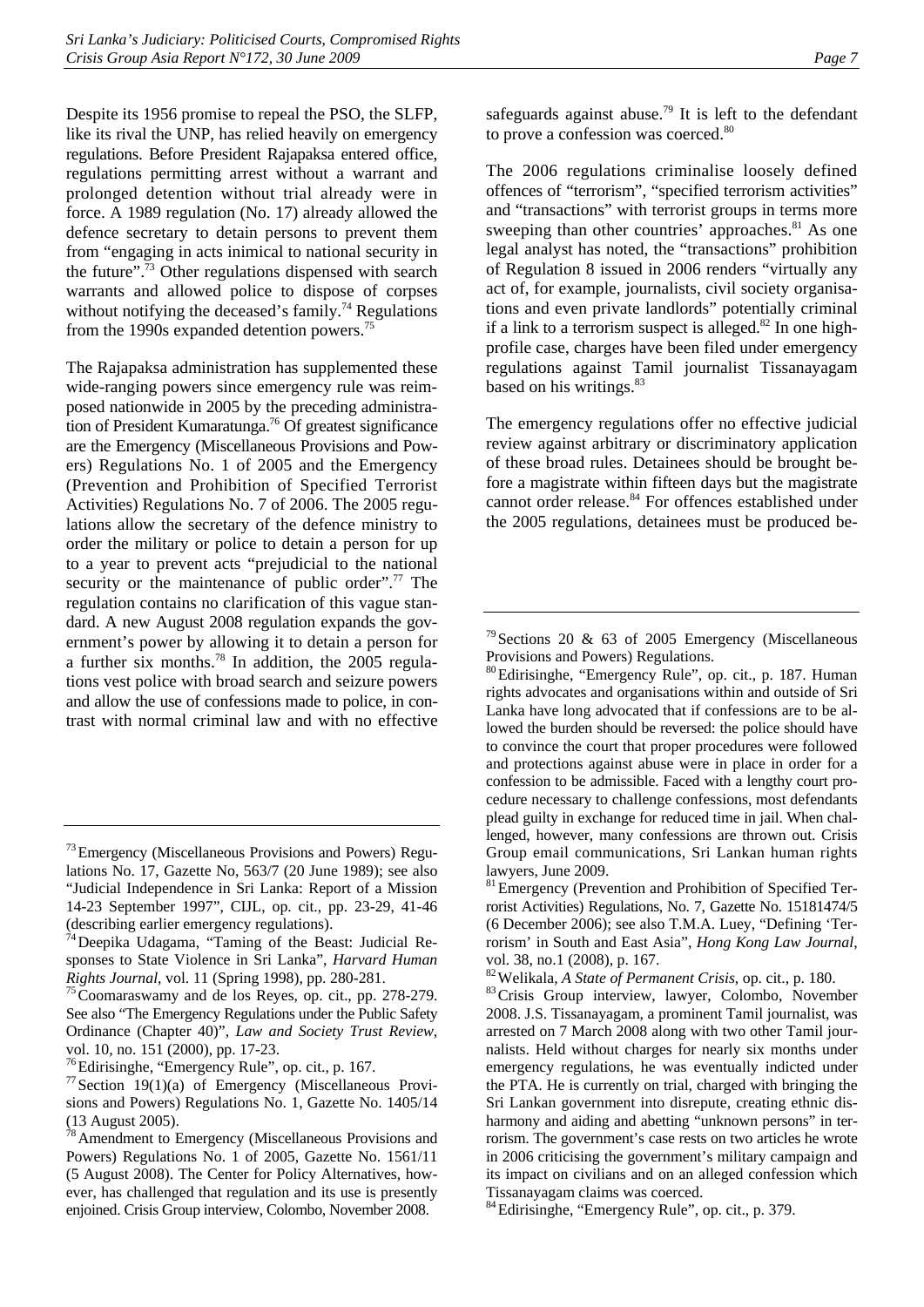fore a magistrate within 30 days but cannot be released without "written approval of the Attorney General".<sup>85</sup>

## **2. The Prevention of Terrorism Act (PTA)**

Parliament enacted the PTA in 1979 as a temporary response to growing unrest in the Northern Province.<sup>86</sup> It was made permanent in 1982. Its provisions apply regardless of whether there is a declared emergency.87 Section 9 allows the justice minister to order a person detained without judicial review for renewable periods of three months, up to a total of eighteen months, if the minister "has reason to believe or suspect that any person is connected with or concerned in any unlawful activity". The person is to be presented to a magistrate, however, within 72 hours of their initial detention under Section 7 of the ordinance.

The PTA differs from emergency regulations in that it requires ministerial involvement in detention decisions. Like emergency regulations, however, the PTA deprives judges of any authority to release prisoners on bail. Section 6 allows police to arrest persons and detain them for three days without judicial supervision, and to search their home without a warrant. Section 16 deviates from the standard criminal procedure code by making confessions to judges admissible.<sup>88</sup> No provision of the PTA requires the detaining authorities to inform a prisoner of the reasons for the detention. The PTA also restricts free speech by criminalising certain forms of political expression and requiring prior approval for certain publications.89

# **IV. POLITICAL INFLUENCES ON THE JUDICIARY**

Legal constraints on the courts' supervisory authority act in tandem with practical and political intrusions. The executive uses its powers of appointment to influence the courts directly. Political influence is also filtered through the Judicial Service Commission (JSC), which is responsible for the appointment, transfer and discipline of judges in the lower courts. Although no Supreme Court judge has ever been removed for misconduct, judges are periodically reminded that impeachment is in the hands of partisan political actors. Finally, the recently retired chief justice wielded his powers of assigning and transferring judges and his control of World Bank funds and other resources to influence judges for political ends.

# **A. APPOINTMENTS TO THE SUPREME COURT**

## **1. The president's appointment power**

The 1978 constitution initially vested the president with power to appoint judges to the higher courts constrained only by the stipulated age limits for different courts.<sup>90</sup> The president is not obliged to consult either parliament or the judiciary in making appointments. In 1997, the Supreme Court stated that the constitutional scheme assumes but does not mandate "co-operation between the Executive and the Judiciary".<sup>91</sup>

Appointments to the judiciary until the 1970s traditionally came from the pool of career judges in the lower courts, with judges elevated by seniority.<sup>92</sup> Despite this tradition, there is also a long history of executive

<sup>&</sup>lt;sup>85</sup> Section 21(1) of Emergency (Miscellaneous Provisions and Powers) Regulations No. 1, Gazette No. 1405/14 (13 August 2005).

<sup>86</sup>S.J. Tambiah, *Sri Lanka: Ethnic Fratricide and the Dis-*

*mantling of Democracy* (Chicago, 1986), pp. 39, 42.<br><sup>87</sup>Udagama, "Taming of the Beast: Judicial Responses to State Violence in Sri Lanka", op. cit., p. 275; and "Judicial Independence in Sri Lanka: Report of a Mission 14-23 September 1997", CIJL, op. cit., pp. 47-48.

<sup>88</sup>Udagama, "Taming of the Beast: Judicial Responses to State Violence in Sri Lanka", op. cit., pp. 275-277.

<sup>89</sup>Welikala, *A State of Permanent Crisis*, op. cit., p. 185; and "Judicial Independence in Sri Lanka: Report of a Mission 14-23 September 1997", CIJL, op. cit., pp. 30-35.

 $90$  Arts. 107(1) & (5) of the 1978 constitution.

<sup>91</sup> *Silva v. Bandaranayake*, [1997] 1 SL 92, 94. By contrast, the Pakistan Supreme Court held in 1996 that the Pakistani constitution, while it contained no textual requirement of consultation, by design entailed "effective[,] meaningful, [and purposive]" consultation" between the executive and the chief justice in appointments. Absent "very sound reasons", a chief justice's recommendation is binding. *Al-Jehad Trust v. Federation of Pakistan*, PLD 1996 Supreme Court, 324, 363-367. In India, moreover, although the constitution again commits judicial selection to seemingly absolute discretion, "deviation from the seniority rule … is considered as an executive interference in the judiciary". T.R. Andyarujina, "Judicial Accountability: India's Methods and Experience", in *Judges and Judicial Accountability* (Delhi, 2003), pp. 106-107.

 $\frac{92}{2}$ There are a few notable exceptions such as Chief Justice Neville Samarakoon and Justice Jaya Pathirana, who both came from private practice. Wijenayake, *Independence of the Judiciary in Sri Lanka Since Independence*, op. cit., p. 20.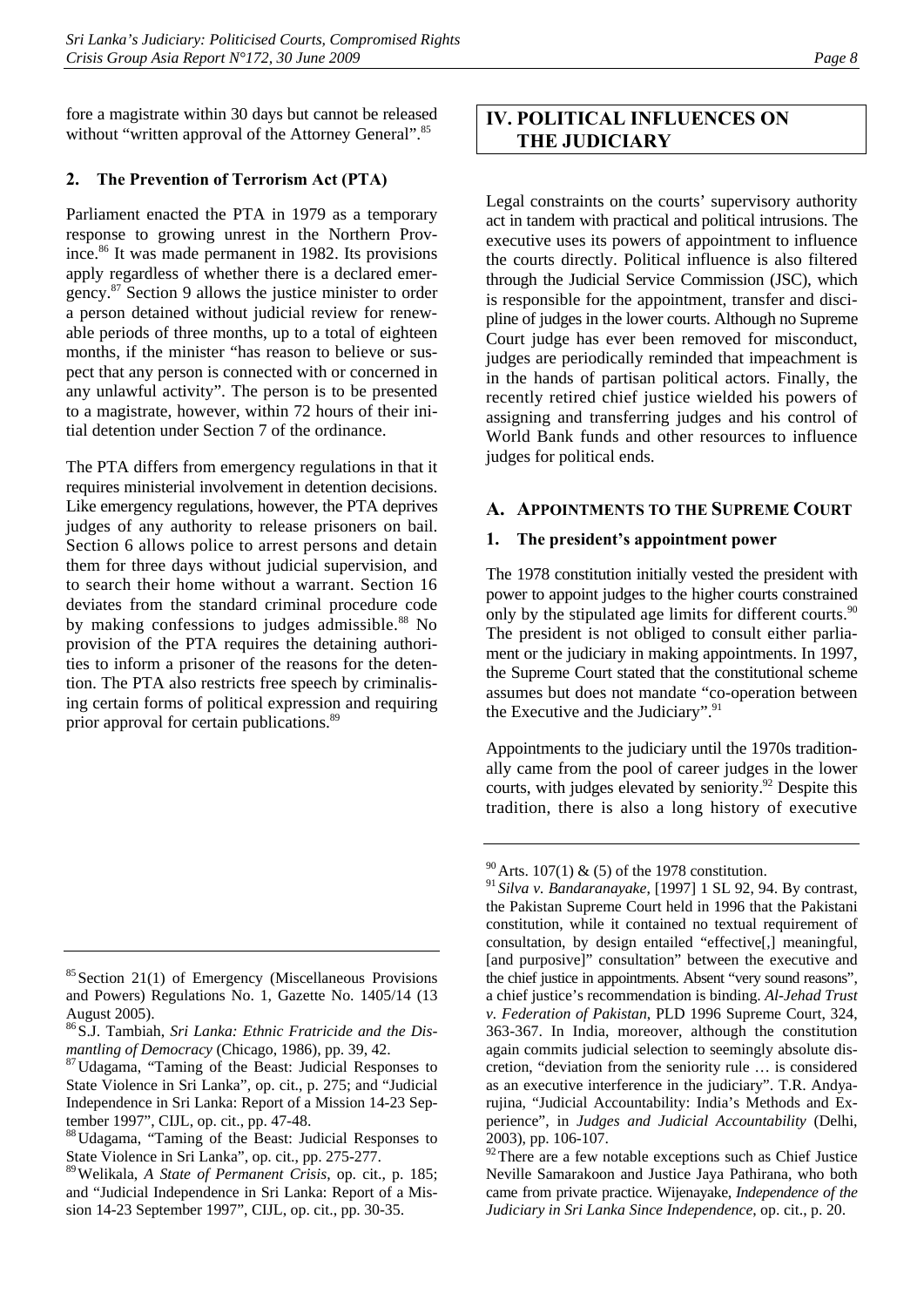manipulation of judicial appointment to punish disfavoured judges and to promote political allies.<sup>93</sup> In 1988, for example, when the post of chief justice opened up, the most senior judge of the Supreme Court was conspicuously passed over in favour of a judge seven years his junior. The president made "no secret" of the fact that the former was disfavoured because of his dissenting judgment in the case challenging the Thirteenth Amendment.<sup>94</sup> As a result of such presidential appointments, "any criteria there once were [for the appointment of justices and the chief justice] have fallen by the wayside".<sup>95</sup>

The president can also influence judicial outcomes by stacking the courts with lawyers from the attorney general's department, who are generally pro-government in disposition. While not unqualified, a preponderance of former government lawyers shifts the higher courts' sympathy to government positions. $96$  Many legal observers believe the attorney general's department has become "increasingly politicised" during President's Rajapaksa's tenure. $97$  He also appointed an unusually large number of junior members of the attorney general's staff to the higher courts.<sup>98</sup>

Accelerating appointment of members of the attorney general's department has a knock-on effect upon the lower judiciary. Since the 1978 constitution expanded the number of levels within the judicial hierarchy, explained one former Supreme Court justice, it has become more difficult and time-consuming for career judges to progress from being district judges into the higher judiciary.<sup>99</sup> "Too many career judges are overtaken by people from the attorney general's office" as they climb the now-longer judicial ladder, observed one former magistrate judge.100 While career judges find it more difficult to enter the higher judiciary, state counsels are appointed younger and have long tenures

in office.<sup>101</sup> Ambitious and talented lawyers without political connections have little incentive to work their way up through the judiciary, since they will quickly be overtaken by peers within government.

This problem is especially acute for Tamil lawyers. "By design or otherwise", a senior Tamil lawyer observed, recent appointees to magistrate and district courts in the Tamil-speaking areas of Jaffna, Mannar and Vavuniya have been in their  $40s$  and  $50s$ .<sup>102</sup> At the normal rate of career advancement, these judges will have to retire before being elevated to senior judicial office. In the future, there may be a shortage of Tamil judges to appoint as the number of Tamils working in the lower courts is decreasing. Many young Tamil professionals opt to leave the country to make careers rather than risk discrimination or violence.<sup>103</sup>

## **2. The constitutional council**

On 3 October 2001, parliament unanimously enacted the Seventeenth Amendment, creating a ten-member constitutional council tasked with appointing members of the higher judiciary.<sup>104</sup> Once nominated, the president "shall … forthwith make the respective appointments".105 The Seventeenth Amendment represented one of the first efforts to impose constitutional constraints on the misuse of executive power.<sup>106</sup> The amendment, however, placed that check within the parliament despite historically weak legislative resistance to the executive presidency. The constitutional council failed to include members of the judiciary or sectors of civil society that have been watchdogs on the presidency. It has failed its mission in part because of the weakness of parliamentary will and in part due to President Rajapaksa's willingness to disobey a clear constitutional command.

<sup>93</sup>Wickramaratne, *Fundamental Rights in Sri Lanka*, op. cit., p. 81, notes incidents in 1964 and 1971.

<sup>94</sup> Ibid, p. 87.

<sup>&</sup>lt;sup>95</sup>Crisis Group interview, legal analyst, Colombo, 14 November 2008.

<sup>&</sup>lt;sup>96</sup>Crisis Group interview, former Supreme Court justice, Colombo, November 2008.

 $97$  Crisis Group interviews, fundamental rights lawyer and former senior state's counsel, Colombo, November 2008.

<sup>&</sup>lt;sup>98</sup> In 2008, he appointed for the first time ever an additional solicitor general – a middling career position – to the Supreme Court. Crisis Group interviews, Colombo, November 2008. Previously, it had been assumed that only full solicitor generals could be appointed directly to that court.<br><sup>99</sup> Crisis Group interview, Colombo, November 2008.

<sup>&</sup>lt;sup>100</sup>Crisis Group interview, Colombo, November 2008.

<sup>&</sup>lt;sup>101</sup>The attorney general's office has thus become "a place to make a career", including a fast track to judicial office. Crisis Group interview, state counsel, Colombo, November 2008.<br><sup>102</sup> Crisis Group interview, Colombo, November 2008.

<sup>&</sup>lt;sup>103</sup> Crisis Group interview, senior Tamil lawyer, Colombo, November 2008.

<sup>104</sup>Art. 41A of 1978 constitution. The council compromises the speaker, the prime minister, the leader of the opposition, one presidential appointee, five people nominated jointly by the prime minister and the opposition leader, and one person agreed on by members of those parties other than those to which the prime minister or the opposition leader belong. See Crisis Group Report, *Sri Lanka's Human Rights Crisis*, op. cit., pp. 19-20.<br><sup>105</sup>Art. 41A(5) of the 1978 constitution.<br><sup>106</sup>Crisis Group interview, former Court of Appeal judge,

Colombo, 20 November 2008.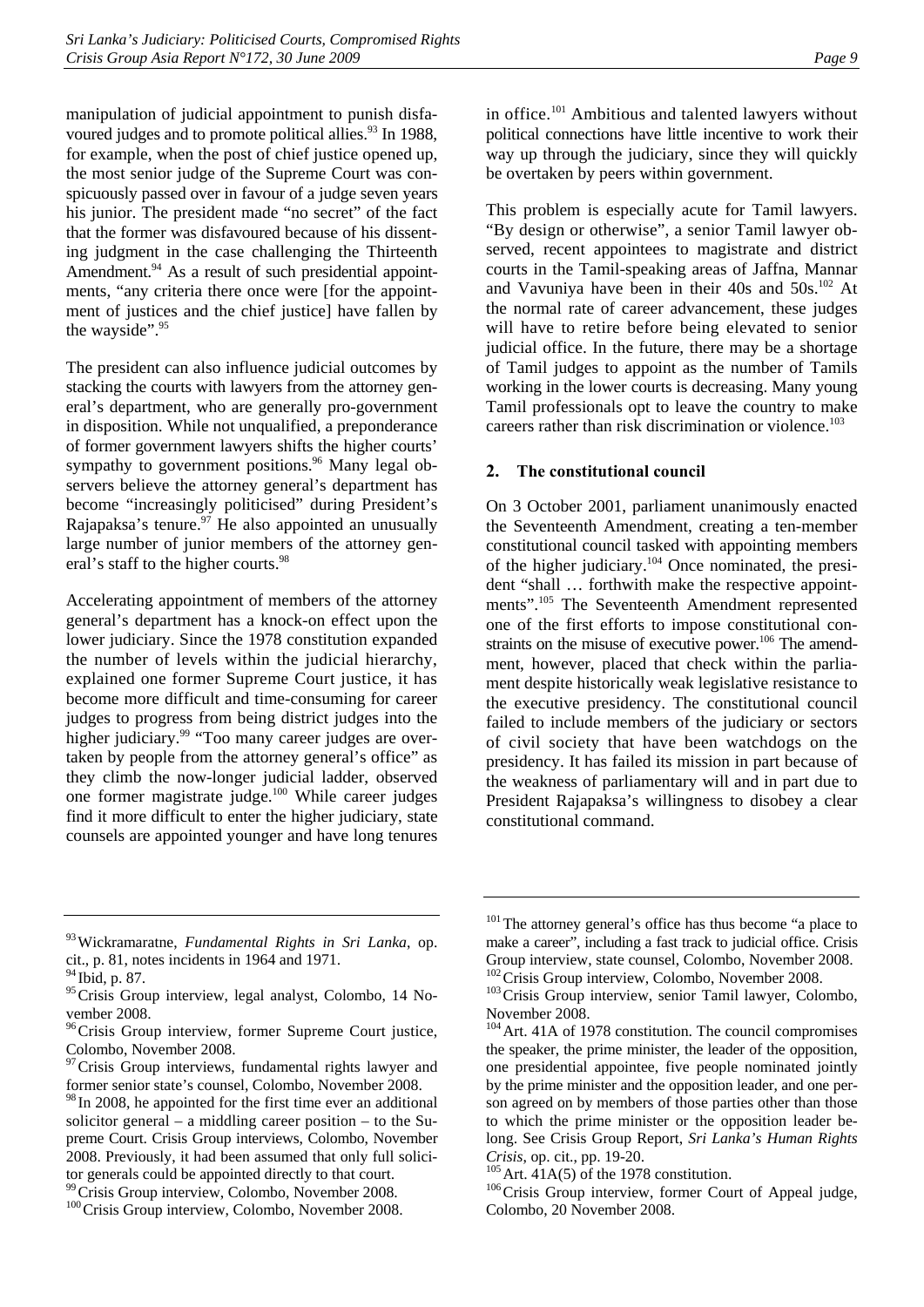The first council convened in March 2002 to begin its three-year term.<sup>107</sup> It published an annual report with a "list of general criteria for disqualification", creating a transparent and public measure for its work.108 Its judicial appointments largely followed "tradition" in drawing on members of the lower judiciary based on seniority, members of the attorney general's department and some members of the private bar.<sup>109</sup> The first council's term lapsed in 2005, shortly before President Rajapaksa took office. Since his inauguration, President Rajapaksa has not reconvened the council. He has taken advantage of the gap to make direct appointments to both the courts and national commissions.<sup>110</sup>

Initially, the president justified his refusal to convene the council by pointing to the "deliberate delay" of minority parties the Tamil National Alliance (TNA) and Janatha Vimukthi Peramuna (JVP) in choosing a tenth council member.<sup>111</sup> Rajapaksa rejected the opinion of his own attorney general that the JVP, then part of the government, could not be considered a minority party.112 Even when the TNA and JVP agreed on a candidate, the president nonetheless declined to appoint him stating, among other things, that he wished first for a parliamentary select committee to investigate and report on the amendment.<sup>113</sup> That select committee, on 9 August 2007, concluded that the council should be able to function with a quorum of six members, and recommended that the president's interim appointments be dismissed so that new appointments could be made in accord with the Seventeenth Amendment.<sup>114</sup> The

president ignored its recommendations and continued to appoint judges without council involvement. $115$ 

Legal scholars generally agree that the president's refusal to convene the council has been "in bad faith".<sup>116</sup> But "[t]here is no ostensible way to force Rajapaksa" to convene the council as a result of the president's constitutional immunity which extends even to clear non-performance of his legal duties.<sup>117</sup> A lawsuit currently before the Supreme Court has led nowhere.<sup>118</sup> In effect, the constitution enables its own violation.

#### **3. The chief justice**

The president's unfettered appointment power includes selecting the chief justice of the Supreme Court. The chief justice in turn influences fellow judges of the Supreme Court and members of lower tribunals. The recently retired chief justice, Sarath Silva, is widely regarded as having played a central role in the judiciary's current politicisation. His appointment is viewed as a "turning point for the judiciary".119 He developed his position into an alternative political centre to the presidency. In the words of one lawyer in late 2008, "there are now two dictators in our system". $^{120}$  As a result, one commentator noted, "the court ceased to restrain government actions and indeed arbitrarily upheld the powers of government against citizens". $^{121}$ Another commentator described Silva as having "ruined [the judiciary] from within".<sup>122</sup> Silva's style of judicial governance has left a problematic legacy for his successor.

<sup>107</sup>Ruana Rajapakse, *A Guide to Current Constitutional Issues in Sri Lanka* (Rajagiriya, 2008), p. 52. 108 Ibid, p. 54.

<sup>&</sup>lt;sup>110</sup> Poorna Rodrigo, "President sidesteps CC, appoints Commissions", *Daily Mirror*, 11 April 2008; S.S. Selvanayagam, "Arbitrary appointments might lead to anarchy, say petitioners", *Daily Mirror*, 27 May 2006.<br><sup>111</sup> Elaine Chan, "Sri Lanka's Constitutional Council", *Law* 

*and Society Trust Review*, vol. 18, no. 243 (2008), p. 4; and "The Forgotten Constitutional Council", Transparency International Sri Lanka (TISL), May 2008, p. 2, available at www.tisrilanka.org/post.htm.

<sup>112</sup>Chan, "Sri Lanka's Constitutional Council", op. cit., p. 4; and "The Forgotten Constitutional Council", Transparency International Sri Lanka, op. cit., p. 3.

 $113$  As one legal scholar noted, "[t]his is not a valid excuse because the 17th Amendment is part of our Constitution, it is already law". Rohan Edrisinha, "The Continuing Violation of the Seventeenth Amendment: Yet More Unconvincing Excuses", 3 March 2008, available at www.groundviews.org.

<sup>114</sup>The report is reproduced at "Select Committee of Parliament on the 17th Amendment to the Constitution", *Law and Society Trust Review*, vol. 18, no. 238 (2008), pp. 1, 3.

<sup>&</sup>lt;sup>115</sup> "The Forgotten Constitutional Council", Transparency International Sri Lanka, op. cit., p. 3. As of May 2008, thirteen judges had been appointed to the Supreme Court and the Court of Appeal outside the framework of the Seventeenth Amendment. Ibid, p. 7.<br><sup>116</sup>Crisis Group interview, law professor, 10 November 2008;

see also Rajapakse, *Guide to Current Constitutional Issues*, op, cit., p. 55; and "The Constitutional Council must Function", Civil Rights Movement of Sri Lanka, 23 April 2006.

<sup>&</sup>lt;sup>117</sup> Crisis Group interview, former Court of Appeal judge, Colombo, 20 November 2008.

<sup>&</sup>lt;sup>118</sup>Kishali Pinto-Jayawardena, "Why is the government so terrified of the 17th Amendment?", *Sunday Times*, 8 March 2009.<br><sup>119</sup> Crisis Group interview, Colombo, 7 November 2008.

 $120$  Crisis Group interview, Colombo, November 2008. Another, who had practiced under several chief justices, explained that "not one of them had been as dominant of the Court as Sarath Silva". Crisis Group interview, Colombo, November 2008.

<sup>121</sup>Pinto-Jayawardena, "Subverted justice", op. cit. 122Lawrence, *Conversations in a Failing State*, op. cit., p. 69, quoting J.C. Weliamuna.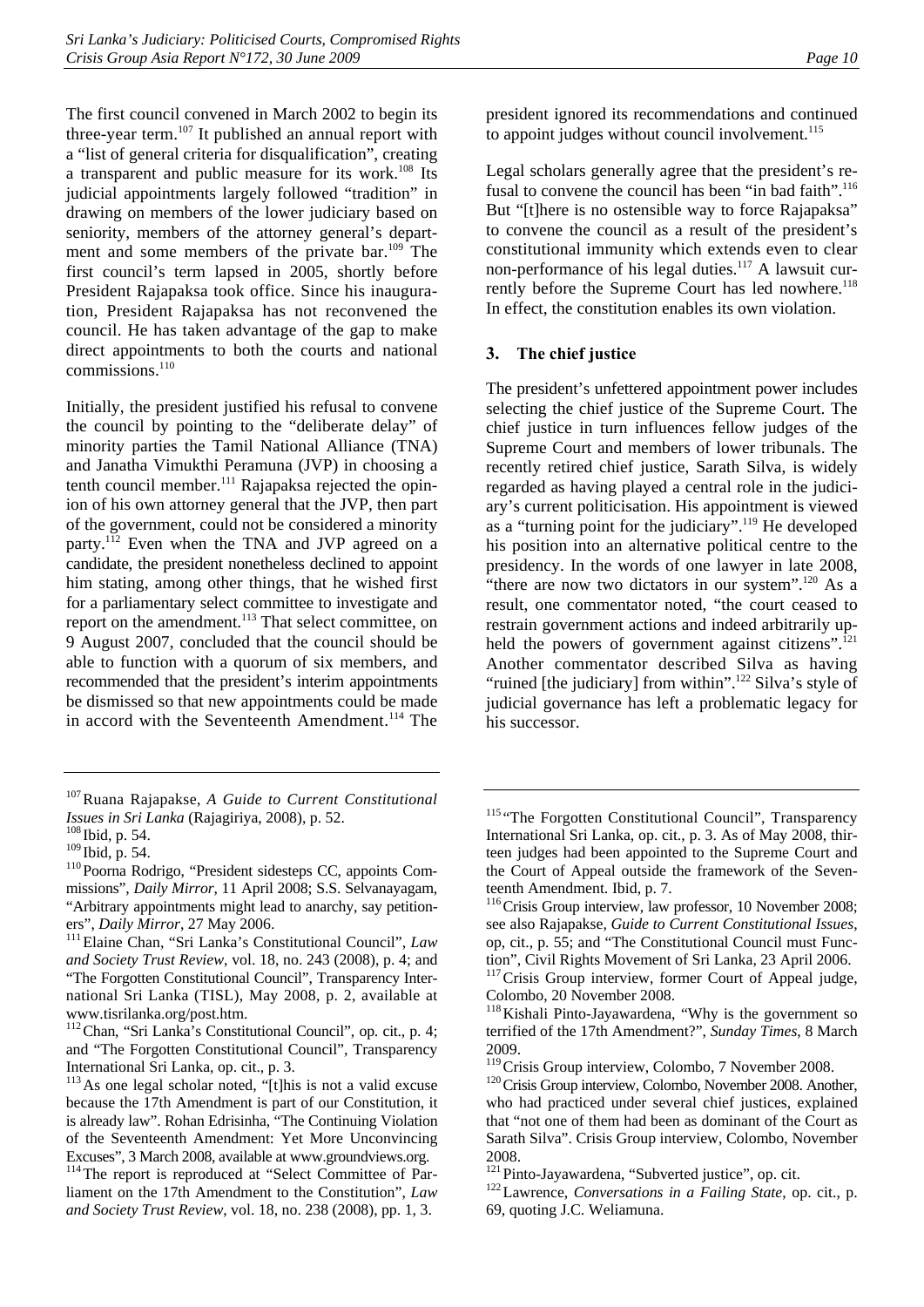President Kumaratunga swore in then-attorney general Sarath Silva as chief justice on 16 September 1999.<sup>123</sup> At the time, Silva was subject to two pending complaints of misconduct. The UN special rapporteur on the independence of judges and lawyers Param Cumaraswamy indicated concern about the appointment given the pending complaints.<sup>124</sup> Two petitions in the Supreme Court challenged the appointment.<sup>125</sup> Those petitions were heard and rejected by the Supreme Court's seven most junior judges. That bench had been chosen by Silva, in a clear conflict of interest. $126$ 

In his nearly ten years as chief justice, Silva used both traditional and innovative methods to control the judiciary. First, in a break from tradition, he assigned junior judges who were his close allies to decide on the panels (or benches) of judges for particular cases in the Supreme Court.<sup>127</sup> By tradition, assigning benches had been the responsibility of the most junior judge, who placed judges randomly on cases.<sup>128</sup> By directing who hears what cases, the chief justice wielded possibly decisive influence on outcomes. Early in his tenure, Chief Justice Silva ensured that justices with independent views, such as Justice Mark Fernando and Justice C.V. Wigneswaran, did not sit in significant constitutional cases.<sup>129</sup>

Second, the chief justice also stacked the Judicial Service Commission (JSC), which is responsible for discipline and promotions in the lower judiciary. As discussed below, the JSC was a vehicle for Chief Jus-

 $126$  Ibid, p. 245.<br><sup>127</sup>Crisis Group interviews, lawyers, Colombo, November 2008.

<sup>128</sup> Crisis Group interview, former Supreme Court justice, Colombo, November 2008.

<sup>129</sup> Crisis Group interviews, former Supreme Court justices, Colombo, November 2008. As the International Bar Association (IBA) noted, the former chief justice "used the administration of the case allocation procedure as a tool to sideline senior Supreme Court judges from hearing politically sensitive cases". "Justice in retreat: a report on the independence of the legal profession and the rule of law in Sri Lanka", IBA, May 2009, p. 7.

tice Silva to ensure that lower court judges "toe[d] the line" he wished.<sup>130</sup>

Third, the chief justice tightly controlled discretionary funding and training, with judges having to seek his approval for overseas travel, conferences and other side benefits.131 Between June 2000 and late 2007, the World Bank managed an \$18.2 million judicial reform program that primarily funded "huge, mainly infrastructure" projects and had little success with its larger reform objectives.132 The chief justice chaired the program's steering committee.<sup>133</sup> According to one former Supreme Court justice, "Silva used the World Bank to extract personal favours…. It was a patronage system".134 Watchdog groups have complained that beyond new physical infrastructure, there is little evidence that the World Bank funds have benefited the courts.<sup>135</sup>

Finally, the chief justice exercised significant influence through the attitudes he expressed while adjudicating.136 "When he takes cases lightly, this permeates the whole judiciary", said one lawyer.<sup>137</sup> Early in his

<sup>134</sup>Crisis Group interview, Colombo, November 2008. In addition to the chief justice's influence, the president also has patronage tools. Judges are eligible for discretionary appointments to statutory bodies such as the bribery commission, which by law must have two former Supreme Court justices. Crisis Group interview, member of the bribery commission, November 2008.

<sup>135</sup>The stated aim of the project was to "improve upon the existing legal and judicial framework by making it more efficient, transparent and responsive to the needs of the public at large and of the private sector in particular". See "Sri Lanka: The role of the Judicial Service Commission in World Bank reform project", Asian Human Rights Commission, 28 February 2006, available at www.ahhrckh.net/statements/ mainfile.php/2006statements/442/.

<sup>136</sup>Crisis Group interviews, lawyers and legal scholars, Colombo, November 2008.

<sup>123</sup>Victor Ivan, *An Unfinished Struggle: An Investigative Exposure of Sri Lanka's Judiciary and the Chief Justice*  (Maharagama, 2007), p. 221.<br><sup>124</sup>Lawrence, *Conversations in a Failing State*, op. cit., p.

<sup>73.</sup> Param Cumaraswamy is a Malaysian lawyer who was the UN Special Rapporteur from 1994 to 2003.

<sup>&</sup>lt;sup>125</sup>The petitions were from attorney Rajpal Abeynayake and journalist Victor Ivan. Ivan, *An Unfinished Struggle*, op. cit., pp. 237-39.

<sup>&</sup>lt;sup>130</sup>Crisis Group interview, state counsel, Colombo, November 2008.

<sup>&</sup>lt;sup>131</sup> Crisis Group interview, former Supreme Court justice, Colombo, November 2008.

<sup>&</sup>lt;sup>132</sup> Crisis Group interview, United Nations staff, Colombo, November 2008; "Sri Lanka: Failing to Protect the Rule of Law and the Independence of the Judiciary", International Bar Association (IBA), November 2001, p. 28. The World Bank spent more than \$18 million on the project. Implementation Completion and Results Report (Cr.3382-CE), report no. 39538, 1 October 2007, at www.wds-worldbank.org.

<sup>&</sup>lt;sup>133</sup>It also included the ministers of finance, commerce and justice, the attorney general, and the secretary of the JSC. "Sri Lanka: Failing to Protect the Rule of Law and the Independence of the Judiciary", IBA, op. cit., p. 29.

<sup>&</sup>lt;sup>137</sup> Crisis Group interviews, fundamental rights lawyer, Colombo, 19 November 2008. Another lawyer explained that "Many judges tend to look to the chief justice as their [lead]". Crisis Group interview, lawyer, Colombo, November 2008.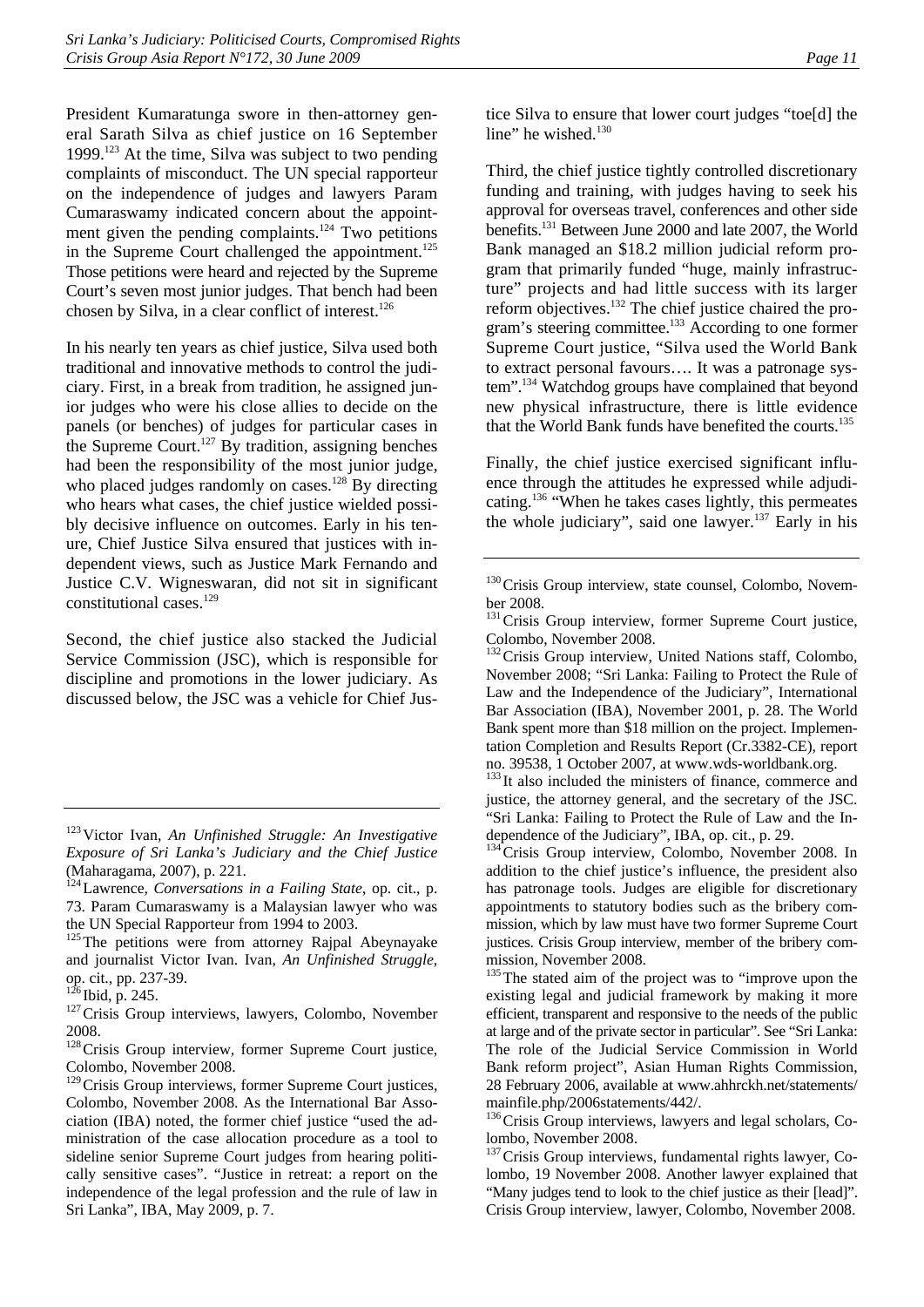tenure, for instance, Chief Justice Silva made disparaging comments from the bench about the importance of detention and torture cases. In the following years, there was a marked decline in the number of fundamental rights petitions filed and judgments rendered.<sup>138</sup>

As a result of these levers, Chief Justice Silva gained "a complete hold on both the JSC and the Court. He uses his juniors to get his own way", said one former Supreme Court justice.139 One sign of this control was the near-complete absence of dissenting opinions in the court's judgments under Silva.<sup>140</sup> This is in clear contrast to the 1970s and 1980s, when dissent was common.<sup>141</sup>

In June 2009, President Rajapaksa appointed as chief justice Asoka de Silva, the most senior justice on the court – regrettably without involvement of the constitutional council. The appointment offers a chance to reverse the former chief justice's legacy of a hyperpoliticised judiciary. De Silva is known as a cautious, capable and fair jurist, without his predecessor's strong and highly political personality. He is expected to work more closely and cooperatively with his colleagues on the court. His experience as a judge on the International Criminal Tribunal for Rwanda gives him a welcome familiarity with international legal practices and perspectives. Whether the new chief justice seizes the opportunity will help determine whether the judiciary reclaims its constitutional role as a check on abuses by the executive and legislative branches which have deepened Sri Lanka's ethnic conflict.

## **B. REMOVAL OF SUPREME COURT JUSTICES**

Under Article 107(2) of the 1978 constitution, the president may remove a Supreme Court justice only if a third of all sitting members of the parliament sign a resolution for removal and then two thirds vote for a finding of "proven misbehaviour" or incapacity. $^{142}$  No Supreme Court justice has ever been removed in this manner. With parliament elected under a system of proportional representation, no government since the 1980s has gained enough seats to assemble the necessary two-thirds vote. $143$  While this prevents the tooeasy removal of justices for partisan reasons, it also prevents action even when clear grounds for impeachment exist.

There were two efforts to impeach Chief Justice Silva based on alleged misconduct either before or after his appointment.<sup>144</sup> The first was cut short by President Kumaratunga's proroguing of parliament in July 2001.<sup>145</sup> The second attempt failed when, once again, the president dissolved the legislature.146 These failed attempts signal that justices can avoid investigation of serious allegations of misconduct or corruption if they have the president's support. Before the president cut short the first impeachment effort, the Supreme Court inserted itself into the parliamentary impeachment process by accepting for review three fundamental rights petitions challenging impeachment. It issued an injunction against the speaker seeking to short-circuit the removal of its own head judge. Parliament ignored this injunction,<sup>147</sup> but the injunction undermined the court's impartiality, and provided the political branches with a precedent for ignoring judicial orders in the future.

In other cases when removal of justices has been raised, it has been based not on "proven misbehaviour" or incapacity but political enmity. In 1984, for example, the investigation of Chief Justice Neville Samarakoon was motivated by President Jayawardene's dissatis-

<sup>138</sup>Kishali Pinto-Jayawardena and Lisa Kois, *Sri Lanka: The Right Not to be Tortured: A Critical Analysis of the Judicial Response* (Colombo, 2009), p. 9; and Crisis Group interview, Colombo, November 2008.<br><sup>139</sup> Crisis Group interview, November 2008.

 $140$  In its recent report, the IBA stated: "the Chief Justice's excessive influence over other members of the judiciary, and particularly over most other Supreme Court judges, means that there is a real, though unspoken, reluctance for judges to issue dissenting opinions, with fewer than five reported opinions dissenting from the Chief Justice having been issued in the past ten years in the Supreme Court". "Justice in retreat: A report on the independence of the legal profes-

sion and the rule of law in Sri Lanka", IBA, op. cit., p. 32.<br><sup>141</sup>Crisis Group interviews, lawyers and legal scholars, November 2008. Dissenting opinions from three-judge panels of the high court have generally been considered a prerequisite for the rehearing of a case by a larger panel of judges.

<sup>&</sup>lt;sup>142</sup> Parliament has issued standing order 78A to regulate impeachment proceedings, which requires that a select committee be formed to investigate charges and report within a month. Committee findings are not disclosed absent a finding of guilt. Wijenayake, *Independence of the Judiciary in Sri Lanka Since Independence*, op. cit., p. 15.<br><sup>143</sup> K.M. de Silva, *Reaping the Whirlwind: Ethnic conflict*,

*ethnic politics in Sri Lanka*, op. cit., p. 38; and Laksiri Jayasuriya, *The Changing Face of Electoral Politics in Sri Lanka (1994-2004)* (Nugegoda, 2005), p.129.<br><sup>144</sup>Crisis Group interview, Colombo, 14 November 2008.<br><sup>145</sup> "Sri Lanka: Failing to Protect the Rule of Law and the

Independence of the Judiciary", IBA, op. cit., pp. 13-14.

<sup>146</sup>Lawrence, *Conversations in a Failing State*, op. cit., p. 73. 147 Ivan, *An Unfinished Struggle*, op. cit., pp. 361-375.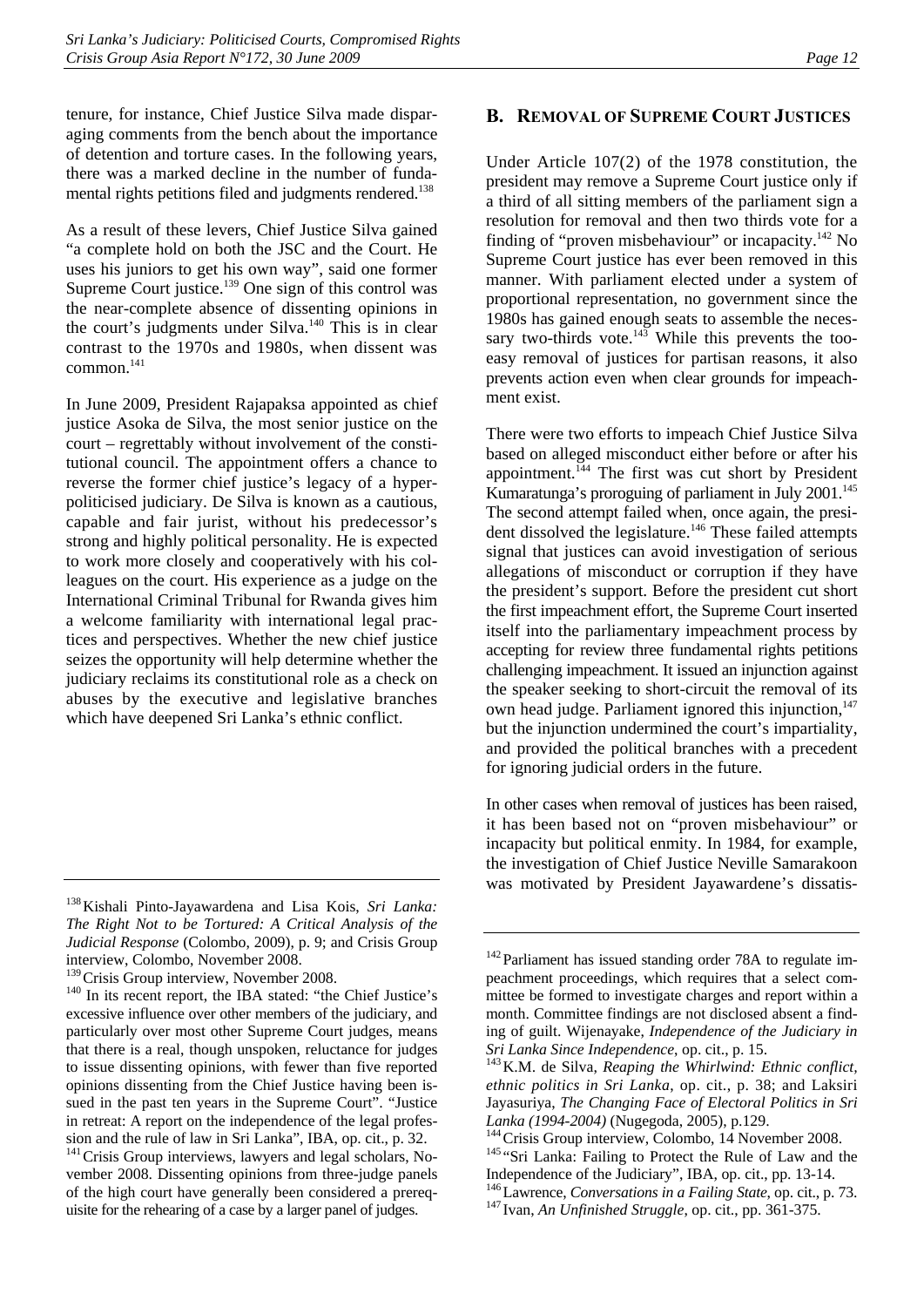faction with his former ally.<sup>148</sup> Initial votes on whether to convene a select committee fell along party lines.<sup>149</sup> According to the committee report's own account, the chief justice had criticised corruption in the political branches and nepotistic efforts to secure patronage appointments on his own staff.<sup>150</sup> The select committee found no misbehaviour but "a serious breach of convention", and warned that Samarakoon's behaviour had "imperilled the independence of the judiciary and undermine[d] the confidence of the public in the judiciary".151 A recent effort to investigate another Supreme Court justice, Saleem Marsoof, in 2008, for a speech he gave criticising the government's nonimplementation of the Seventeenth Amendment, also foundered at the select committee stage.<sup>152</sup>

## **C. APPOINTMENTS AND REMOVALS IN THE LOWER COURTS**

#### **1. The JSC and the Seventeenth Amendment**

The JSC is "vested" with power over the "appointment, transfer, dismissal, and disciplinary control" of lower court judges.<sup>153</sup> While still chaired by the chief justice, the two other judges on it, per Article 112(1), were initially selected by the president.<sup>154</sup> The president has delegated to the JSC authority to handle those

issues for high court judges.<sup>155</sup> The constitution says nothing, however, about how the JSC's powers are to be exercised or the procedures to be used when imposing penalties. Nor has the JSC promulgated rules on these matters.

Before 1999, most promotions within the lower judiciary followed a seniority rule.156 Promotions and transfers were done in a predictable manner. Judges would be assigned for fixed three-year slots to specific courts. "Everyone knew the rules, and they were followed". Newer judges were first assigned to a position far from Colombo, and then rotated on a predictable basis to new, gradually better stations.<sup>157</sup>

During Chief Justice Silva's tenure, the JSC was troubled. Silva rejected the tradition of appointing the two senior justices of the court. He removed from the JSC Justice Mark Fernando, a respected jurist with a long record of independence from the executive, with the stated goal of increasing its "diversity". He then passed over the most senior Tamil judge, Justice C.V. Wigneswaran, in favour of more junior judges.<sup>158</sup> "The two remaining judges on the JSC were then very weak".<sup>159</sup>

The deliberate sidelining of the constitutional council further undermined the JSC. Under the Seventeenth Amendment, the two members of the JSC other than the chief justice are to be appointed by that body. In February 2006, the two appointed members of the JSC, Justices Shiranee Bandaranayake and T.B. Weerasuriya, resigned from the JSC over differences with the chief justice about the use of its disciplinary powers. The president appointed two new members based on recommendations from the chief justice without input from the constitutional council.<sup>160</sup> These appointments "created a perception that the government accords … more favoured treatment as a reward for … 'co-

<sup>&</sup>lt;sup>148</sup> Crisis Group interview, lawyers, Colombo, November 2008. 149Suriya Wickremasinghe, *Of Nadesan and Judges* (Colombo, 2003), pp. 14-15.

<sup>&</sup>lt;sup>150</sup> "Report from the Select Committee appointed to investigate and report to parliament on the allegations referred to in the resolution placed on the order paper of 5th September, 1984, for the presentation of an address to his excellency the President requesting the removal of the Hon. N.D.M. Samarakoon Q.C., from the office of Chief Justice of the Supreme Court", parliamentary series no. 71, Colombo, 13 December 1984, p. 81.<br><sup>151</sup> Ibid, pp. 90-91.

<sup>&</sup>lt;sup>152</sup> Sonali Samarasinghe, "MR gets set to battle the judiciary as the war takes its toll on IDPs", *The Sunday Leader*, 28 September 2008; and Crisis Group interviews, lawyers, Colombo, November 2008.<br><sup>153</sup> Arts. 114(1) & (6) of 1978 constitution.

 $154$  Until 1972, authority to appoint, transfer or remove district court judges lay with a Judicial Service Commission comprising the chief justice and the two most senior justices of the Supreme Court. H.L. de Silva, *Sri Lanka: A Nation in Conflict: Threats to Sovereignty, Territorial Integrity, Democratic Governance and Peace,* op. cit., p. 408; M.J.A. Cooray, *Judicial Role under the Constitutions of Ceylon/Sri Lanka*, op. cit., p. 69. Abolished by the 1972 constitution in favour of cabinet control, the Judicial Service Commission (JSC) was reconstituted under Article 112 of the 1978 constitution. Article 115 of the 1978 constitution also criminalises efforts to influence the JSC.

<sup>&</sup>lt;sup>155</sup>Crisis Group interview, former Supreme Court justice, Colombo, November 2008.

<sup>&</sup>lt;sup>156</sup>One former judge explained that the previous chief justice, G.P.S. de Silva, "was honourable but cautious". Crisis Group interviews, retired judge and lawyers, Colombo, November 2008.

<sup>&</sup>lt;sup>157</sup> Crisis Group interview, former magistrate judge, Colombo, November 2008.

<sup>&</sup>lt;sup>158</sup>Crisis Group interview, former Supreme Court justice, Colombo, November 2008.

<sup>&</sup>lt;sup>159</sup> Crisis Group interview, senior lawyer, Colombo, November 2008.

<sup>&</sup>lt;sup>160</sup>Chan, "Sri Lanka's Constitutional Council", op. cit., p. 9 and n. 53.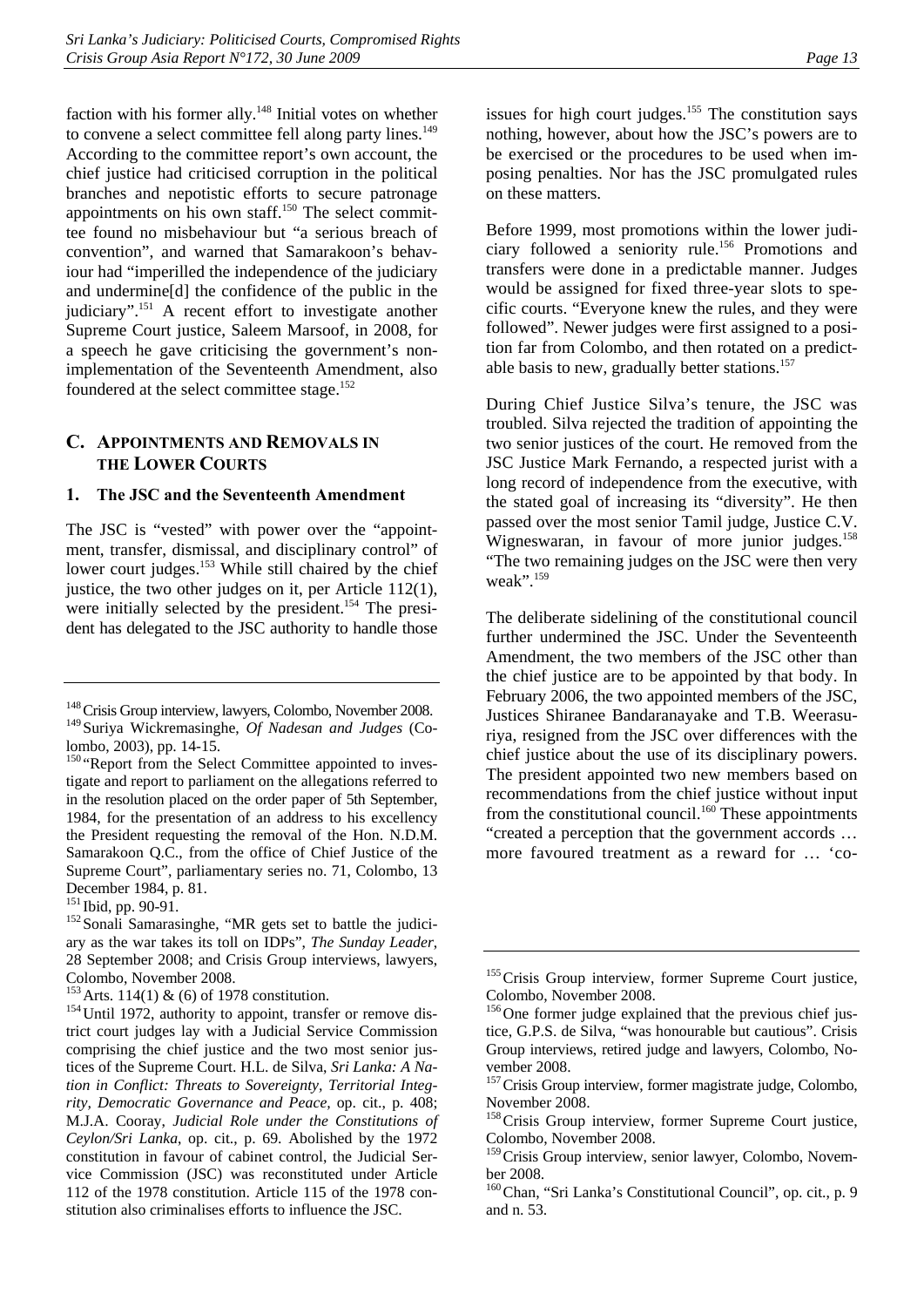operation'".161 The June 2009 re-appointment of Justice Bandaranayake to the JSC is a positive step that holds out some hope that the JSC may be able to move away from the politicised legacy of the former chief justice.<sup>162</sup>

## **2. Appointments and removals by the JSC**

As early as November 2001, an International Bar Association delegation found "consistent complaint[s] relating to improper judicial supervision under the auspices of the JSC and [Chief Justice Silva]".163 The World Bank also found that "complaints against the judiciary are not always investigated".<sup>164</sup> The UN special rapporteur on the independence of lawyers and judges, Malaysian jurist Param Cumaraswamy, in addition has expressed concern about "allegations of misconduct on the part of Chief Justice Sarath Silva" in the exercise of JSC powers.<sup>165</sup>

There is currently no established procedure for evaluating judges on the basis of which transfers, promotions and punishments can be decided in a relatively fair and objective manner.<sup>166</sup> The earlier, more predictable schedule of transfers and appointments has been "abandoned", leaving judges uncertain as to where they will be living and whether they will rise or fall in the hierarchy.<sup>167</sup> This creates opportunities for abuse. Judges who did not decide in favour of friends and political allies of the chief justice have been removed or transferred to unfavourable locations. By contrast, allegations of impropriety or misconduct against the former chief justice's allies were not pursued in the  $\mathrm{JSC}$ .<sup>168</sup>

One case in particular highlights the scope for abuse of the chief justice's and the JSC's discretionary power. According to one former magistrate, Chief Justice Silva, while attorney general, intervened in a pending criminal case before the magistrate and sought dismissal of charges against his allies. The attorney general does not normally appear in criminal cases; his intervention was reportedly through back-channels rather than a formal legal filing. On becoming chief justice, Silva pressed charges of misconduct against that same magistrate, alleging he had told police at a checkpoint that he was a high court judge, not a magistrate judge. In the JSC proceeding, this magistrate was not allowed to see the findings against him or to know why the JSC reached those findings.<sup>169</sup> When the magistrate vigorously challenged them in the JSC, he was denied the right to call witnesses and told that his earlier refusal to help the attorney general could also be grounds for dismissal.<sup>170</sup> The magistrate appealed, but the JSC neither considered nor ruled on that appeal.

The magistrate then submitted a communication to the Human Rights Committee, a UN body established under the Optional Protocol to the International Covenant on Civil and Political Rights. In July 2008, this body concluded the dismissal had been arbitrary and lacked basic procedural guarantees.<sup>171</sup> Nothing came of this communication. The former magistrate judge observed that: "In general, judges are not independent" of political influence. "Judges are very scared. The chief justice's secretary can just phone anyone", and get the result he wants.<sup>172</sup>

Another judge who had sat in various magistrate and district courts inside and out of Colombo was removed by the JSC after having a falling out with former Chief Justice Silva while secretary of the judges' association. He too noted that Silva had attempted to influence outcomes of cases by offering benefits to judges who would decide the way he wished.<sup>173</sup>

Former judges and legal analysts agree that the JSC had become a conduit for those with connections to the former chief justice. This includes not just the present government, but also elements of the Buddhist

<sup>161</sup>H.L. de Silva, *Sri Lanka: A Nation in Conflict: Threats to Sovereignty, Territorial Integrity*, *Democratic Governance* 

*and Peace*, op. cit., p. 415.<br><sup>162</sup>Ranjith Ananda Jayasinghe, "Justice Shirani Bandaranay-<br>ake to JS Commission", *Daily Mirror*, 11 June 2009.

<sup>&</sup>lt;sup>163</sup> "Sri Lanka: Failing to Protect the Rule of Law and the Independence of the Judiciary", IBA, op. cit., p. 21.

<sup>&</sup>lt;sup>165</sup> Quoted in "Sri Lanka: Serious Concerns Affecting Sri Lanka's Judiciary", Asian Legal Resource Center, 31 May 2007, at www.alrc.net/doc/mainfile.php/alrc\_statements/418/.<br><sup>166</sup>Crisis Group interview, lawyer, Colombo, November 2008.<br><sup>167</sup>Crisis Group interviews, senior lawyer and former mag-

istrate judge, Colombo, November 2008.<br><sup>168</sup>A magistrate judge with whom Crisis Group spoke gave

the example of a Colombo magistrate judge who had violated ethics rules but remained in office. Crisis Group interview, 19 November 2008; and Ivan, *An Unfinished Struggle*, op. cit., pp. 164-167.

<sup>&</sup>lt;sup>169</sup> In 2001, Chief Justice Silva told an International Bar Association delegation that judges received copies of the proceedings. "Sri Lanka: Failing to Protect the Rule of Law and the Independence of the Judiciary", IBA, op. cit., p. 22. This no longer appears to be the case.<br><sup>170</sup> Crisis Group interviews, Colombo, November 2008.

<sup>&</sup>lt;sup>171</sup>Crisis Group interview, lawyer, Colombo, November 2008.  $\frac{172}{172}$ Crisis Group interview, former magistrate judge, 19 November 2008.

<sup>&</sup>lt;sup>173</sup> Crisis Group interview, former magistrate judge, Colombo, November 2008.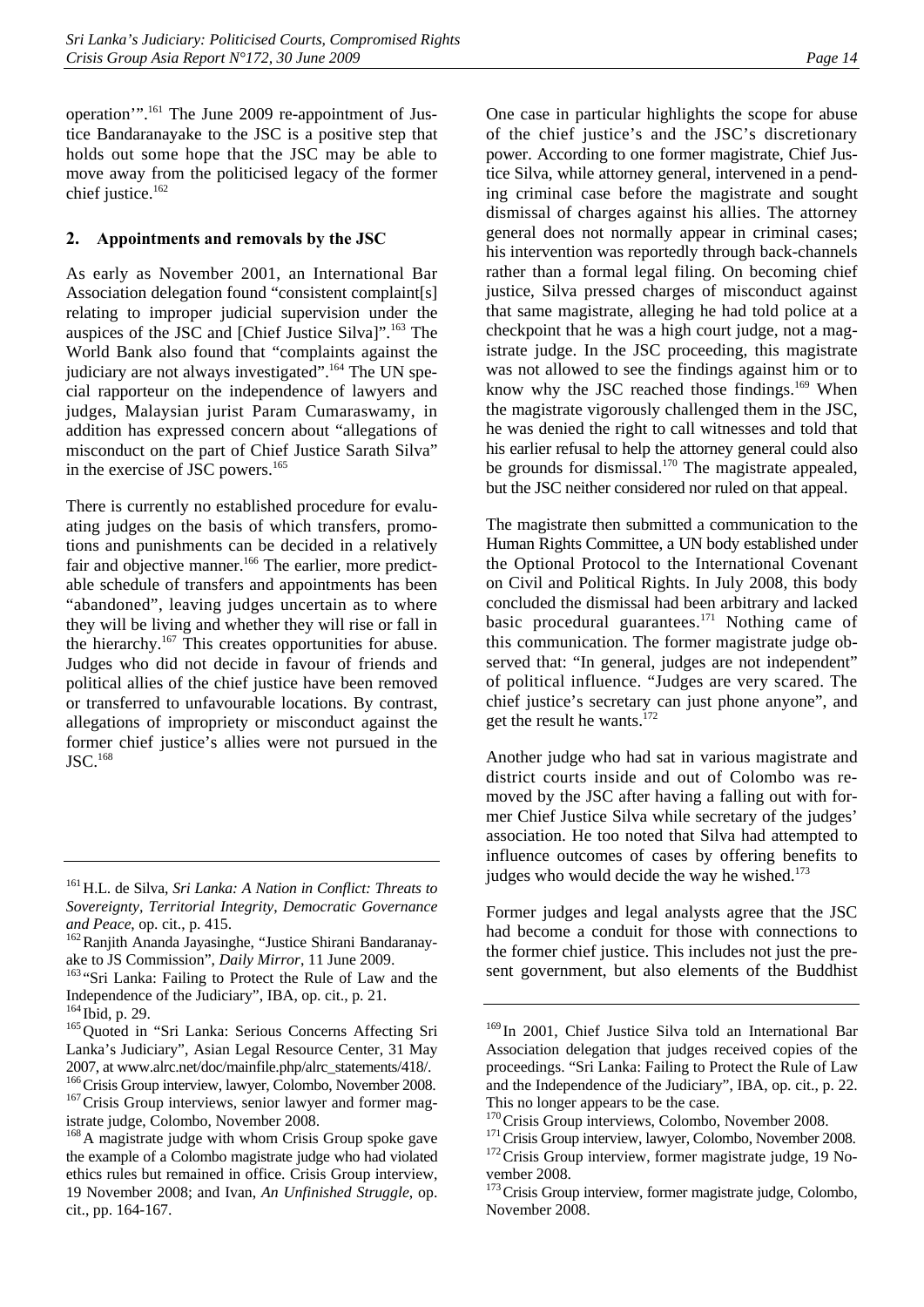Sangha and business figures.<sup>174</sup> One magistrate, Hiran Ekanayake, was dismissed as "mentally unfit" after he refused to "finish … briefly" a set of cases in which the chief justice had an interest. Ekanayake had earlier been abruptly transferred from Thambuthegama, near Anuradhapura, after pushing an investigation into a political bombing possibly linked to the SLFP.175 Other instances of JSC intrusion have cut short inquiries into human rights violations allegedly committed by the Sri Lankan military. For instance, in prosecutions involving the disappearance of Fr. Jim Brown in Jaffna and the killing of seventeen Action contre la faim (ACF) aid workers in Mutur, both in August 2006, magistrate judges were ordered to transfer the cases to new judges just as they neared their investigation's end.176

These examples are not outliers. One former judge estimates that at least twenty judges were pushed out by Chief Justice Silva. "Mainly these judges refuse to do something", he explained, "They refuse to do something the chief justice wants, or make an order against the justice's friends [or] Buddhist monks [who are close to him]".177 Pretexts were often found to penalise judges not in the good graces of the chief justice.

In addition, the manner in which JSC proceedings are conducted raises due process concerns. According to former lower court judges who have faced proceedings in the JSC, judges are still not always informed of the evidence against them or of the ultimate disposition of charges. The JSC instead suggests they resign rather than being dismissed.178 Because a formal dismissal makes it difficult for the judge to return to private practice, many judges will resign rather than fight charges.<sup>179</sup>

The JSC was not the only vehicle for the chief justice to exercise influence. According to former magistrate judges, the chief justice also appointed allies as the secretary to the Judges' Institute, where all lower court judges train. That position served as a conduit for messages to and from the chief justice, where judges would signal the places they wished to be posted and the chief judge would select judges for favoured treatment.180

## **D. INTIMIDATION OF LAWYERS AND JUDGES**

Compounding the pressure on judges, lawyers face intimidation or violence, as in J.C Weliamuna's case, when they act on behalf of politically unpopular clients or detained persons.<sup>181</sup> Lawyers dealing with police detention decisions have been detained themselves and harassed or beaten. In October 2008, for example, one lawyer was detained and threatened in Bambalapitiya police station in Colombo after he advised his client in detention not to confess, invoking police wrath.182 In addition, lawyers and litigants are also constrained by the threat of contempt of court.<sup>183</sup> A lack of clear rules for imposing contempt sanctions yields uncertainty about the consequences of criticising the courts. In February 2003, a Supreme Court bench imprisoned a teacher who had filed fundamental rights applications and had raised his voice in a hearing. The teacher lodged a complaint with the UN Human Rights Committee, which in turn condemned the "severe and summary penalty" that had been imposed with "no reasoned explanation".184 Possible litigants expressed concern that if they were to try to use such international channels in the future, however, they

<sup>&</sup>lt;sup>174</sup> Crisis Group interviews, Colombo, November 2008. The former chief justice has close relations to the Sangha. He appears on local television weekly explaining Buddhist principles and is closely associated with a politically influential meditation centre in Colombo.

<sup>&</sup>lt;sup>175</sup> Lawrence, *Conversations in a Failing State*, op. cit., pp. 92-93; and Ivan, *An Unfinished Struggle*, op. cit., pp. 287-290.

<sup>&</sup>lt;sup>176</sup>Chan, op. cit., p. 10; "From Welikade to Mutur and Pottuvil", University Teachers for Human Rights (Jaffna), (UTHR(J)), special report no. 25, 31 May 2007; and "The Second Fascist Front in Sri Lanka", UTHR(J), special report no. 29, 21 February 2008, appendix III. In March 2009, the magistrate in the Fr. Jim Brown case, Mrs. Srinithy Nandasekaran, was named a finalist for the U.S. State De-

partment's "Women of Courage Award".<br><sup>177</sup> Crisis Group interview, Colombo, November 2008.

<sup>&</sup>lt;sup>178</sup>Crisis Group interviews, former magistrate judges, Colombo, November 2008.

<sup>&</sup>lt;sup>179</sup> Crisis Group interview, former magistrate judge, Colombo, November 2008.

<sup>&</sup>lt;sup>180</sup>Crisis Group interview, former magistrate judge, Colombo, November 2008.

<sup>&</sup>lt;sup>181</sup> Lawyers who represent detainees have recently been directly threatened. Basil Fernando, "Lawyers in Sri Lanka threatened", UPI Asia, 2 January 2009, at www.upiasia online.com. Overt intimidation of judges appears rare. In one seemingly exceptional instance in 2007, however, Minister of Labour Mervyn Silva allegedly threatened a magistrate judge when his son was arrested after a nightclub brawl. "Minister 'threatens' judiciary", BBC Sinhala (bbc sinhala.com), 18 September 2007.

<sup>&</sup>lt;sup>182</sup> Crisis Group interview, members of Bar Association of Colombo, 21 November 2008.<br><sup>183</sup> Crisis Group interview, lawyer, Colombo, November 2008.

<sup>&</sup>lt;sup>184</sup> Views of the Human Rights Committee in Tony Michael Fernando v. Sri Lanka, Communication No. 1189/2003, 31 March 2005, available at www.alrc.net/doc/mainfile.php/ un\_cases/351/. See "Sri Lanka: The need to set aside the blatantly wrong conviction of Anthony Fernando", Asian Human Rights Commission, 9 June 2009, at www.ahrchk. net/statements/mainfile.php/2009statements/2082/.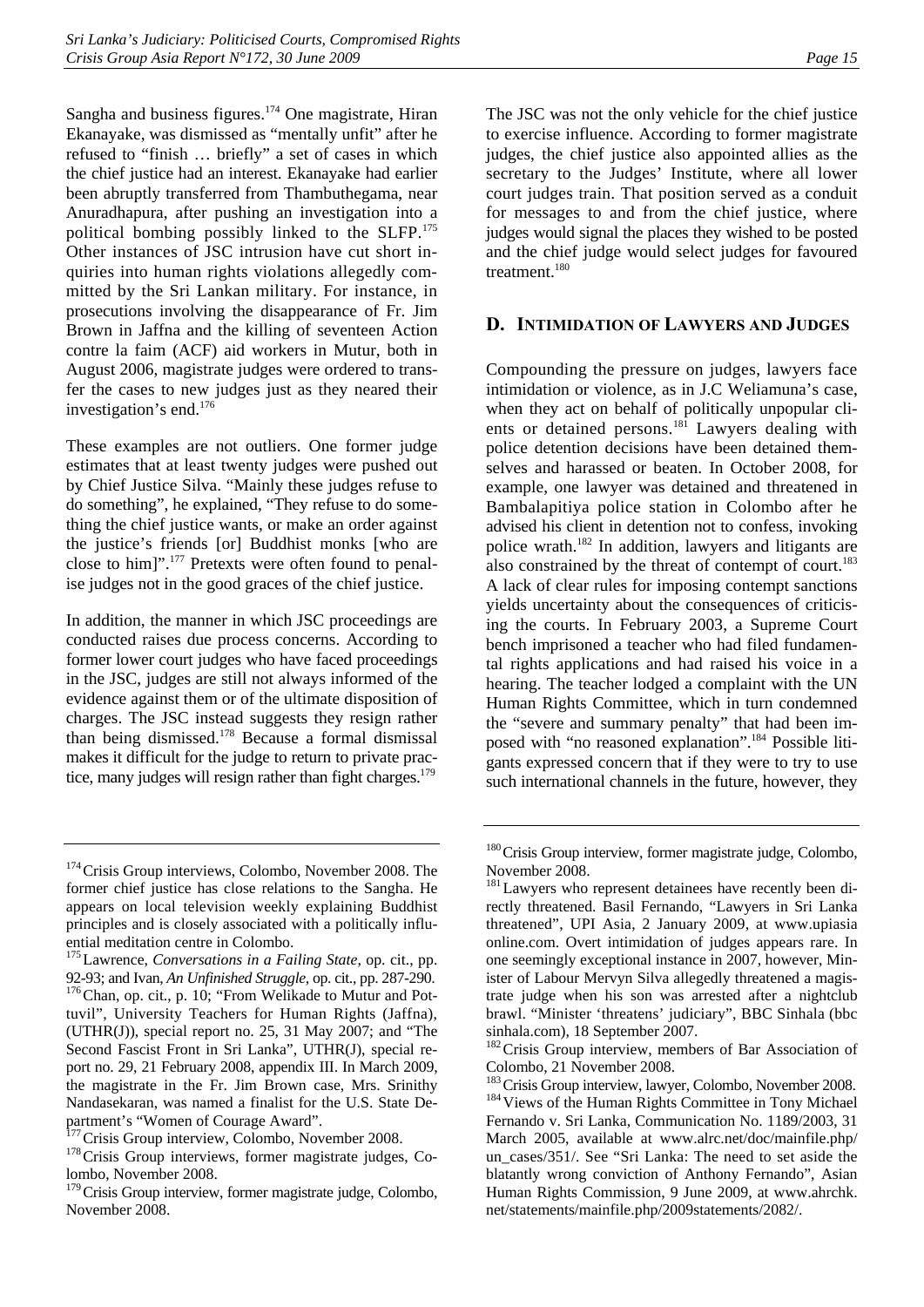too would be at risk of contempt sanctions.185 A draft contempt of court law, approved by the bar council and later published by the non-governmental Asian Human Rights Commission, was sent to the government, but no action has been taken on it.<sup>186</sup>

Professional organisations provide little effective constraint on judiciary or protection against intimidation, The Bar Association of Sri Lanka (BASL), formed in November 1994, insists strenuously that it is a nonpartisan organisation that zealously protects the profession's interests.187 Other lawyers disagree. Lawyers representing criminal and military detainees, and even former judges, variously label the BASL "docile", "a mouthpiece for those in power" and a "disaster".<sup>188</sup> With the exception of statements issued in the wake of the grenade attack on J.C. Weliamuna and the assassination of editor Lasantha Wickrematunge, the BASL has no record of defending lawyers or judicial independence.189 By contrast, in June 2001 the BASL adopted a resolution requesting parliament's speaker abstain from convening a select committee to investigate charges of misconduct against Chief Justice Silva.190

<sup>185</sup>Crisis Group interview, Colombo, November 2008.<br><sup>186</sup>See Basil Fernando and Shyamali Puvimanasinghe (eds.),

<sup>187</sup> Crisis Group interview, former president of the Bar Association of Sri Lanka, November 2008; "Sri Lanka: Failing to Protect the Rule of Law and the Independence of the Judiciary", IBA, op. cit., p. 32.

<sup>188</sup> Crisis Group interviews, Colombo, November 2008.

# **V. FAILURE TO PROTECT FUNDAMENTAL RIGHTS**

Improper political considerations have thus entered the judiciary through the appointment process and the threat of politicised removals, thanks to the wide discretionary powers of the chief justice, especially as they have operated through the JSC. As a result, lower courts are reluctant to challenge illegal detentions or coercive interrogations by government actors. The Supreme Court, too, has proved unwilling to provide adequate remedies in such cases. The court has also limited options available under international law and hindered domestic advocates' ability to call the government to account for gaps in the domestic incorporation of international human rights.<sup>191</sup>

## **A. THE ABSENCE OF REMEDIES FOR ILLEGAL DETENTION IN LOWER COURTS**

Military or police detention can be challenged in three ways in the lower courts. First, when a person is detained under either the criminal procedure code or under emergency laws (the PSO or PTA), that person must at some point be presented to a magistrate. Second, a person subject to prolonged illegal detention can file a "writ of habeas corpus", which is a procedure for challenging a detention's legal basis. Third, a fundamental rights petition can be filed in the Supreme Court. None of these options provides an effective check on detaining authorities. Nor can victims of torture easily obtain damages after the fact.

#### **1. Detention and magistrate courts**

Magistrate courts are the judiciary's first point of contact with detainees. In both military and criminal detention, however, magistrates are largely unable to constrain either illegal and abusive detention or torture. This is partly due to limits imposed by the emergency

*Sri Lanka: Towards a Contempt of Courts Law* (Hong Kong, 2008), pp. 27-35. The national Human Rights Commission, the Editors Guild and other civil society organisations made a range of submissions to a Parliamentary Select Committee in 2003 in support of a comprehensive contempt of court statue embodying established principles accepted across the British Commonwealth. The select committee's term was not renewed after the dissolution of parliament in late 2003 and no further government action has been taken. Crisis Group interviews, lawyers and civil society activists, Colombo, May 2009.

<sup>189</sup> *Sunday Leader* editor Lasantha Wickrematunge was an outspoken critic of alleged corruption by government and military officials and the social costs of the war. He was murdered in a commando-style attack by gunmen on a Colombo street on 7 January 2009.

<sup>190</sup> Ivan, *An Unfinished Struggle*, p. 357.

<sup>&</sup>lt;sup>191</sup> Arbitrary treatment and rights violation, especially for minorities, though, has yet to translate into majority suspicion of the judiciary. A 2002 survey found that about 84 per cent of those it polled through focus groups "did not think that the judicial system of Sri Lanka was always fair or impartial", but that only one in five thought it "never fair and impartial". Yet the same survey found that a slight majority of court users contacted (54 per cent) had "moderate" trust in judges, while a quarter had a "high level" of trust in them. By contrast, 80 per cent of the same respondents stated that they had a "low" level of trust in the police. Marga Institute, *A System under Siege: An Inquiry into the Judicial System of Sri Lanka* (Colombo, 2002), pp. 39, 48.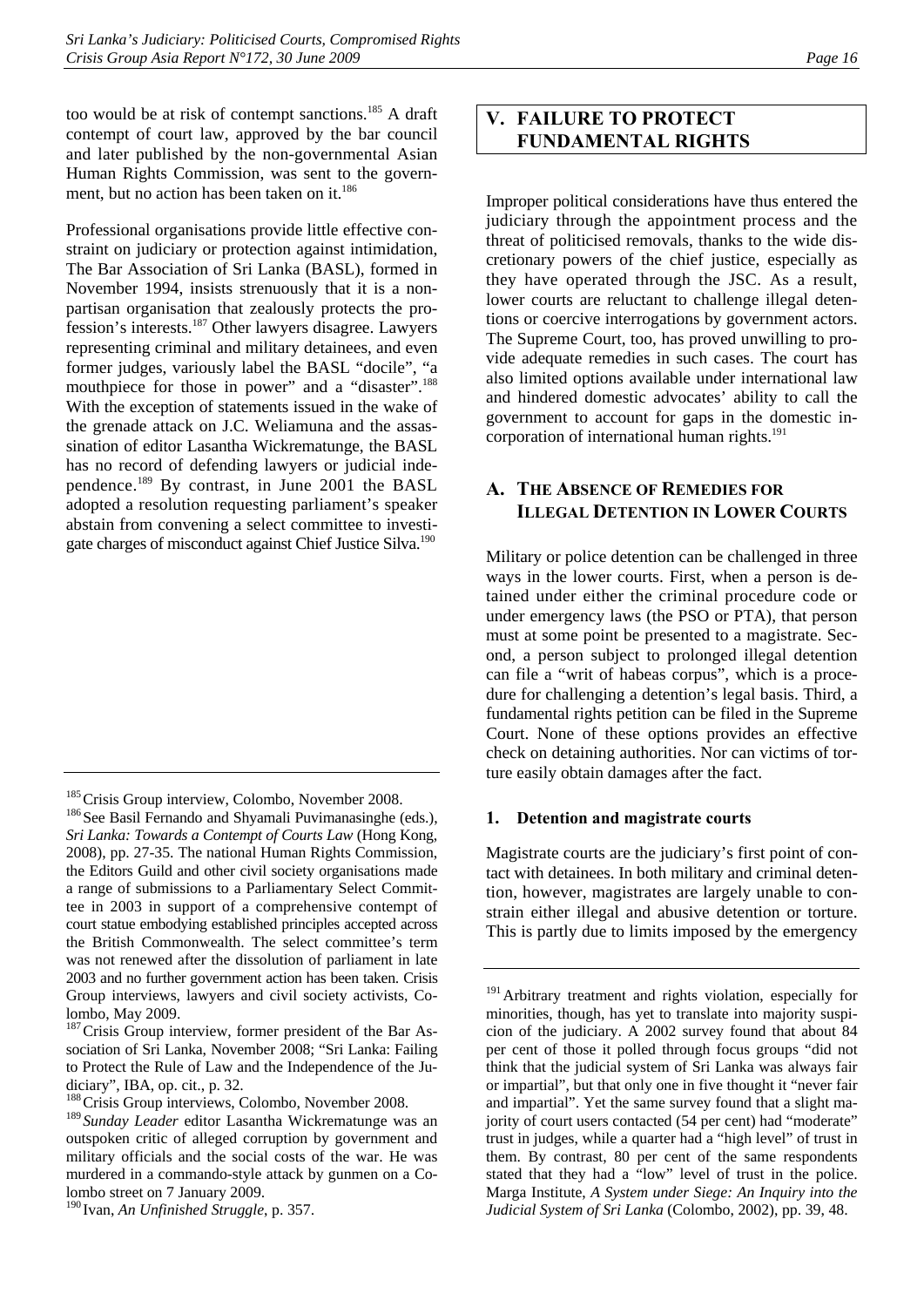laws on the scope of a magistrate's inquiry into a detention, and partly due to practical problems with how magistrate courts function.

Police are responsible for arrests and prosecutions of minor criminal offences. Most torture occurs in police custody immediately after the initial arrest.<sup>192</sup> Police engage in torture, in part, because they lack the basic tools necessary to investigate effectively. For unskilled but ambitious officers, torture leading to confessions is perceived as the easiest road to promotion.<sup>193</sup> Torture also disproportionately affects the poor.<sup>194</sup> Given its pervasiveness in police custody, when and how a prisoner can secure bail is especially important.<sup>195</sup> Under the criminal procedure code, police must present a detainee to a magistrate within 24 hours. This rule is routinely violated.<sup>196</sup> Except for serious offences, such as possession of weapons, bail is available from the magistrate court.<sup>197</sup> According to one experienced

<sup>193</sup> Crisis Group interview, lawyers, Colombo, Kandy and Western Province, November 2008. S.V. Ganeshalingam, "PTA violates international human rights standards", *Beyond the Wall*, June-August 2002, p. 32 (noting police reliance on forced confessions). See also "No political will to eradicate torture", Asian Human Rights Commission, 25 June 2008, at www.ahrchk.net/statements/mainfile.php/ 2008statements/1591/ (blaming pervasiveness of torture on an absence of political will and the incentives for police to curry favour with political authorities by suppressing social mobilisation among the poor).

criminal lawyer, the most frequently brought charge involves possession of illegal alcohol.<sup>198</sup>

Magistrates and police maintain close relations that render effective oversight by the former of the latter illusory. Magistrates are generally appointed to places other than their towns of origin.199 They rely on police for protection. Although a conflict of interest, police often provide judges with services such as driving their children to school.<sup>200</sup> Police also are repeat players in the magistrate's court, where they prosecute cases. Magistrates and police are linked from the beginning by collegial and social connections. As a result, judges are generally unwilling to challenge aggressively police detention and treatment decisions.201 A lawyer from Ampara, for example, explained that "judges believe in good faith in what police say".202 In contrast, criminal defendants, who often appear without a lawyer, are ill-equipped litigants. Further, many "magistrates are insensitive…. They believe that everyone is a criminal and that they need to be beaten once or twice before they will admit what they've done".<sup>203</sup> Sensitivity to human rights is not part of judicial training.204

This network of close ties extends to include lawyers. Only a limited pool of lawyers will work in any particular magistrate court, and lawyers generally practice only in their local courts. In the provincial capital Anuradhapura, for example, there are up to 80 lawyers who work all the courts.<sup>205</sup> Lawyers often come from the same social sphere as police officials.<sup>206</sup> Further, they depend on a local client base when appearing in either magistrate or district courts. As a result, local lawyers are more often than not unwilling to take on cases that seem directly to challenge police, who may be of use in a subsequent case.<sup>207</sup>

After arrest, police often "suggest" a lawyer. The clear implication is that those lawyers will be the only ones

 $192$  Crisis Group interviews, human rights activists and lawyers, Colombo, November 2008. See also Basil Fernando, "Police Torture in Sri Lanka", UPI Asia, 16 November 2007, at www.upiasia.com. For comprehensive reports that document the prevalence of torture in detention in Sri Lanka, see "Report of the Special Rapporteur on torture and other cruel, inhuman or degrading treatment or punishment, Manfred Nowak: mission to Sri Lanka", UN Human Rights Council, 26 February 2008; and Kishali Pinto-Jayawardena, "The rule of law in decline: Study on prevalence, determinants and causes of torture, and other forms of cruel, inhuman or degrading treatment or punishment (CIDTP) in Sri Lanka", The Rehabilitation and Research Centre for Torture Victims, Copenhagan, March 2009.

<sup>194</sup>Basil Fernando and Shymali Puvimanasinghe, *An X-ray of the Sri Lankan policing system & torture of the poor*  (Colombo, 2006), p. 52.

<sup>&</sup>lt;sup>195</sup> Crisis Group interview, lawyer, Colombo, November 2008. <sup>196</sup>Crisis Group interview, lawyers, Colombo, November 2008. See also Statement of Manfred Nowak, UN special rapporteur on torture and other cruel, inhuman or degrading treatment or punishment, 29 October 2007, available at www.unhchr.ch/huricane/huricane.nsf/0/F493C88D3AFD CDBEC1257383006CD8BB?opendocument.

<sup>&</sup>lt;sup>197</sup> Otherwise it must be sought from the provincial high court.

<sup>&</sup>lt;sup>198</sup>Crisis Group interviews, lawyers, Western Province, November 2008.

<sup>&</sup>lt;sup>199</sup>Crisis Group interview, present and former magistrate judges, November 2008.

 $^{00}$ Crisis Group interview, lawyers, Western Province, November 2008.

<sup>&</sup>lt;sup>201</sup> Crisis Group interview, lawyers, Western Province, November 2008.<br><sup>202</sup> Crisis Group interview, November 2008.

<sup>&</sup>lt;sup>203</sup> Crisis Group interview, lawyer, Colombo, November 2008.<br><sup>204</sup> Crisis Group interview, lawyer, Colombo, November 2008.<br><sup>205</sup> Crisis Group interview, lawyer, Anuradhapura, November 2008.

<sup>&</sup>lt;sup>206</sup>Crisis Group interview, lawyer, Colombo, November 2008.<br><sup>207</sup>Crisis Group interview, lawyers, Western Province, November 2008.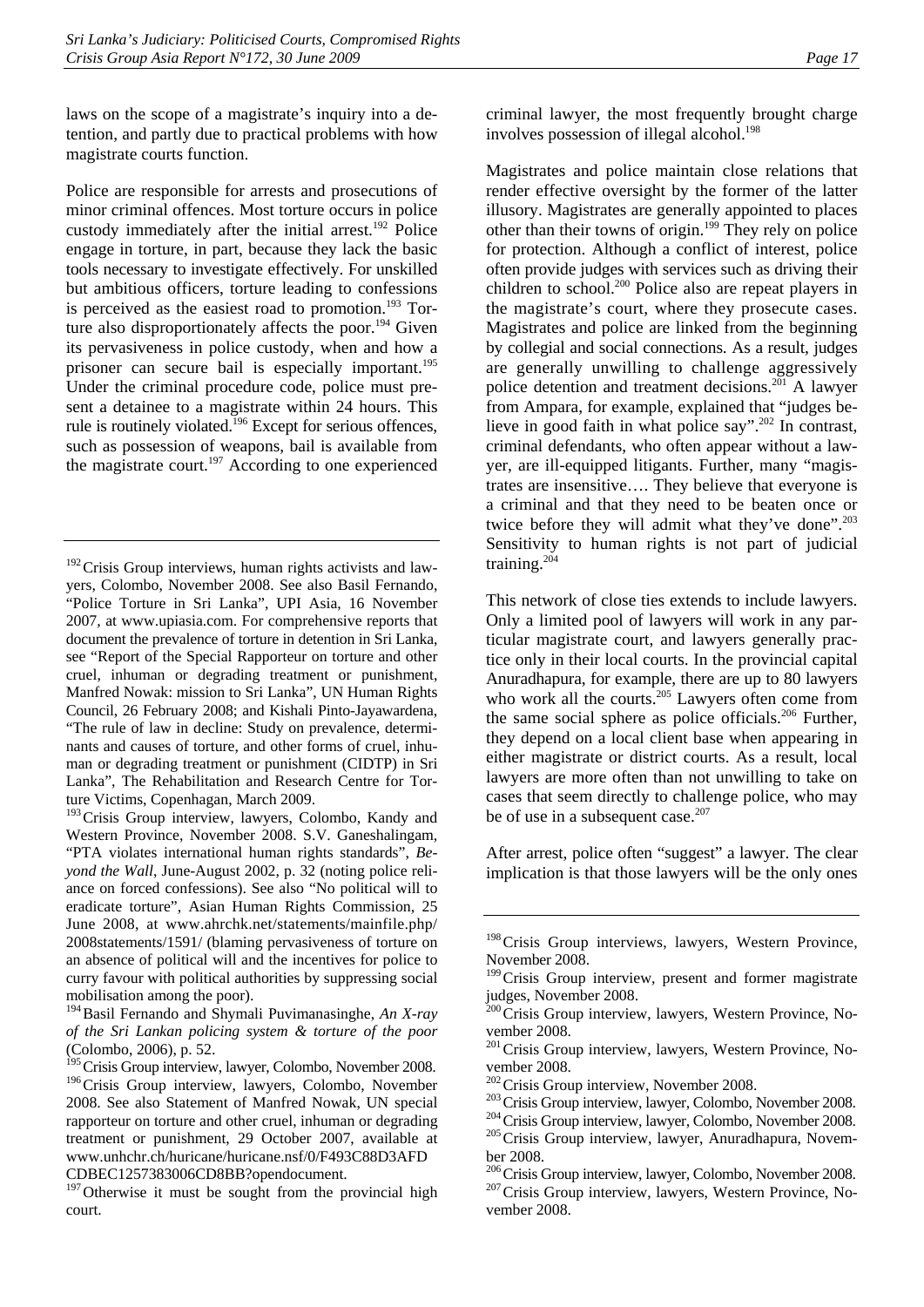who can successfully seek bail or secure a sentence without imprisonment. The police, and in some cases the magistrate or court clerk, will receive a portion of the lawyer's fee in exchange for the light sentence.<sup>208</sup> As a consequence, defendants are often under pressure to plead guilty, to pay a relatively small fine (often around 5000 rupees, or \$50) or a short sentence in lieu of risking prolonged imprisonment, perhaps based on coerced evidence.<sup>209</sup> This pressure to plea bargain has a perverse knock-on effect: judges often look at whether a person has a prior conviction in assessing whether the police have caught the correct person. $210$ Especially for young Tamil men who are by default suspected by police, this creates a vicious circle. Unwarranted attention from police justifies later unfair treatment by the justice system. The situation of Tamil defendants is made worse by the fact that almost all police and court officials are Sinhalese, very few of whom speak Tamil.<sup>211</sup>

A further disincentive to meaningful judicial oversight is the threat of an undesirable transfer by the  $JSC<sup>212</sup>$ "The police can always inform the JSC, which can then put pressure on the magistrate", explained lawyers with one human rights organisation.<sup>213</sup> Lawyers identified judges in Jaffna and Trincomalee who had been transferred after training their attention on detention cases.214 Given these examples, "judges are scared of not being promoted or of being transferred [to unfavourable places] and they want to be in the good books of the chief justice and the president".215 Judges with qualms about following instructions from the JSC "simply avoid political cases".<sup>216</sup>

The situation under the emergency laws is worse as a judge has little power to grant any real remedy for illegal or abusive detention.<sup>217</sup> A judge has no power to order release, even if a person is being ill-treated or detained for manifestly improper reasons. As one

- <sup>213</sup>Crisis Group interview, lawyers for Colombo-based human rights organisation, Colombo, November 2008.
- 214Crisis Group interviews, lawyers, Colombo and Trincomalee, November 2008.
- <sup>215</sup> Crisis Group interview, lawyer, Western Province, November 2008.
- <sup>216</sup>Crisis Group interview, fundamental rights lawyer, Colombo, November 2008.
- <sup>217</sup> Crisis Group interview, lawyer, Colombo, November 2008.

magistrate judge explained, "under the emergency regulations, we simply can't give bail" and so no effective action is possible.<sup>218</sup> Bail applications under the regulations are instead channelled to the attorney general, who often does not reply for months to a release request.219 Indeed, in some provincial towns, such as Trincomalee, there is often no state counsel in the magistrate court to triage bail requests.<sup>220</sup> In detention cases involving the emergency laws, moreover, representation is harder to find than in criminal cases. In Trincomalee, there is only one lawyer who will provide counsel in such cases.<sup>221</sup>

Detaining authorities are supposed to issue a receipt to the family and to notify the national Human Rights Commission. In practice, neither may happen, and there is no way to enforce either requirement.<sup>222</sup> Even when the Human Rights Commission is informed, lawyers report that it generally does little.<sup>223</sup> In normal criminal cases, detainees have a right to seek counsel; in emergency cases, they are often denied access to a lawyer. The first time to seek counsel may be when they are presented to a magistrate court weeks or months after the first detention.<sup>224</sup> Family members, especially of Tamil detainees, are often too frightened to seek legal counsel out of fear of being detained themselves if they protest. $225$ 

The emergency regulations impose no requirement on police to publish a list of detention facilities where people are held.<sup>226</sup> Detainees are often held in parts of police or military facilities that are inaccessible to lawyers.<sup>227</sup> They are often moved from the place of their arrest. Those from Tamil-majority Vavuniya and Trincomalee are routinely brought to Sinhala-majority Anuradhapura.228 Detainees from Mannar, Anuradha-

<sup>&</sup>lt;sup>208</sup> Crisis Group email interviews, Sri Lankan lawyers, June 2009.

 $^{209}$ Crisis Group interview, lawyers, Colombo, November 2008.<br><sup>210</sup>Crisis Group interview, lawyers, Colombo and Anurad-

hapura, November 2008.<br><sup>211</sup> Crisis Group interview, lawyer, Colombo, November 2008.

 $212$  Crisis Group interview, lawyers, Western Province, November 2008.

<sup>&</sup>lt;sup>218</sup> Crisis Group interview, magistrate judge, November 2008.

<sup>&</sup>lt;sup>219</sup>Crisis Group interview, Ampara-based lawyer, November 2008.<br><sup>220</sup> Crisis Group interview, November 2008.

<sup>&</sup>lt;sup>221</sup> Crisis Group interviews, Trincomalee and Colombo, No-

vember 2008.<br><sup>222</sup> Crisis Group interview, November 2008.

 $223$ Crisis Group interviews, November 2008.<br> $224$ Crisis Group interview, lawyer, Colombo, November 2008. Generally, it is the family that will find counsel for a detained person.<br><sup>225</sup> Crisis Group interview, Kandy, November 2008.

 $226$ Edirisinghe, "Emergency Rule", op. cit., p. 202.  $227$ One lawyer noted that several of his clients had been held in a criminal investigation division facility, where no lawyers were allowed. Crisis Group interview, lawyers, Western Province, November 2008.

<sup>&</sup>lt;sup>228</sup> Crisis Group interviews, lawyers, Trincomalee, Anuradhapura and Colombo, November 2008.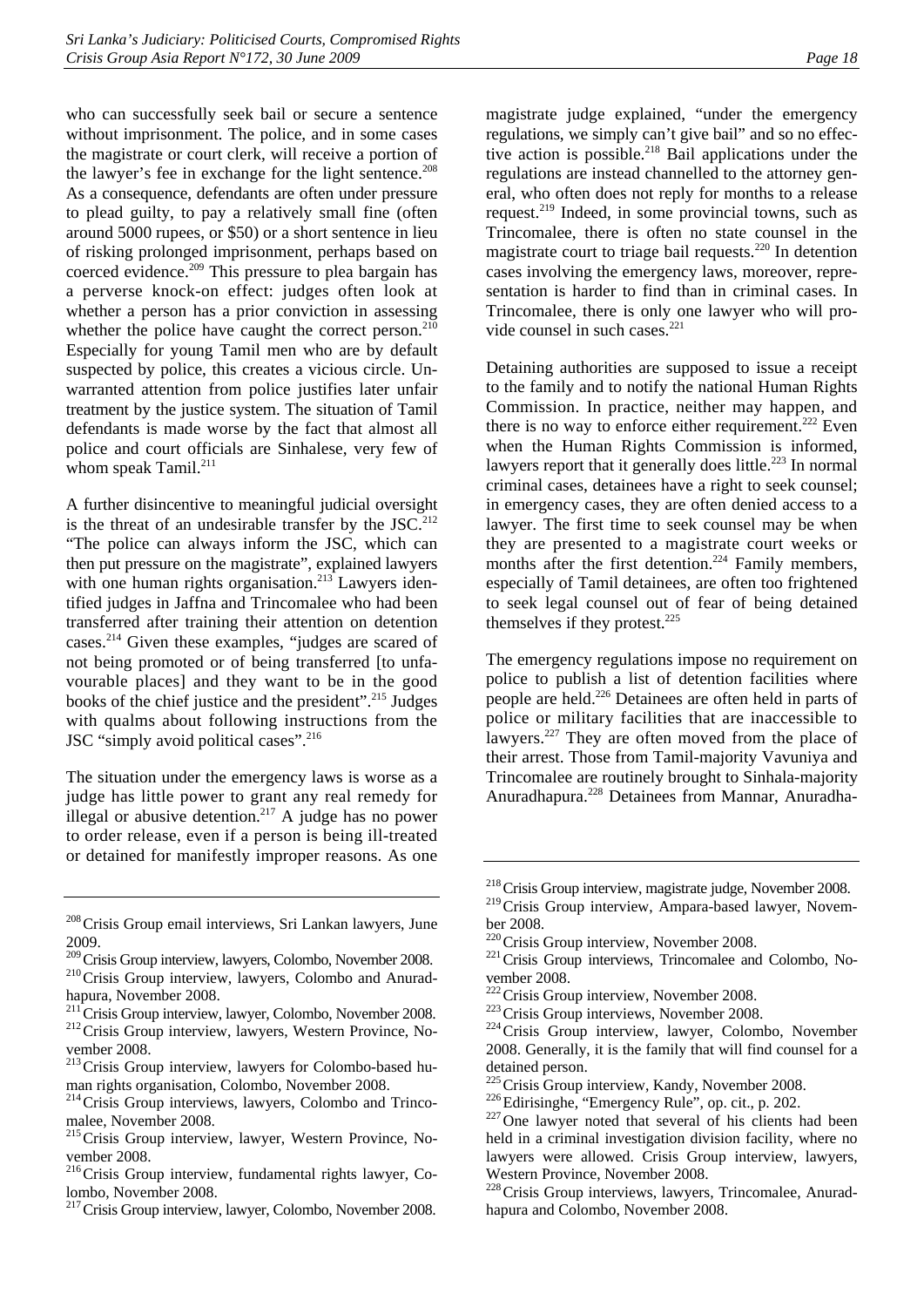pura and Vavuniya are shifted to Kandy.<sup>229</sup> Because detainees are kept incommunicado or moved from the place of arrest to other prisons, sometimes without notification to family or counsel, it is hard to make an accurate tally.

Prior to the mass surrender and arrests in the weeks following the military defeat of the LTTE, one human rights group estimated that some 1,500 people were detained under the emergency laws.<sup>230</sup> That number is now at least 10,000 as the government has established a series of new detention centres to house those identified as or suspected of being members of the LTTE from among the nearly 300,000 people displaced by fighting in the Northern Province.<sup> $231$ </sup> While the Supreme Court does not have the authority to intervene directly in the management of detentions, magistrates do have the power to visit and monitor any place of detention in the country at any time. Given that most magistrates have been reluctant to use this power, the JSC can and should insist that they do so. The JSC might also consider organising a training program to help equip and encourage magistrates to carry out this crucial aspect of their job more effectively.

Such a limited judicial role in detention results in little protection against torture. Under both the PTA and the emergency regulations, detaining authorities are supposed periodically to present a detained person to a magistrate.232 While judges cannot order release, this could be a chance to ensure no torture is occurring and to facilitate access to counsel. In practice, however, judges almost never intervene even if there are visible signs of torture. One lawyer who represents detainees observed that even when tangible evidence of physical abuse is presented during interim presentations judges sometimes refuse to record it – even though they are mandated by law to do so.<sup>233</sup> Another lawyer observed that judges sometimes will not even ask to see a prisoner, but nonetheless sign off on continued detention.<sup>234</sup> With such lax scrutiny, police can detain someone illegally and then file a backdated detention order that enables lengthier detention than even the malleable contours of the emergency laws provide.235

Even after detention authority has expired and no charge filed, release is not guaranteed. A lawyer based in Kandy explained that if a person is detained under the emergency laws, and there is no evidence of wrongdoing, he or she can still be charged with having a past connection with the LTTE, such as having trained in the past with it. Indeed, it is often in the interests of an ambitious arresting officer to do so.<sup>236</sup> There is also often considerable delay between an arrest under the emergency law and charges. In one instance, a person detained in September 1997 under the PTA was not indicted until December 1999, and then subjected to superseding indictments between then and January 2001. More than three years elapsed between the initial detention and the effective indictment.<sup>237</sup>

Lawyers throughout Sri Lanka concur that "practically nothing can be done that's effective" in cases of detention under the emergency law. The best option is to "get a lawyer so that the authorities know that someone is watching the case", explains one advocate. In the cases of young Tamil men this offers only very limited protection.238

Emergency laws also have a disproportionate effect on Tamils. In predominantly Sinhala areas, neither emergency regulations nor the PTA are used frequently, but when they are, the majority of those detained are Tamil.239 Routine criminal investigations that sweep up Tamil suspects are sometimes converted into terrorism cases, with detention covered by the emergency laws, simply because of the suspect's ethnicity. $240$  One lawyer in the Eastern Province observed that Sinhala and Tamil suspects seized at road blocks will be treated differently, with Tamils more likely to be detained under the emergency laws and Sinhalese under regular crimi-

 $229$ Crisis Group interview, Kandy, November 2008.<br> $230$ Crisis Group interview, human rights lawyers, Colombo, April 2009.

 $^{231}$  "Sri Lanka holding over 9,000 ex-Tamil rebels", Agence France-Presse, 26 May 2009.

<sup>&</sup>lt;sup>232</sup>The Supreme Court has stated that magistrate must visit or otherwise view the detainee. *Weerawansa v. Attorney General*, (2000) 1 SLR 387; and Pinto-Jayawardena, "Subverted justice", op. cit.<br><sup>233</sup> Crisis Group interview, lawyers, November 2008.

<sup>&</sup>lt;sup>234</sup> Crisis Group interview, lawyer, Colombo, November 2008.

<sup>&</sup>lt;sup>235</sup> Crisis Group interview, lawyer, Colombo, November 2008.<br><sup>236</sup> Crisis Group interview, Kandy, November 2008.<br><sup>237</sup> Ganeshalingam, "PTA violates international human rights

standards", op. cit., p. 30.

<sup>&</sup>lt;sup>238</sup> Crisis Group interview, lawyers, Colombo, Kandy, Trincomalee and Anuradhapura, November 2008.

 $239$  It is unclear why the PTA is relied upon for detentions in some areas and emergency regulations in others. It is hard to see any pattern in the use of either law. While the PSO's emergency regulations have formed the basis for detentions in the Eastern Province, the PTA was used in Kandy in 2008 as the legal authority for detentions of largely Tamil youth after an attack on a police officer with a claymore mine. Crisis Group interview, lawyers and human rights advocates, Colombo, Kandy and Trincomalee, November 2008. <sup>240</sup>Crisis Group interview, lawyers for Colombo-based human rights organisation, Colombo, November 2008.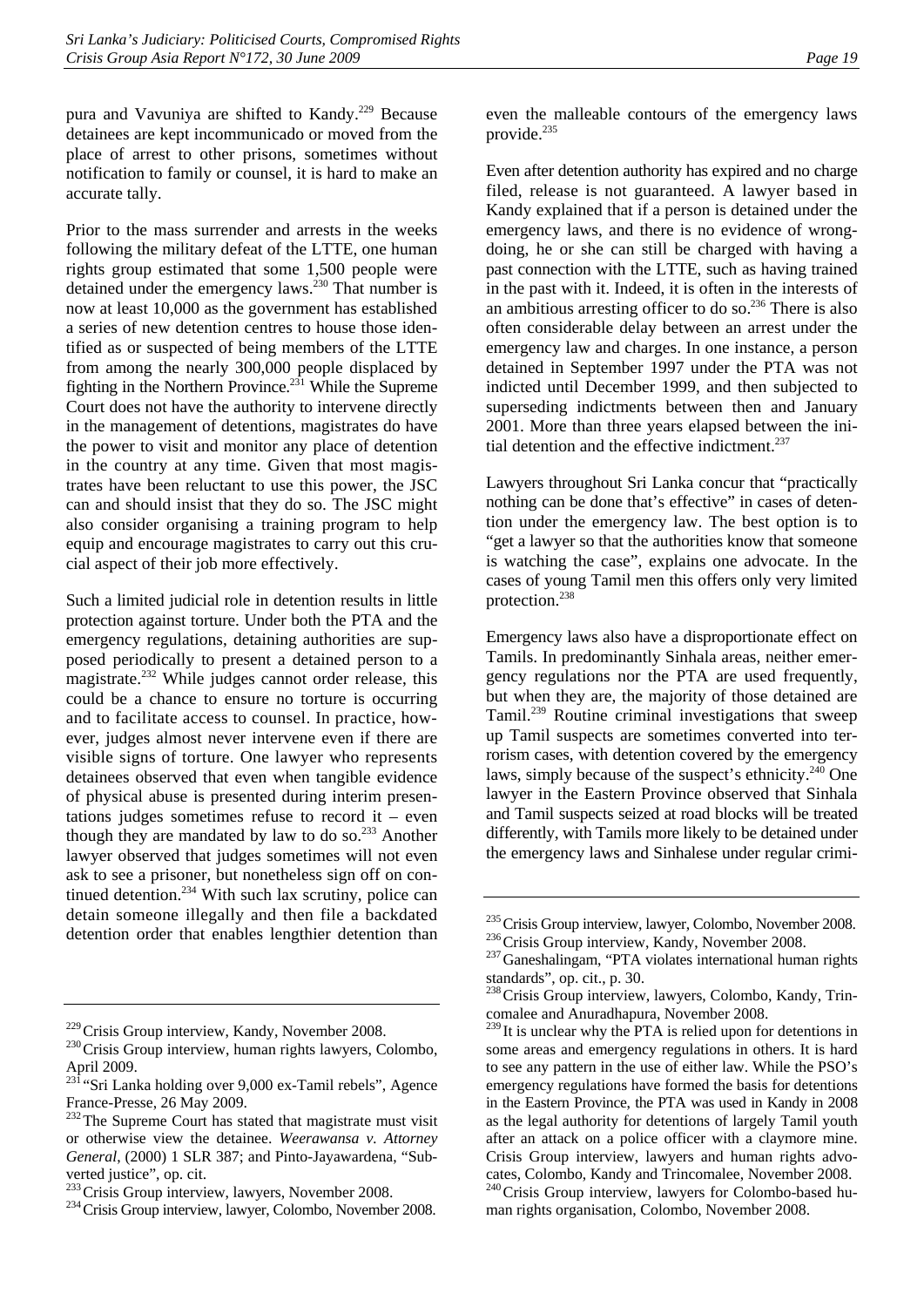nal laws.241 Once a case has been labelled terrorismrelated, the attitude of judges changes: "They view the problem as being one of terrorism, and their view is that everyone must cooperate", explained a lawyer for a human rights organisation. "There is a shared mentality between the police, the army and the JSC and a collective approach to the problem".<sup>242</sup> Tamil litigants are further disadvantaged if they use Tamil lawyers. Explained one senior Tamil counsel, "there is an unusual suspicion of who you are".<sup>243</sup>

## **2. Habeas corpus**

The writ of habeas corpus, the procedure borrowed from English common law for challenges to unlawful executive detention, is not an effective constraint on police or military detention. Until the mid-1990s, police would respond to a habeas corpus writ by simply denying they had custody of a petitioner.<sup>244</sup> In December 1994, the Court of Appeal ended this practice. It ruled that the mere assertion by the police that they had not arrested and detained a suspect was not enough to end judicial inquiry if there was some evidence of the petitioner's initial detention.<sup>245</sup> Even once this evasive practice ended, the government vitiated the utility of habeas by dragging out proceedings. In the late 1990s, "many cases took five or six years", with upward of 30 hearings, to be decided. $246$ 

Lawyers who handle detention and custodial torture cases view habeas as even more enfeebled. One experienced lawyer called it a "very limited remedy".<sup>247</sup> Another said flatly that "habeas is not used today because it is not effective".<sup>248</sup> According to one lawyer who has filed habeas petitions in the past, petitions will be referred back to the magistrate court in those cases where there is doubt about who is detaining a person. Even when a case is not referred, high court benches tend to be "not so good".249 Once a judge sees a

man rights organisation, Colombo, November 2008.

sion 14-23 September 1997", CIJL, op. cit., p. 56.

detention order signed under the emergency regulations, detention will typically be found lawful.<sup>250</sup> Judges will also accept government representations that they intend to indict a person and not grant any relief pursuant to the habeas action.<sup>251</sup>

## **3. The failure to discourage illegal detention by damages actions and criminal prosecution**

A third way to discourage state misconduct is through criminal prosecutions or civil suits against detaining authorities. But few lawyers, especially outside Colombo, are willing to undertake such damages cases. Representing torture victims puts a lawyer at odds with the police, and thus against their allies, the magistrates. This may imperil his or her other cases, and hinder his or her ability to get new cases.<sup>252</sup> "For a verdict to be granted, a lawyer has to be on the good side of the local magistrate", explained one lawyer, "so they are reluctant to do anything that is contentious".<sup>253</sup>

Even senior lawyers in Colombo have experienced negative repercussions from police from taking on torture cases. One lawyer who also handles intellectual property cases explained that once he started taking on torture cases, the Colombo police would decline to carry out search warrants lawfully authorised in his commercial litigation.<sup>254</sup> Even when a case goes forward, explained another lawyer, judicial proceedings are extremely slow. Often, police will pressure victims or their families into accepting settlements that undervalue damages claims. Because courts do not supervise these settlements, families often settle for significantly less than they could.<sup>255</sup> In one case, a torture victim, Gerald Mervin Perera, was shot and killed – allegedly by gunmen hired by the police officers accused of his torture – while his damages case was under consideration.<sup>256</sup>

Advocates noted that they have had some successful actions in the Supreme Court in damages cases where the plaintiff had secured medical records of the tor-

 $241$ Crisis Group interview, Eastern Province, November 2008.<br> $242$ Crisis Group interview, lawyers for Colombo-based hu-

 $243$  Crisis Group interview, fundamental rights lawyer, Colombo, November 2008.

<sup>244</sup>Udagama, "Taming of the Beast: Judicial Responses to State Violence in Sri Lanka", op. cit., p. 292.

<sup>245</sup>*Leeda Violet and Others v. OIC Dikwella Police Station*, Court of Appeal [1994] 2 Sri L.R. 377, 282. The opinion's author was Sarath Silva, the recently retired chief justice. 246 "Judicial Independence in Sri Lanka: Report of a Mis-

<sup>&</sup>lt;sup>247</sup>Crisis Group interview, president's counsel, Colombo, 20 November 2008.

<sup>248</sup>Crisis Group interview, lawyer, Colombo 12 November 2008.

<sup>&</sup>lt;sup>249</sup> Crisis Group interview, lawyer, Colombo, November 2008.

 $250$  Crisis Group interview, lawyers, Colombo and Trincomalee, November 2008.

 $251$  Crisis Group interview, lawyers for human rights organisation, Colombo, November 2008.

<sup>&</sup>lt;sup>252</sup> Crisis Group interview, lawyer, Anuradhapura, Novem-

ber 2008.<br><sup>253</sup> Crisis Group interview, lawyer, Colombo, November 2008.

<sup>&</sup>lt;sup>254</sup>Crisis Group interview, lawyer, Colombo, November 2008.<br><sup>255</sup>Crisis Group interview, lawyer, Western Province, No-

vember 2008.

<sup>256</sup> "Sri Lanka: Gerald Perera's torture case: Assassins of torture victims are rewarded by court", Asian Human Rights Commission, 2 April 2008, at www.srilankahr.net/modules. php?name=Content&pa=showpage&pid=1574.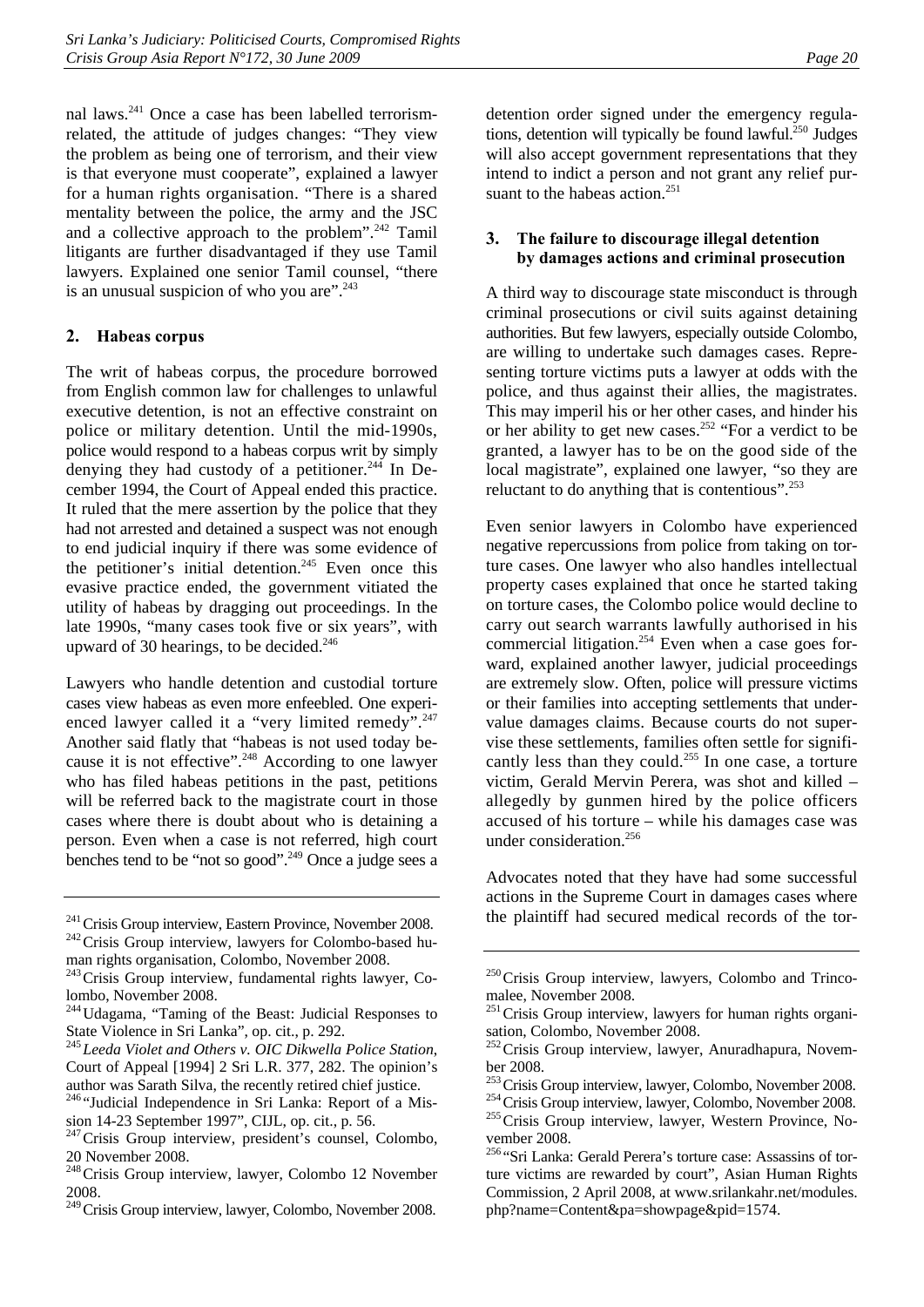ture.<sup>257</sup> When the attorney general determines there is credible evidence of torture, no state counsel will appear on behalf of the officer to defend a case – a policy first instituted by Sarath Silva when he headed the attorney general's office.<sup>258</sup> One study, however, has concluded that while the court has awarded compensation in cases involving criminal detention, it rarely does so in "cases relating to the war between the Government and the [LTTE]".<sup>259</sup>

In any case, the attorney general's office does not vigorously prosecute criminal cases involving serious human rights violations. Cases against state officials, when they do happen, take "many years" to prosecute, and the delays in torture cases are "even longer" than on other charges – a serious matter when even normal criminal charges can take up to ten years. $260$  One cause of delay in criminal proceedings is "non-summary proceedings". These are threshold inquiries in which a magistrate court reviews prosecution evidence to ascertain whether there is sufficient evidence to hear a case involving serious charges in the high court.<sup>261</sup> Initially intended as a screening device to conserve judicial resources, non-summary proceedings now are used in most or all criminal cases in the high courts, delaying prosecutions.

## **4. Remedies in the Supreme Court**

The Supreme Court showed itself capable of responding with flexibility and resourcefulness to past waves of human rights violations. In June 1990, after the JVP insurgency led to thousands of detainees being held for prolonged periods in Boossa detention centre near Galle, the court issued rules allowing a new "episto-

Today, a so-called "fundamental rights" petition in the Supreme Court may be the sole avenue of relief open to a person detained without charge, given the unwillingness of magistrate judges to intervene and the failure of habeas corpus as a remedy in the high courts.<sup>264</sup> Unfortunately, such petitions provide at best a partial and erratic remedy. $265$  Lawyers observe that the court has unfettered discretion to allow or deny leave to proceed in any fundamental rights case, and that its decisions are "arbitrary".266 Moreover, "a practical difficulty in invoking [fundamental rights jurisdiction of the Supreme Court is] the 'one-month rule'".<sup>267</sup> Many people do not or cannot file in that brief window, and as a result lose their ability to file suit.<sup>268</sup>

While a fundamental rights filing in the Supreme Court will not always yield release, or a judgment that a detention was illegal, it can push the state into ending indefinite detention and on occasion spur release. This process, moreover, is considerably swifter than habeas in the high court, "where the court will issue notices,

 $257$  Crisis Group interview, lawyer, Colombo, November 2008.  $258$  Crisis Group interview, state counsel, Colombo, November 2008. This commendable policy seems to have been reversed with the June 2009 decision by the Attorney General's department to appear in court for four police officers accused of torture in a fundamental rights suit. "Sri Lanka: Attorney General's decision to represent alleged torture perpetrators undermines the rule of law", Asian Human Rights Commission, 19 June 2009, at www.ahrchk.net/statements/ mainfile.php/2009statements/2099/.

<sup>259</sup>Kishali Pinto-Jayawardena and Lisa Kois, *Sri Lanka: The Right not to be Tortured. A Critical Analysis of the Judicial Response* (Colombo, 2008), p. 8. Judicial orders requiring responses to persistent abuse at checkpoints have also been ignored. Basil Fernando, "Sri Lanka's Supreme Court rulings ignored", UPI Asia, 28 March 2008, at www. upiasia.com.

<sup>&</sup>lt;sup>260</sup>Crisis Group interview, human rights lawyers, Colombo and Kandy, November 2008.

<sup>261</sup>Ruana Rajapakse, *An Introduction to Law in Sri Lanka* (Colombo, 2005), p. 4.

<sup>&</sup>lt;sup>262</sup> Udagama, "Taming of the Beast: Judicial Responses to State Violence in Sri Lanka", op. cit., pp. 279-80.

<sup>&</sup>lt;sup>263</sup> Basil Fernando, "Can a dysfunctional policing system be reformed"? in *article 2 of the International Covenant on Civil and Political Rights*, vol. 6, no. 2 (2007), p. 15.<br><sup>264</sup>The petition gets its name from the court's jurisdiction

under Article 126(1) to hear cases concerning the constitution's list of "fundamental rights".

<sup>&</sup>lt;sup>265</sup> According to lawyers who file such cases in the Supreme Court, the typical procedure is to file an application for relief challenging illegal detention. The application is skeletal because the Supreme Court under Chief Justice Silva developed a means of dealing with those cases that entails no briefing. The court will neither grant nor deny leave to proceed. Rather, the panel of judges will request a response from the attorney general's office. The court will generally give the attorney general between one and three months to respond. The attorney general will return within the stipulated time, informing the court that the detainee is either to be charged criminally or released. Crisis Group interview, lawyers and human rights organisations, Colombo, Trincomalee and Panadura, November 2008.

<sup>&</sup>lt;sup>266</sup>Crisis Group interview, lawyer, Colombo, 4 November 2008.

<sup>267</sup>S.V. Ganeshalingam, "PTA violates international human rights standards", *Beyond the Wall*, June-August 2002, p. 28.<br><sup>268</sup>Crisis Group interview, legal and political analyst, Colombo, November 2008.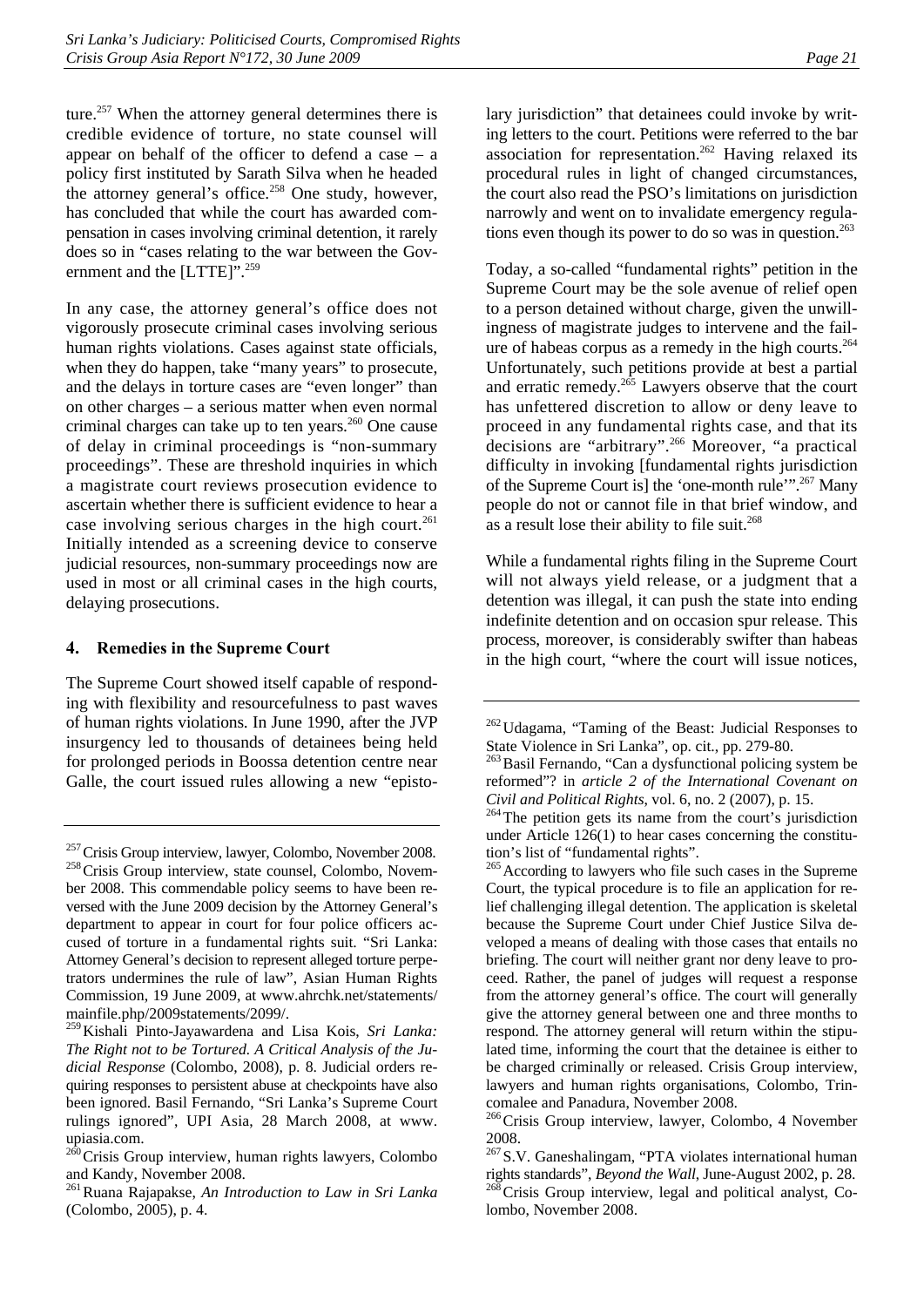the state will set dates, and everything will take months and months".269 For some litigants, as a result, the Supreme Court has proved a "saviour". One businessman who was detained by the police and whose investments were revoked by the government explained that the Supreme Court was instrumental in ensuring his release and in preventing the arbitrary revocation of commercial licenses.<sup>270</sup> A former justice, on the other hand, argues that the court has become much more timid than in the 1980s. He contends the difference followed from judges' "basic tendency to think in communal terms", which meant they gave more attention to human rights in the 1980s, when most victims were Sinhalese, than now, when all but a few victims are Tamil.<sup>271</sup>

In any case, the Supreme Court is not a realistic option for many litigants. Few lawyers outside Colombo are versed in fundamental rights or Supreme Court procedures.272 Most people living outside Colombo cannot afford or are simply unable to travel to Colombo. Still fewer lawyers are willing to appear in cases of detention and torture. One of those who does noted that the number of such lawyers could be counted on one hand.273 Further narrowing the pool of possible representation, Chief Justice Silva reportedly treated several fundamental rights lawyers who used to take such cases with such contempt that they ceased to take cases to the Supreme Court.<sup>274</sup>

# **B. THE SUPREME COURT AND INTERNATIONAL LAW**

In two important and related cases, Chief Justice Silva's Supreme Court undercut or minimised Sri Lanka's international human rights commitments. The court acted from a strong ideal of sovereignty that parallels the aggressive vision of territorial integrity championed by many Sinhala nationalists and President Rajapaksa's efforts to limit international supervision and awareness of the conflict with the LTTE. Its judgments, however, have undermined the protection of Sinhalese as much as Tamils by international human rights instruments. Their most significant beneficiary is the Sri Lankan government.

On 11 June 1989, Sri Lanka acceded without reservations to the International Covenant on Civil and Political Rights (ICCPR) and the International Covenant on Economic, Social, and Cultural Rights (ICESCR).<sup>275</sup> Sri Lanka ratified the Convention on Torture on 3 January 1994.<sup>276</sup> Like most Commonwealth countries, Sri Lanka follows the "dualist" model for the reception of treaty law into the domestic legal system, whereby international law does not become part of domestic law unless it is contained in existing legislation or incorporated by subsequent legislative action.<sup>277</sup> Rights established by the 1978 constitution and domestic legislation currently fall far short of those found in the ICCPR and ICESCR. Fewer rights are granted and deeper derogations from them are allowed.

In an attempt to demonstrate Sri Lanka's commitment to human rights and openness to international scrutiny, the government of President Chandrika Kumaratunga ratified 1966 Optional Protocol to the ICCPR in October 1997.<sup>278</sup> With this, Sri Lanka also acceded to an international enforcement mechanism, the Human Rights Committee (HRC), a UN body created by the 1966 ICCPR. The HRC receives reports from signatory states about ICCPR rights. Under the Optional Protocol, the HRC may also receive "communications" from individuals who claim violations by the state. It may then formulate and forward "views" about the individual's case to the state. Such HRC proceedings are "in no sense a continuation or appeal from the judicial proceedings (if there were any) in the state in which the dispute originated" and have no binding effect on the state.<sup>279</sup> At the same time, the HRC is the highest international authority on compliance with the ICCPR and states parties to the Optional Protocol undertake to comply with its views. $280$  Signatory states also have the obligation to respond to HRC's opinions even if courts are not required to change their rulings to comply.

 $269$ Crisis Group interview, fundamental rights lawyer, Colombo, November 2008.<br><sup>270</sup> Crisis Group interview, Colombo, 11 November 2008.

<sup>&</sup>lt;sup>271</sup> Crisis Group interview, Colombo, November 2008.<br><sup>272</sup> Crisis Group interviews, November 2008.<br><sup>273</sup> Crisis Group interview, Colombo, November 2008.<br><sup>274</sup> Crisis Group interview, lawyers, Colombo, November 2008.

<sup>275</sup> "Judicial Independence in Sri Lanka: Report of a Mission 14-23 September 1997", CIJL, op. cit., pp. 22-23.

<sup>&</sup>lt;sup>276</sup>For a useful listing of Sri Lanka's international treaty obligations and its engagement with the relevant treaty bodies, see www.bayefsky.com/bycategory.php/state/162.

<sup>&</sup>lt;sup>277</sup> "Judicial Independence in Sri Lanka: Report of a Mission 14-23 September 1997", CIJL, op. cit., p. 23.

<sup>278</sup>Henry J. Steiner and Philip Alston, *International Human Rights in Context: Law, Politics, Morals* (Oxford, 1996), pp. 501-503. The ICCPR's text is reproduced at www.unhchr. ch/html/menu3/b/a\_cescr.htm. The Optional Protocol's text is found at www.unhchr.ch/html/menu3/b/a\_opt.htm.

<sup>279</sup> Steiner and Alston, *International Human Rights in Context: Law, Politics, Morals*, op. cit., pp. 535-536. State compliance with these views is "patchy". Ibid, p. 550.<br><sup>280</sup>The Sri Lankan state is required to respond formally to

the HRC even if the courts do not choose to follow the HRC's recommendations.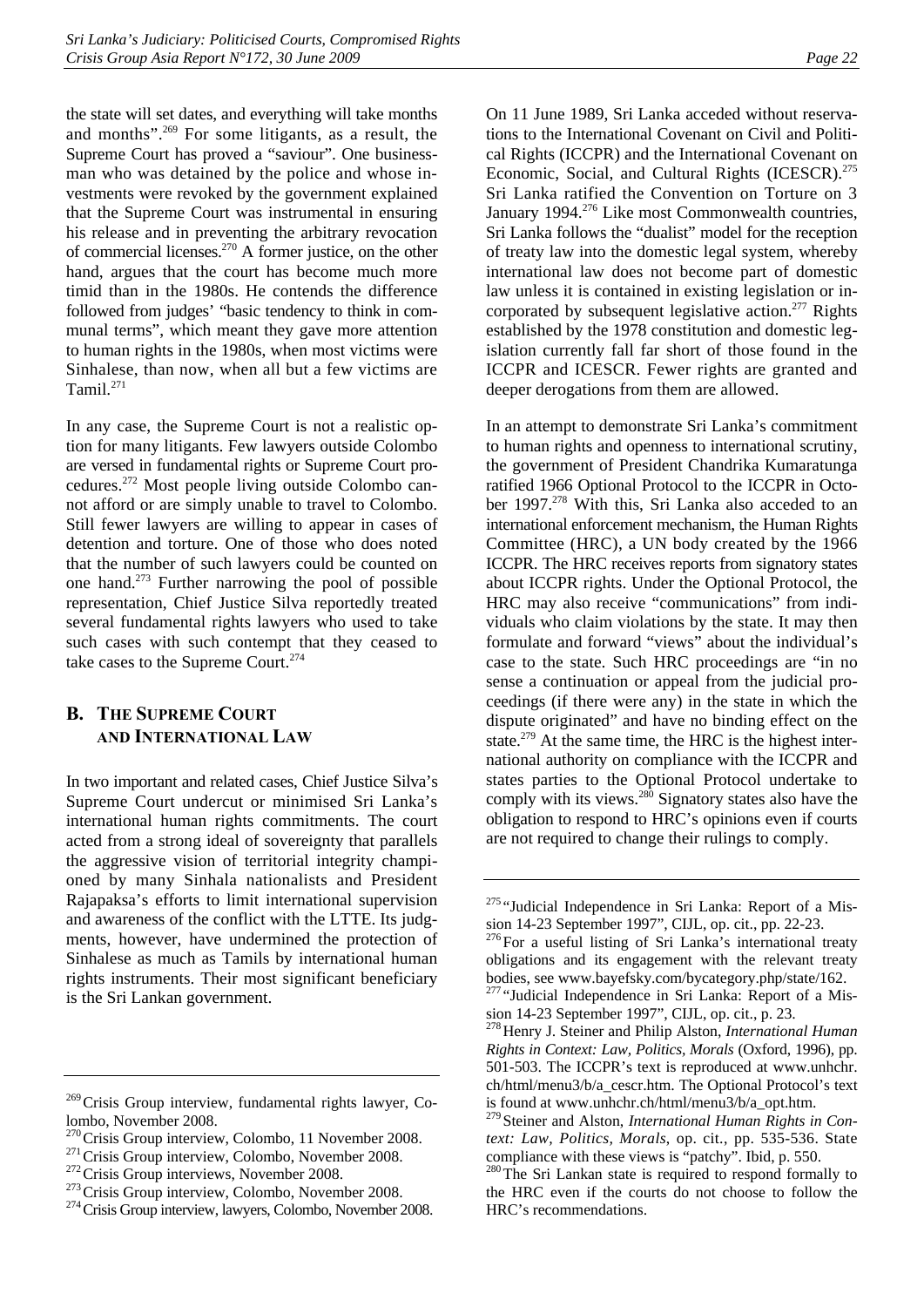In two cases, the Supreme Court has hedged and limited these international law commitments. The first case, *Singarasa*, arose out of the criminal conviction of a Tamil man detained in the Eastern Province in 1993 under the PTA.<sup>281</sup> His conviction was based on a confession made to a police officer. At trial Singarasa denied that he had ever made a confession at all, arguing, among other things, that his signed confession was in Sinhalese, a language he did not even speak. After his appeals were denied, Singarasa lodged a communication with the HRC, arguing that the PTA's provisions enabling the use of confessions to police, and its rule that defendants had to show a confession was coerced, violated the ICCPR's fair trial guarantees. The HRC agreed. It recommended that the government should give Singarasa "an effective and appropriate remedy". With this ruling in his favour, Singarasa refiled in the Supreme Court, contending that the use of the confession had violated his fundamental rights under Article 13 of the Sri Lankan constitution.<sup>282</sup>

The Supreme Court rejected Singarasa's claims.<sup>283</sup> The court barely addressed Article 13, the basis of Singarasa's argument. Rather, it chose to ask and answer a question neither Singarasa nor the government raised: whether the government of Sri Lanka had validly entered the Optional Protocol under which the HRC could receive individual communications.The court reasoned that the presidential signature of the Optional Protocol amounted to "a conferment of public rights" that properly belonged to parliament, and that the HRC's power to issue communications was an assignment of "judicial power" inconsistent with the 1978 constitution.284 The court in effect invalidated Sri Lanka's ratification of the Optional Protocol.

The *Singarasa* judgment raises numerous troubling questions. The court reached out to invalidate a treaty whose status was not directly relevant to the issues in the case and without any briefing from either party. More important, it did so based on incorrect assumptions about the HRC. Contrary to the court's argument, the HRC does not issue binding rulings or adjudicate

rights, public or otherwise. Its views are merely advisory; they are not revisions of a Sri Lankan court's judgment but the means by which Sri Lankan citizens can receive a considered second legal opinion which Sri Lankan courts are advised to take into consideration. As a result, there were no grounds for considering the president's ratification of the Optional Protocol an unconstitutional assignment of judicial power to an international body. The ratification of the protocol – as with any treaty under Sri Lankan law – was fully within the executive president's powers. It would only be the decision to incorporate the protocol's rights into domestic law – for instance, by making HRC opinions binding on Sri Lankan courts – that would require parliament's approval.

The court's decision has sown unnecessary and continuing confusion. Viewed through a domestic lens, the Optional Protocol no longer binds Sri Lanka. Arguably, this means that its citizens can no longer seek the HRC's views. Indeed, to do so might expose a person to contempt sanctions from a Sri Lankan court. Viewed through an international law lens, however, Sri Lanka is still bound by the Optional Protocol. Countries cannot use their domestic law to void international law commitments. Hence, the Supreme Court's view does not bind the HRC or any other actor; nor it is an excuse for non-performance of international law obligations, such as the obligation of the state to respond to HRC communications. The net result is uncertainty about Sri Lankan citizens' access to an important international forum.

The *Singarasa* judgment is also inconsistent with the court's approach to judicial independence in other areas. While the court has never strained against the tight bonds imposed by the emergency regulations and the PTA, which dramatically curtail judicial review, it treated an advisory and non-binding communication from an international body as an invasion of the courts' domain. This apparent inconsistency is rooted in a deeper continuity: in reviewing the emergency laws and responding to the HRC, the Supreme Court has prioritised national sovereignty and territorial integrity as defended by a strong executive to the point of being willing to sacrifice even the mere possibility of a remedial avenue.

A second important ruling arose from President Rajapaksa's March 2008 request for an advisory Supreme Court opinion on whether Sri Lanka was in compliance with its ICCPR obligations. This followed in part from concerns raised by *Singarasa* but also because of worries about Sri Lanka's continued eligibility for the European Union's Generalised System of Preferences Plus (known as GSP+), which depends on a state's

<sup>281</sup> *Singarasa v. Attorney General*, S.C. Spl. (LA) No. 182/99; SCM 15th September 2006.

<sup>&</sup>lt;sup>282</sup> Details of the case are drawn from an examination of the petition and the state's response in that case, and also Crisis Group interviews, Suriya Wickremasinghe and R.K.W Goonesekere, counsel for Singarasa, Colombo, November 2008. Singarasa's lawyers did not raise the HRC ruling as a legal basis for relief. They did, however, refer to it in their oral arguments and urged the court to take the opinion into account. The court's reference to the Optional Protocol in its judgment was neither surprising nor misplaced.<br><sup>283</sup> Singarasa v. Attorney General, op. cit.

<sup>&</sup>lt;sup>284</sup> Singarasa v. Attorney General, op. cit., pp. 12-13.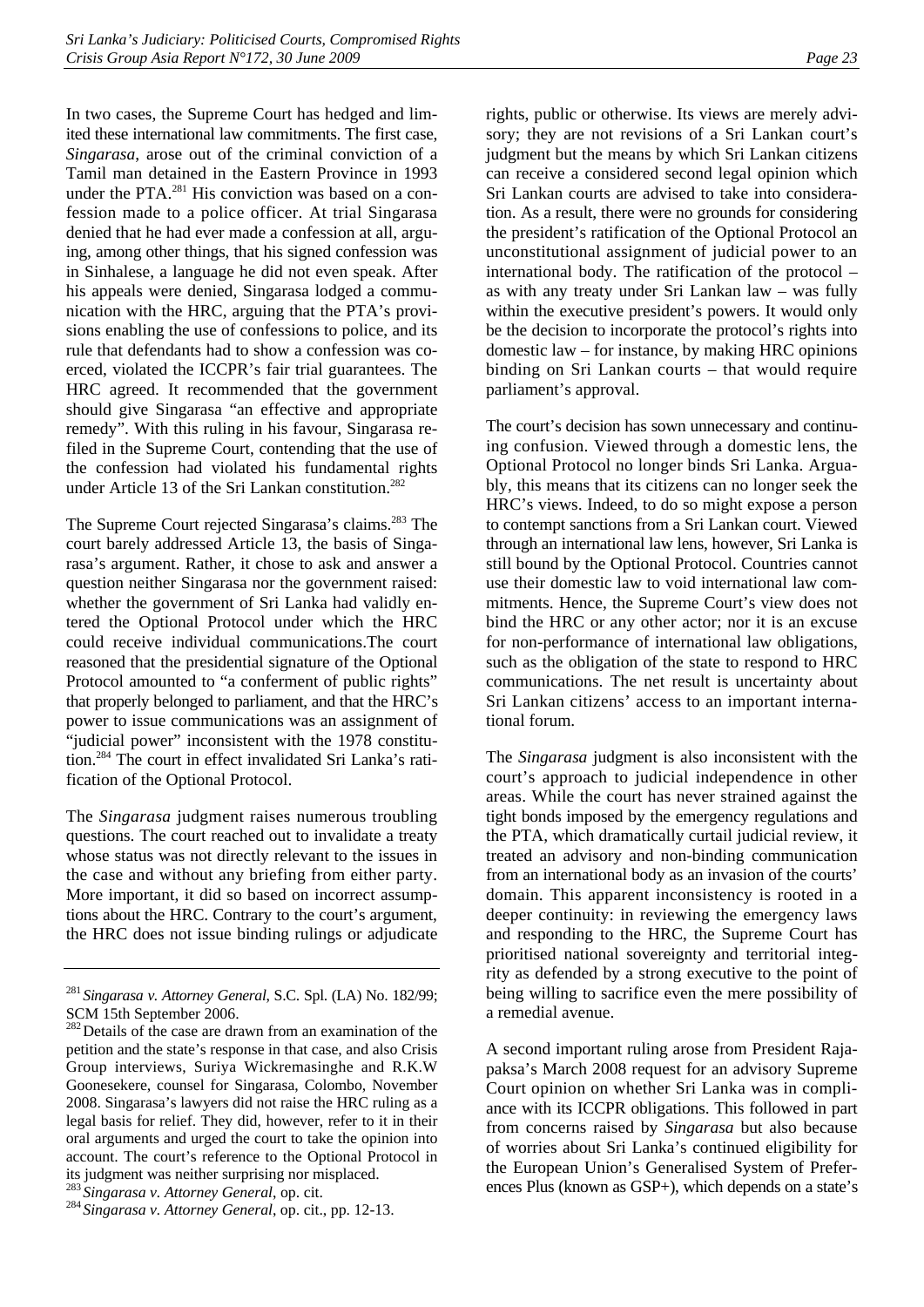ratification and implementation of various treaties, including the ICCPR.<sup>285</sup>

The court rejected several arguments from petitioners to conclude that Sri Lanka gave "adequate recognition" to the ICCPR and that "individuals within the territory of Sri Lanka derive the benefit and guarantee of rights as contained in the [ICCPR]".286 The court did not grapple with, let alone resolve, the many ways in which Sri Lankan law falls far short of the ICCPR's requirements. It did not address, for example, Article 15 of the constitution, which allows greater derogation from constitutional rights than the ICCPR permits. $287$ The court instead relied on legislation enacted to introduce the ICCPR into domestic law,<sup>288</sup> even though that law is "formulated on terms substantially and significantly different from the corresponding provisions of the ICCPR".289 Finally, its opinion did not address the state's ongoing failure to protect rights and prosecute state actors who violate those rights.<sup>290</sup>

The advisory opinion on the ICCPR made the court a full member of the government's diplomatic and political campaign to evade international opprobrium for the country's manifest shortfalls in rights protection. The decision was soon hailed in the government press as "a landmark ruling endorsing Sri Lanka's human rights commitments".291 Like *Singarasa*, it elevated national sovereignty and executive power over an honest reckoning of the human rights situation.

# **VI. THE SUPREME COURT, EXECUTIVE POWER AND TERRITORIAL INTEGRITY**

In other cases, the Supreme Court under Chief Justice Sarath Silva used the constitution to promote a strong executive and an aggressive understanding of a unitary state. By cutting off efforts at political devolution, the court has narrowed options for accommodating Tamil and Muslim interests in a constitutional settlement to the ethnic conflict. Judgments seemingly restraining executive and emergency powers have either been incidental to the central political aims of President Rajapaksa's administration or have been ignored. Recent rulings on corruption within the executive have been too haphazard to deter future abuse by government officials.

## **A. THE SUPREME COURT AND THE UNITARY STATE**

Silva's Supreme Court issued two judgments that limited options for devolution of power by favouring a unitary vision of the state. In both cases, the court reached out to decide an issue when it arguably lacked jurisdiction to do so. The resulting decisions can be defended as plausible readings of the constitution's text but needlessly reduced the constitutional flexibility that will likely be needed to craft devolution or power-sharing schemes able to respond to the legitimate political claims of Sri Lanka's ethnic minorities.

The court has not always been committed to an absolutist ideal of national sovereignty. In October 1987, the court rejected challenges to the Thirteenth Amendment, which implemented the July 1987 Indo-Lanka Accord by creating and empowering new provincial councils.292 In a divided judgment, a five-four majority held that most aspects of the new provincial bodies were consistent with the "unitary state" protected by Article 2 of the 1978 constitution, and hence did not trigger a more stringent referendum process for constitutional amendment used when changing specified core parts of the constitution.<sup>293</sup> Anxious to avoid such

<sup>&</sup>lt;sup>285</sup> Rohan Edrisinha and Asanga Welikala, "GSP Plus and the ICCPR: A critical appraisal of the official position of Sri Lanka in respect of compliance requirements", in *GSP+ and* 

*Sri Lanka* (Colombo, 2008), pp. 77-78.<br><sup>286</sup> Advisory Opinion of the Supreme Court on the International Covenant on Civil and Political rights (ICCPR), in *GSP+ and Sri Lanka*, op. cit., p. 157.<br><sup>287</sup>Edrisinha and Welikala, "GSP Plus and the ICCPR", op.

cit., pp. 85-86.

<sup>288</sup> International Covenant on Civil and Political Rights (ICCPR) Act, No. 56 of 2007; Advisory Opinion, op. cit., p. 149.

<sup>&</sup>lt;sup>289</sup>Edrisinha and Welikala, "GSP Plus and the ICCPR", op. cit., p. 88.

 $290$ <sup>The European Commission has launched an investiga-</sup> tion into Sri Lanka's compliance with the ICCPR, the Convention on the Rights of Children and the Torture Convention. The review is expected to be completed in October 2009, with a formal decision on Sri Lanka's continued eligibility before the end of the year. Dilshani Samaraweera, "EU probe begins on Lanka's GSP+", *Sunday Times*, 26 October 2008.

<sup>291</sup> "Landmark verdict by Supreme Court", *Sunday Observer*, 30 March 2008, at www.sundaypbserver.lk/2008/03/30/main.

<sup>&</sup>lt;sup>292</sup>Thirteenth Amendment to the constitution, certified on 14 November 1987, in Constitution of Sri Lanka, op. cit.

<sup>293</sup>Art. 83(a), Constitution of Sri Lanka, op. cit., p. 53. There were widespread reports that members of the court were put under significant pressure by President Jayawardene to approve the amendment. See, for instance, Rohan Edrisinha, Mario Gomez, V.T. Thamilmaran & Asanga Welikala, eds., *Power-Sharing in Sri Lanka: Political and Constitutional Documents, 1926-2008* (Colombo, forthcoming), chapter 17.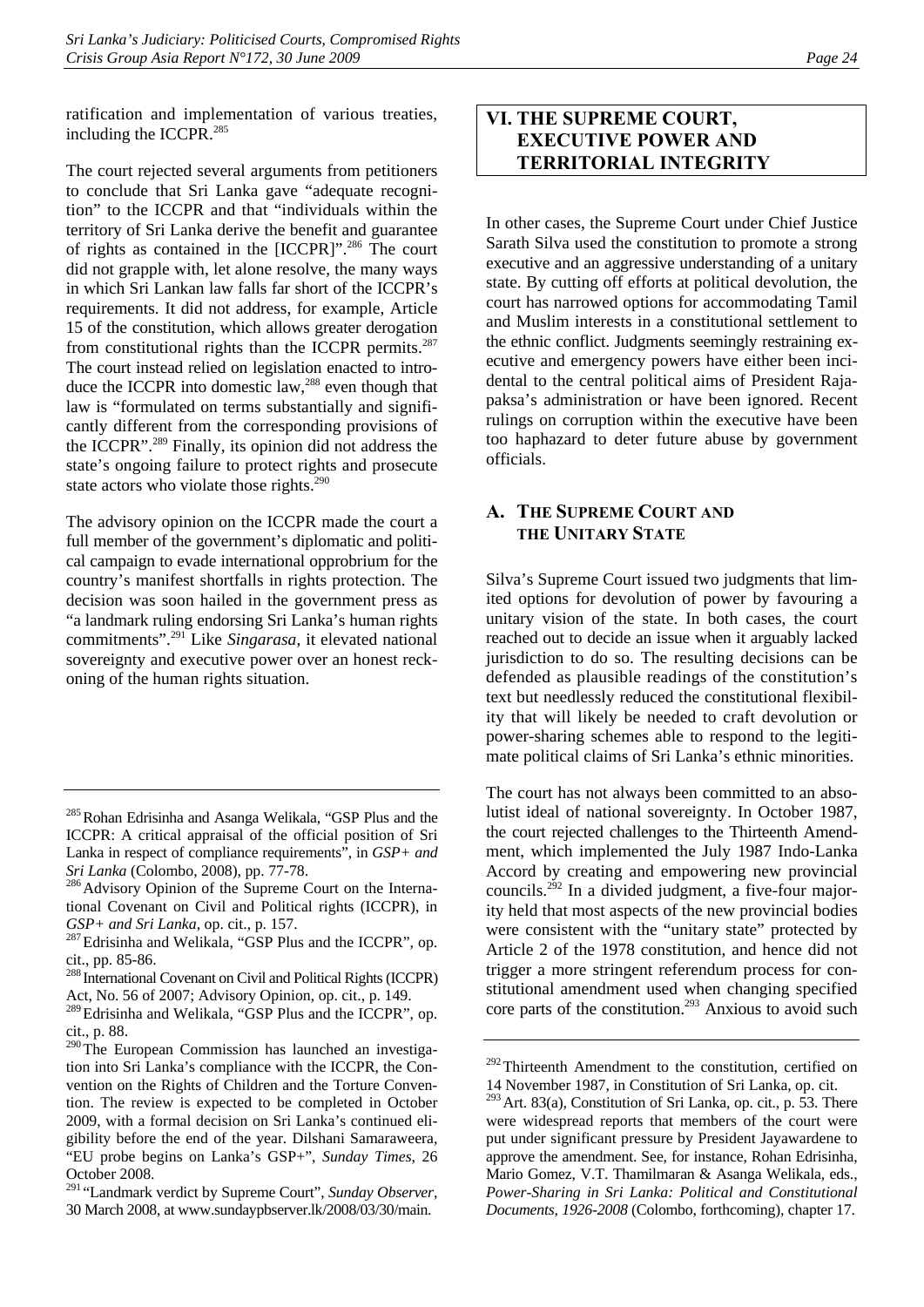a referendum, the Jayawardene government changed those aspects of the Thirteenth Amendment that the court had isolated as problematic, and enacted the bill.<sup>294</sup>

## **1. The PTOMS case**

In July 2005, the court issued an interim stay order invalidating the Post-Tsunami Operational Management Structure (PTOMS) between the government and the LTTE for coordinating aid delivery after the December 2004 tsunami.295 The case arose on petitions filed by the JVP and the Jathika Hela Urmaya (JHU). These parties argued that the government could not enter an agreement with the LTTE and that its expenditure mechanism did not comply with public finance and accounting provisions of the constitution.<sup>296</sup> The court rejected the first argument, but accepted the second. It declared that "the rule of law, transparency and good governance" prohibited the aid disbursements without the constitution's specific accounting mechanisms. It also rejected the location of the PTOMS regional committee in then LTTE-controlled Kilinochchi, accepting the petitioners' argument that the lack of an "environment of freedom" would prevent its effective operation.297 The Supreme Court's interim order suspended the operation of PTOMS only temporarily, but effectively ended the process of negotiating with the LTTE over aid distribution.

The PTOMS judgment is legally contestable because it is unclear how the petitioners, who based their claims on Article 12's equality right, had been harmed by the disbursement of aid to others. Not only did the court not explain how the petitioners had standing to file a case, but in its judgment did not address how possible of misuse of funds could constitute a violation of *equality*. Similarly, the court's ruling on the regional

committee's location lacks a clear basis in the constitution, while reflecting a strongly nationalist and "unitarist" view of governance, hostile to power-sharing between the centre and regions.<sup>298</sup> The judgment will likely discourage future efforts to reach political compromises via devolution and power-sharing.

## **2. The demerger case**

The second important decision concerned the merger of the Eastern and Northern Provinces under the Indo-Lanka accord of 29 July 1987. Among its obligations under that agreement, the Sri Lankan government agreed to "form one administrative unit, having one elected provincial council" of those two provinces.299 Under Article 154A(1) of the constitution introduced by the Thirteenth Amendment, President Jayawardene merged the two provinces in November  $1987$ <sup>300</sup> A merged north and east is a longstanding demand of Tamil nationalists and political parties, as it would create the basis for political autonomy in the region they claim as the traditional Tamil homeland. Sinhala nationalists – and many Muslims – oppose the creation of a single Tamil majority province, seeing it as a step towards a separate state.<sup>301</sup>

In October 2006, the court invalidated the merger at the behest of three residents of those provinces who asserted they had been denied the right to vote in a referendum promised in 1987.<sup>302</sup> As in the PTOMS case, the court reached out to decide an issue even though the petitioners arguably lacked standing to bring a case. Article 126 requires a petitioner to file within a month of the violation, but the court accepted the argument that there was "a continuing infringement of the right to equal protection of the law" and invalidated the presidential proclamation forming one

<sup>294</sup>Marasinghe, *Constitutionalism: A Broader Perspective* (Colombo, 2004), p. 33. President Jayawardene expressed his displeasure with the dissenting minority when he chose not to promote the author of the dissenting opinion to the chief justice's position despite his seniority. H.L. de Silva, *Sri Lanka: A Nation in Conflict: Threats to Sovereignty, Territorial Integrity, Democratic Governance and Peace*, op. cit., p. 412.

<sup>&</sup>lt;sup>295</sup> Certified copy of *Weerawansha v. Attorney General*, Slip Opinion of the Supreme Court of Sri Lanka, 15 July 2005.

 $296$  Sugeeswara Senadhira, "Supreme court issues stay order on PTOMS on four counts", Asian Tribune, 15 July 2005.

<sup>297</sup>*Weerawansha v. Attorney General*, op. cit., p. 18. Specifically, it held that funds from bilateral and multilateral donors had to be placed into the national Consolidated Fund pursuant to Article 149(1) of the constitution, rather than disbursed by the regional committees established by the PTOMS. This conclusion suggests that the court believes no pooling of fiscal governance would ever be feasible.

<sup>&</sup>lt;sup>298</sup>The result "was a signal of Sarath Silva's support for the ultra-nationalist" pole of Sri Lankan politics, explained one lawyer. Crisis Group interview, Colombo, November 2008. 299Reproduced in Lakshman Marasinghe, *Constitutional-*

*ism: A Broader Perspective*, op. cit., p. 40.<br><sup>300</sup> Saliya Edirisinghe, "The De-merger Case: a brief sum-

mary and some comments", Civil Rights Movement, forthcoming, p. 1.

<sup>&</sup>lt;sup>301</sup> See Crisis Group Report Nº 159, *Sri Lanka's Eastern Province: Land, Conflict, Development*, 15 October 2008, pp. 6, 11-12. For a description of the accord's passage, see Sumantra Bose, *States, Nations, Sovereignty: Sri Lanka, India, and the Tamil Eelam Movement* (New Delhi, 1994), pp. 130-134.

<sup>302</sup>Certified copy of *Wijesekera v. Attorney General*, Slip Opinion of the Supreme Court of Sri Lanka, 16 October 2006. Petitioners were residents of the Eastern Province. Edirisinghe, "Emergency Rule", op. cit. p. 3.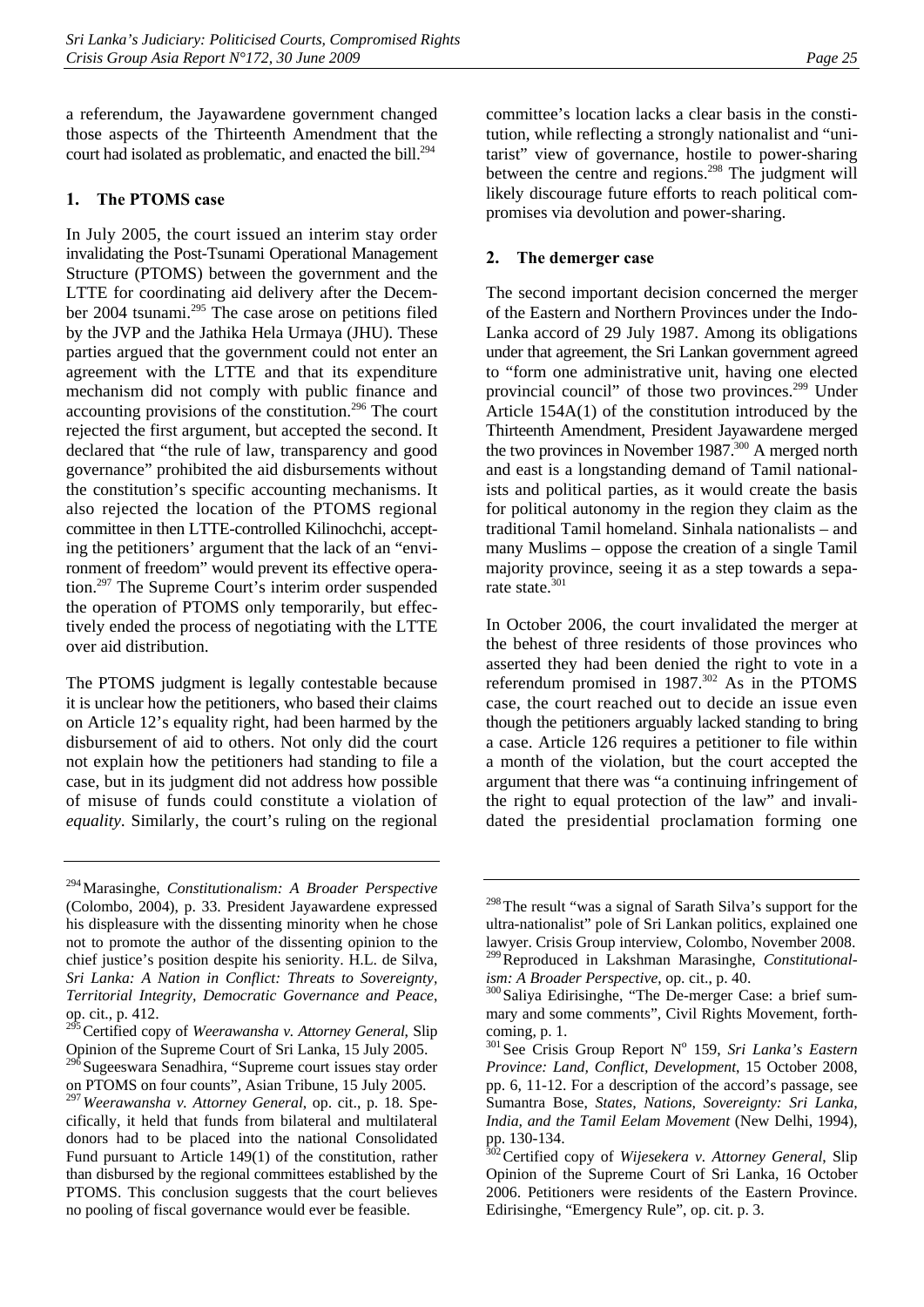administrative unit out of the two provinces.<sup>303</sup> Such flexibility starkly contrasts with the harsh line taken in detention and torture cases. Since the merger had been completed through an emergency regulation, the court also had to invalidate that by holding that the constitution permitted only parliament, and not the executive, to merge provinces. This is also one of the rare instances the court invalidated an emergency regulation.

The demerger case has "transformed the terms of the debate, so it's impossible now to envisage a new merger of the two provinces". $304$  The decision is significant because the court stretched its procedural rules to favour a strongly Sinhala nationalist position over a longstanding demand of all Tamil parties. Again, a political decision, achieved at the expense of much political capital, was undone at the request of parties at the far end of the political spectrum.

## **B. THE SUPREME COURT AND EXECUTIVE POWER**

## **1. The checkpoints and eviction cases**

In two other widely publicised cases, the court has issued rulings in favour of plaintiffs using fundamental rights litigation to challenge security and counter-terrorism measures. Neither judgment, however, has constrained the state's emergency powers to a significant degree.

First, in a June 2007 fundamental rights application filed by the Centre for Policy Alternatives (CPA), a local research and advocacy organisation, the Supreme Court granted a preliminary injunction against a decision by the secretary to the defence ministry, and brother of the president, Gotabaya Rajapaksa, to evict Tamil residents of boarding houses in Colombo and to bus them to Vavuniya. In the early morning of 7 June 2007, the army raided Tamil guesthouses in the capital and gave lodgers 30 minutes to gather belongings and leave Colombo. At least 376 Tamils were evicted before the Supreme Court stepped in. $305$  The defence secretary justified the decision by arguing that the number of Tamils in Colombo was "an immense problem for the

security forces" and that the capital would be safer if all Tamils "without valid reasons" were expelled.<sup>306</sup> The eviction provoked domestic outcry, including from some government ministers, and protests from India and European governments.<sup>307</sup> Prime Minister Ratnasiri Wickramanayake later expressed "regret" over the expulsions, which he described as a "big mistake".<sup>308</sup>

The Supreme Court's intervention against the eviction is a lonely example of judicial protection of basic rights. Rather than undermining President Rajapaksa's power, however, the decision may have shored it up. The decision rejected a hardline approach taken by one government faction led by the defence secretary in a case where a tough approach alienated important domestic and international constituencies. Without having to repudiate the defence secretary publicly, the president could use the Supreme Court judgment to justify a retreat from a policy that was proving too politically costly to sustain.

In the second case, the court invalidated the use of checkpoints on the Galle-Colombo road to block traffic on that major thoroughfare. The validity of the checkpoints was taken up in the course of a case concerning an arrest. One fundamental rights lawyer observed that the court did not need to address the checkpoints' legality, but had reached out to do so.<sup>309</sup> It issued an extremely popular judgment that dealt with security measures that were an irritant to the whole population, even as it did little to remedy the pervasive unequal treatment and harassment of Tamils at checkpoints.<sup>310</sup> The judgment has largely been ignored, however: checkpoints remain throughout Colombo and the rest of the country.

## **2. The Waters Edge and Lanka Marine Services cases**

In two cases known as Waters Edge and Lanka Marine Services, the Supreme Court invalidated contractual arrangements between the state and private parties based on alleged financial improprieties. These opinions have been lauded by many political observers in

<sup>&</sup>lt;sup>303</sup>*Wijesekera v. Attorney General*, op. cit. pp. 22-23.<br><sup>304</sup>Crisis Group interview, director of research organisation, Colombo, November 2008.

<sup>&</sup>lt;sup>305</sup> Simon Gardner, "Sri Lanka court blocks state deportation of Tamils", Reuters, 8 June 2007; Lasantha Wickrematunge, "'Ethnic Cleansing' in Sri Lanka", *Time*, 11 June 2007, available at www.time.com/world/article/0,8599,1631473,00. htm; and Muralidhar Reddy, "Sri Lanka Supreme Court restrains eviction of Tamils from Colombo", *The Hindu*, 9 June 2007.

<sup>306</sup>B. Muralidhyar Reddy, "Profiling problem", *Frontline*, 24 October 2008, p. 47.

<sup>307</sup> "Lanka SA steps in, halts eviction of Tamils from Co-

lombo", *Times of India*, 8 June 2007.<br><sup>308</sup>Muralidhar Reddy, "Sri Lanka PM expresses regret",

*The Hindu*, 11 June 2007.

<sup>&</sup>lt;sup>310</sup>Other judgments fit this pattern. For example, in October 2008, the court ordered the government to reduce domestic electricity tariffs, a move that a "massive impact on middle class households". "CJ does it again: Supreme Court cushions shock therapy", *The Sunday Leader*, 26 October 2008.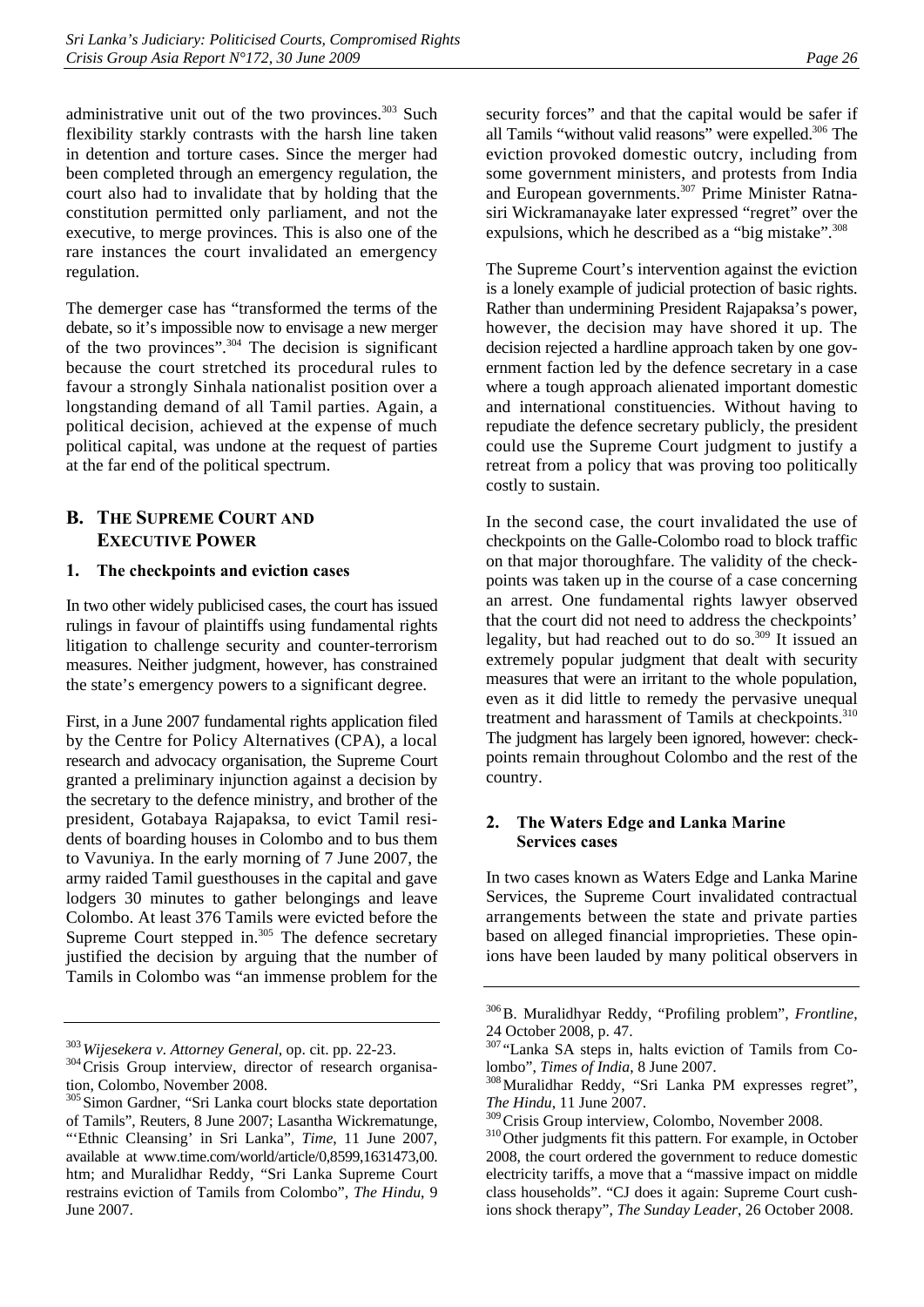Sri Lanka as "significant blow[s] against the system of executive presidency".<sup>311</sup> But it is unlikely these opinions will have the positive impact imagined by commentators. The Lanka Marine Services and Waters Edge cases are best understood as exercises in judicial populism in which the court takes highly symbolic action to great public acclaim that has little or no structural effect. When core presidential authority or policy is at stake, the court has declined to act. Rather than serving as a check on the executive the judiciary acts as an adjunct to executive policies and power.

Waters Edge concerned a sale of state land in Colombo initially acquired for public purposes but then left idle and sold to private developers for development as a golf course. $312$  The court invalidated the sale of the land as a violation of "public trust", and fined former President Kumaratunga three million rupees (\$26,000) to "'remind' present and future" office holders of their fiduciary obligations to the state.313 It also required the treasury secretary to appear before them and submit an affidavit undertaking never to hold government office again.314 Lanka Marine Services involved the privatisation and tax treatment of a state-owned firm involved in fuel supply facilities in the Colombo port. The firm's shares had allegedly been sold by the government at a deeply discounted rate to a private entity without proper  $ex$  ante valuation by the government.<sup>315</sup> Again, the court voided the transaction and fined the government officials involved, including the sitting treasury secretary.316

In both cases, the court voided deals based on a petition filed by a member of the public. If this expansion of the right to challenge government business dealing stands,

it constitutes a dramatic expansion of possible litigation.317 The court also broke new ground by in fact holding against a *former* president. Article 35 is quite clear that immunity only attaches to a sitting president, but the limits of this provision had never been tested.318 More troubling, however, was the court's unprecedented decision to set aside the whole arrangement $319$  and to sanction the treasury secretary the way it did. The new remedy of restitution instead of compensatory damages raises concerns: the land involved in the Waters Edge case had been sold on to third parties, whose rights to the land had been nullified without their being granted a hearing by the court. $320$  Moreover, the court singled out the treasury secretary, an official who did not play a major role in the deal, and in effect imposed quasi-criminal sanctions on him without the benefit of a criminal trial and its attendant procedural protections.

In the end, none of the corruption cases challenge the core of presidential power. At best, the Waters Edge and Lanka Marine Services cases may cause executive officials to "think twice" before exploiting their positions for fear that a later Supreme Court may be hostile to them.<sup>321</sup> But even this threat can be discounted: a president simply has a greater incentive to stack the bench and stay in office longer. While the checkpoints and the evictions cases might seem like defeats for the

<sup>&</sup>lt;sup>311</sup> See "Judiciary gets tough", *The Island*, 16 October 2008; and Harindra Dunuwille, "After Waters Edge, what's next?", *The Island*, 29 October 2008. The Lanka Marine Service judgment has been similarly lauded. See "Historic Judgment", editorial, *Daily Mirror*, 29 July 2008.<br><sup>312</sup> Certified copy of *Mendis and Senanayake v. Chandrika* 

*Bandaranaike*, Supreme Court of Sri Lanka, 8 October 2008; and "Why the Waters Edge deal is illegal in Sri Lanka", Lankanewspapers.com, 10 October 2008, available at www. lankanewspapers.com/news/2008/10/33368.html.<br><sup>313</sup> Mendis and Senanayake judgment, op. cit., p. 60.

<sup>&</sup>lt;sup>314</sup>"PB submits affidavit in Supreme Court", *Daily Mirror*, 21 October 2008.

<sup>315</sup>Asanga Welikala, "The Supreme Court decision on the privatisation and liberalisation of fuel bunkering facilities at the Colombo Port", *Montage*, August 2008, p. 32. 316*Vasudeva Nanayakkara v. N.K. Choksy and 30 Others*

<sup>(2008)</sup> SC (FR) 209/2007; "Sri Lanka Supreme Court slam police, bribery authorities over bunker cases", Lanka Business Online (www.lbo.lk), September 2008; and Wasantha Ramanayake, "SC rules LMSL share sales agreement illegal", *Daily News*, 22 July 2008.

<sup>&</sup>lt;sup>317</sup>Crisis Group interview, lawyer, Colombo, 21 November 2008.

<sup>&</sup>lt;sup>318</sup>The decisions, in addition, are further evidence of a decisive rupture between now retired Chief Justice Silva and his former mentor President Kumaratunga. In August 2005, in another controversial judgment, the Supreme Court ruled that President Kumaratunga's second term ended a year earlier than she had believed because of the timing of her second-term oath. (Certified copy of *Thero v. Dishanayake*, Supreme Court of Sri Lanka, 27 January 2008.) Kumaratunga had sought an advisory opinion from the court in the face of protests from the UNP about the election's date. Despite the fact that he had administered the oath, Chief Justice Silva not only sat on the panel that heard this case, but wrote the decision against President Kumaratunga. While the constitutional text arguably supports the result in that case, the chief justice's adjudication of the legality of his own actions again raises deep concerns about both the appearance and the substance of judicial neutrality. For a thorough and thoughtful treatment of the complex legal issues, see Rohan Edrisinha, "President Kumaratunga's 'Second Term': An unconstitutional beginning?", *Moot Point* (2000), p. 41.

<sup>&</sup>lt;sup>319</sup> Crisis Group interview, lawyer, Colombo, 12 November 2008.

<sup>320</sup>Crisis Group interview, former Supreme Court justice, Colombo, 12 November 2008.

<sup>&</sup>lt;sup>321</sup> "SC judgment has made executive Presidency less overmighty", *The Nation*, 12 October 2008.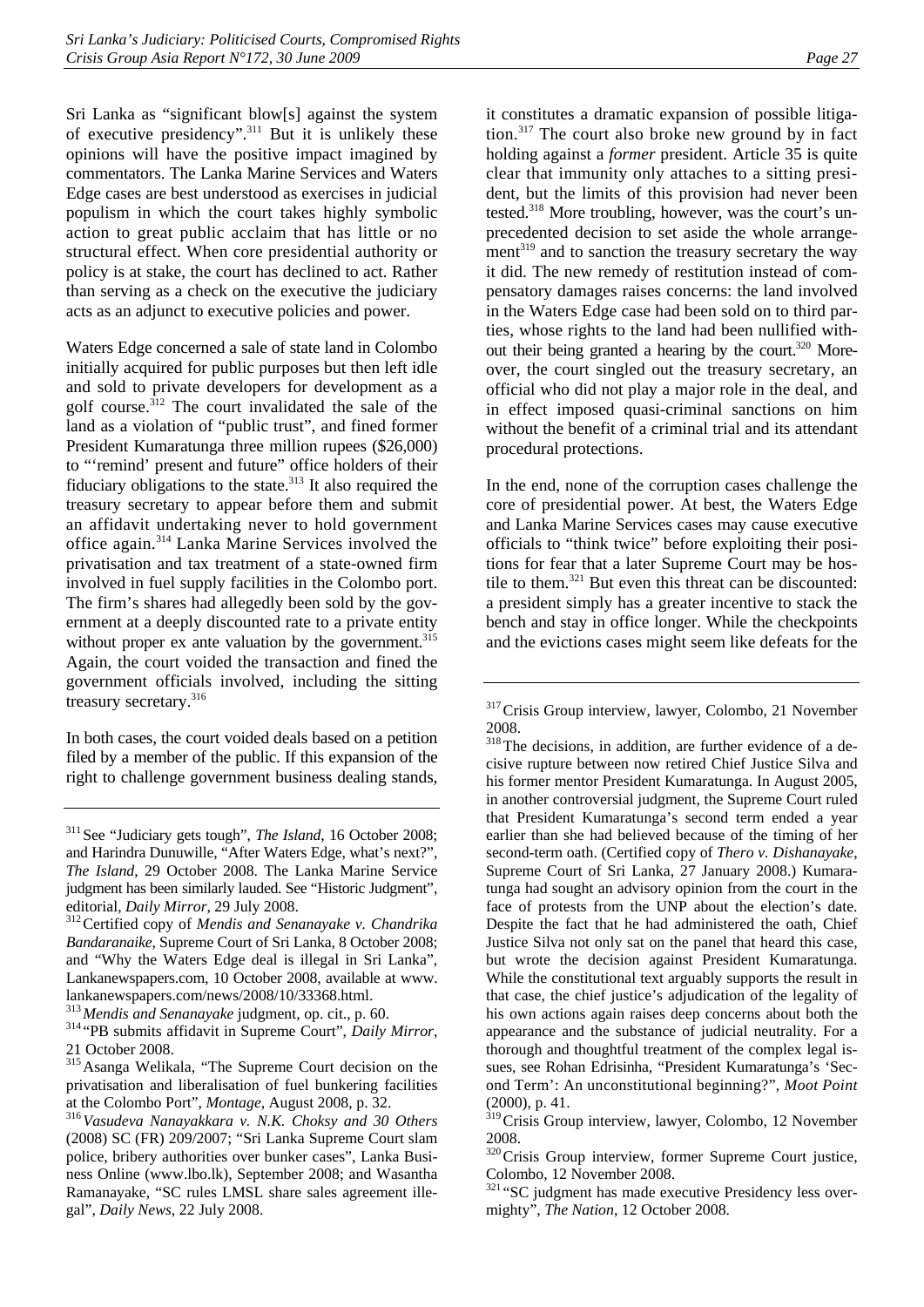executive, any constraints imposed by the court on presidential power have been ad hoc and unlikely to have enduring effect. In cases implicating core powers or policies, the court has refrained from issuing any order which would entail direct conflict with the government. The court has thus avoided issuing a judgment in the fundamental rights application challenging the president's failure to appoint the Constitutional Council, although it did grant leave to proceed in those cases in July 2008 and proceedings are ongoing.<sup>322</sup>

When the stakes are high, the executive has simply ignored the court's rulings. One case in which the government declined to enforce the court's judgment concerns the clearance of slums in the Slave Island neighbourhood of Colombo in July 2007 in preparation for a meeting of the South Asian Association for Regional Cooperation conference. Even though the court issued an injunction against the slum clearance, the Urban Development Authority and the defence ministry continued to destroy about 47 houses and evict about 400 people, protesting that, "Nobody informed us of the Supreme Court order".<sup>323</sup> While the Supreme Court issued subsequent orders requiring resettlement of those displaced, the damage to the court's authority was already clear.<sup>324</sup> In a 2009 case involving oil hedging contracts, the government flatly refused to obey Supreme Court orders. The Court backed down.<sup>325</sup>

# **VII. CONCLUSION**

"The independence of the judiciary can be regained – by following the rules".<sup>326</sup>

With the end of the military conflict with the LTTE and the appointment of a new chief justice there is, in principle, a real opportunity for significant judicial reforms. The willingness of the president, parliament, the attorney general and the chief justice to make the necessary changes will go a long way towards deciding whether or not Sri Lanka will grasp its current unique chance to forge a sustainable and just peace.

A first step toward restoring judicial independence would be a return to an orderly appointment and transfer of judges in both the lower and appellate judiciary. For the higher courts, restoration of the constitutional council is necessary to reduce the courts' politicisation. President Rajapaksa, however, has demonstrated unwavering opposition to appointment of the council, accurately seeing that body as a potentially significant constraint on presidential power. International and domestic advocacy should be focused on ending this rejection of the constitution's clear command. One of the first tests of the new chief justice will be how he handles the litigation on this issue currently before the court.

Reconstituting the constitutional council is only the first step. The appointment mechanism for judges ought to be disentangled from political considerations. Once the council is again functioning, parliament should negotiate an amendment to the Seventeenth Amendment to reduce political parties' involvement in the constitutional council, and include in their stead members of the Supreme Court selected by lot; president's counsel of long standing; and representatives of civil society with demonstrated knowledge of constitutional law and fundamental rights. The aim of such a body would be to mitigate political influence in judicial appointments. It should adopt a strong presumption of promotion by seniority for all appointment, with written explanations for when a decision is made not to appoint from the lower judiciary. Appointments from the attorney general's office should be reduced and limited to senior department lawyers only.

Recent history also suggests that the removal of judges "should not be left to the politicians".<sup>327</sup> Reforming

<sup>&</sup>lt;sup>322</sup> Kishali Pinto-Jayawardena, "Why is the government so terrified of the 17th Amendment?", *Sunday Times*, 8 March 2009; Sandun A. Jayasekera, "Interim report on CC dispute",

*Daily Mirror*, 9 June 2009.<br><sup>323</sup> Asif Fuard, "... and their homes came tumbling down", *Sunday Times*, 20 July 2008; "Slave Island eviction: politicos and civil societies condemn", *Daily Mirror*, 25 July 2008; and Crisis Group interview, Colombo, November 2008.

<sup>&</sup>lt;sup>324</sup> S.S. Selvanayagam, "SC grants time for settlement",

*Daily Mirror*, 31 July 2008.<br><sup>325</sup> "Sri Lanka: Govt ignores Supreme Court", Inter Press Service, 29 January 2009.

 $326$  Crisis Group interview, former magistrate judge, 19 November 2008.

<sup>327</sup>Crisis Group interview, lawyer, Colombo, 14 November 2008.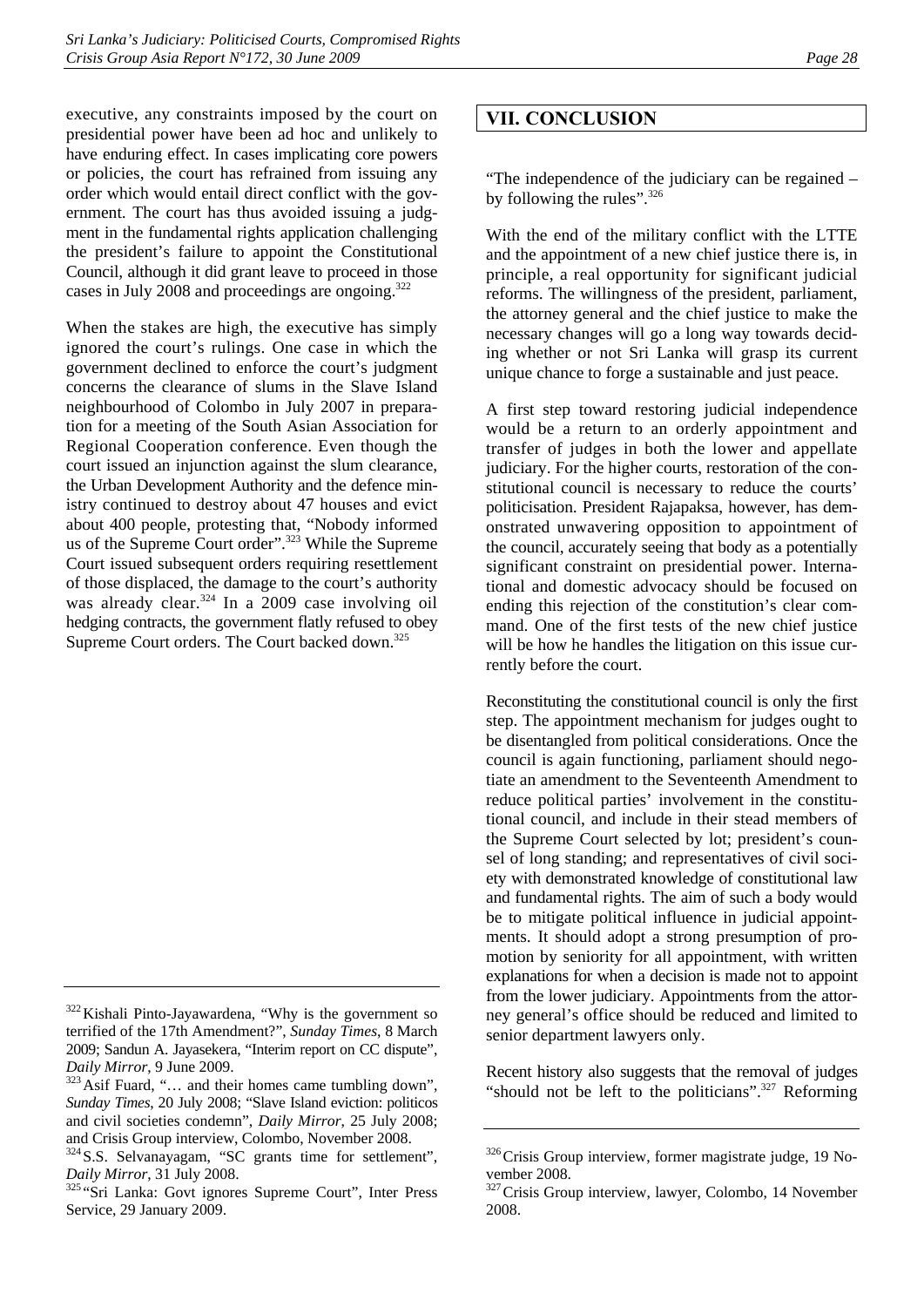the removal system would not necessarily require constitutional change, only new legislation. There is a constitutional, as well as a practical, need to amend the process by creating a special court to hear such cases.<sup>328</sup> That court could be composed of three judges of the Supreme Court drawn by lot, obviously excluding by law any judge implicated in the charges.

Appointments and removals in the lower judiciary also need reform. Even if the constitutional council is restored, and the two members of the JSC are appointed through that mechanism, the JSC should issue clear schedules and rules for appointments, transfers and disciplinary proceedings. The JSC's decisions against a judge should be open to appeal to rotating panels of Supreme Court justices drawn by lot. Separate procedures should be crafted for instances where the chief justice is subject to investigation.

With the decisive military defeat of the LTTE, there is both the need and opportunity for a fundamental reform of Sri Lanka's extensive and often abused emergency laws. Provisions in the emergency laws concerning arrest, detention and derogation from routine criminal procedures (eg, the handling of confessions) and those that criminalise free speech and the exercise of associational rights should be removed immediately. The application of the PTA should be suspended pending thorough parliamentary review of all emergency regulations. The administration of the legal framework set out in emergency regulations and the PTA should be moved from the defence ministry to the justice ministry, with clear civilian oversight over the national security apparatus, especially with regard to detentions and detainees' access to justice.

Problems in the application of routine criminal laws also arise due to the close nexus between lawyers, judges and the police around the magistrate courts. Minimising torture requires dissolving this network. To start, the presence of state counsels in the magistrate courts should be required. These government lawyers could prosecute cases instead of police, as well as being tasked with winnowing out weak cases. The state should also invest more in making free legal counsel available to criminal defendants in the magistrate's courts. Currently, detainees have no option but to turn to private lawyers. The Legal Aid Commission provides funds

only in civil cases; its lawyers look at criminal cases with disdain.<sup>329</sup> Assigning legal aid lawyers to magistrate courts with a mandate to ensure fair representation, and in particular to identify and provide counsel in cases in which torture or coercion has led to confessions, would be an important remedial step.

Chief Justice Asoka de Silva has the chance to make a significant and positive impact on the judiciary. To do so, he will have to decide how to deal with pending political cases, such as the Seventeenth Amendment litigation; how to manage the JSC; what signal to send to the rest of the judiciary on fundamental rights cases; and perhaps most important, how to relate to his predecessor's legacy: will de Silva continue to pursue the Sinhala Buddhist populism of the former chief justice or forge a path that helps create the space for political and constitutional accommodation of minority claims?

The current failure of the judiciary to protect fundamental rights and promote political compromise, however, is the result of both a breakdown of institutions and a failure of political will. Fixing institutions and reforming laws will therefore only have a limited effect until political actors, and especially the presidency, feel the political cost of ignoring or infringing on judicial independence. Absent a concerted effort by the bench and bar, the political costs of interfering with the judiciary will remain minimal. So long as that remains the case, Sri Lankans of all ethnicities will continue to lack access to a reliable forum for the adjudication of state violations of their basic constitutional and human rights – and a unique opportunity to forge a lasting peace may be lost.

## **Colombo/Brussels, 30 June 2009**

<sup>328</sup> In 1984, Chief Justice Neville Samarakoon pointed out that a provision of the 1978 constitution guaranteed that the judiciary would hear all matters except those concerning parliamentary privileges. Suriya Wickremasinghe, *Of Nadesan and Judges*, op. cit., pp. 15-16. Logically, this means that the constitution requires the judiciary to be involved in the removal of judges.

<sup>&</sup>lt;sup>329</sup> Crisis Group interview, former legal aid commission lawyer, November 2008.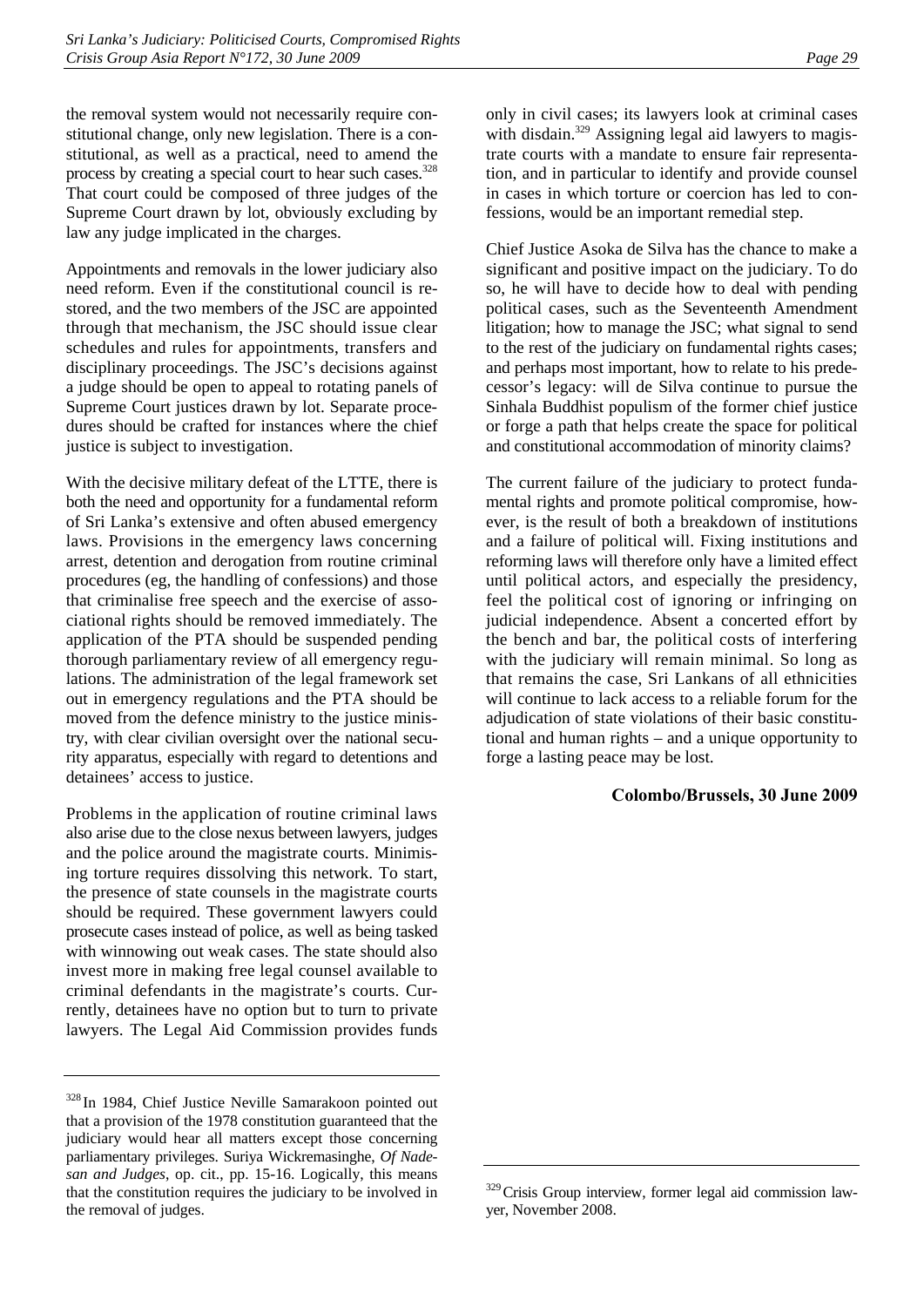# **APPENDIX A**

# **MAP OF SRI LANKA**



Map No. 4172 Rev. 2 UNITED NATIONS<br>January 2007 (Colour)

Department of Peacekeeping Operations<br>Cartographic Section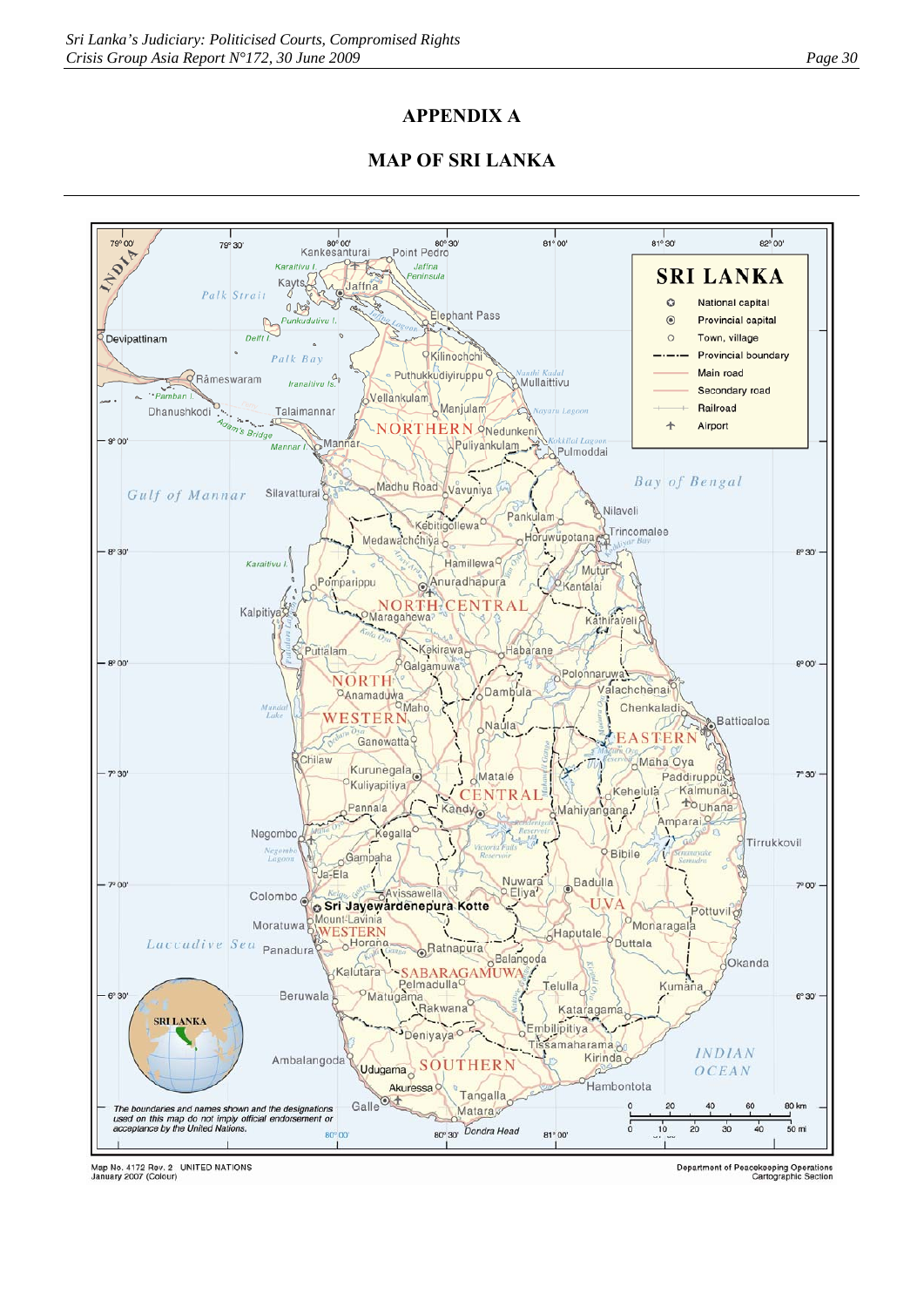# **APPENDIX B**

# **SRI LANKA'S COURT SYSTEM**



wide-ranging but rarely used powers to visit and monitor places of detention

- courts in 74 judicial divisions
- \* Beginning in 2008, there are provincial courts of appeal for civil cases in all the provinces. All new appeals in civil cases in districts courts go to the relevant provinces and no longer to the Court of Appeal in Colombo. Appeals from the high courts in all provinces go to the Court of Appeal in Colombo.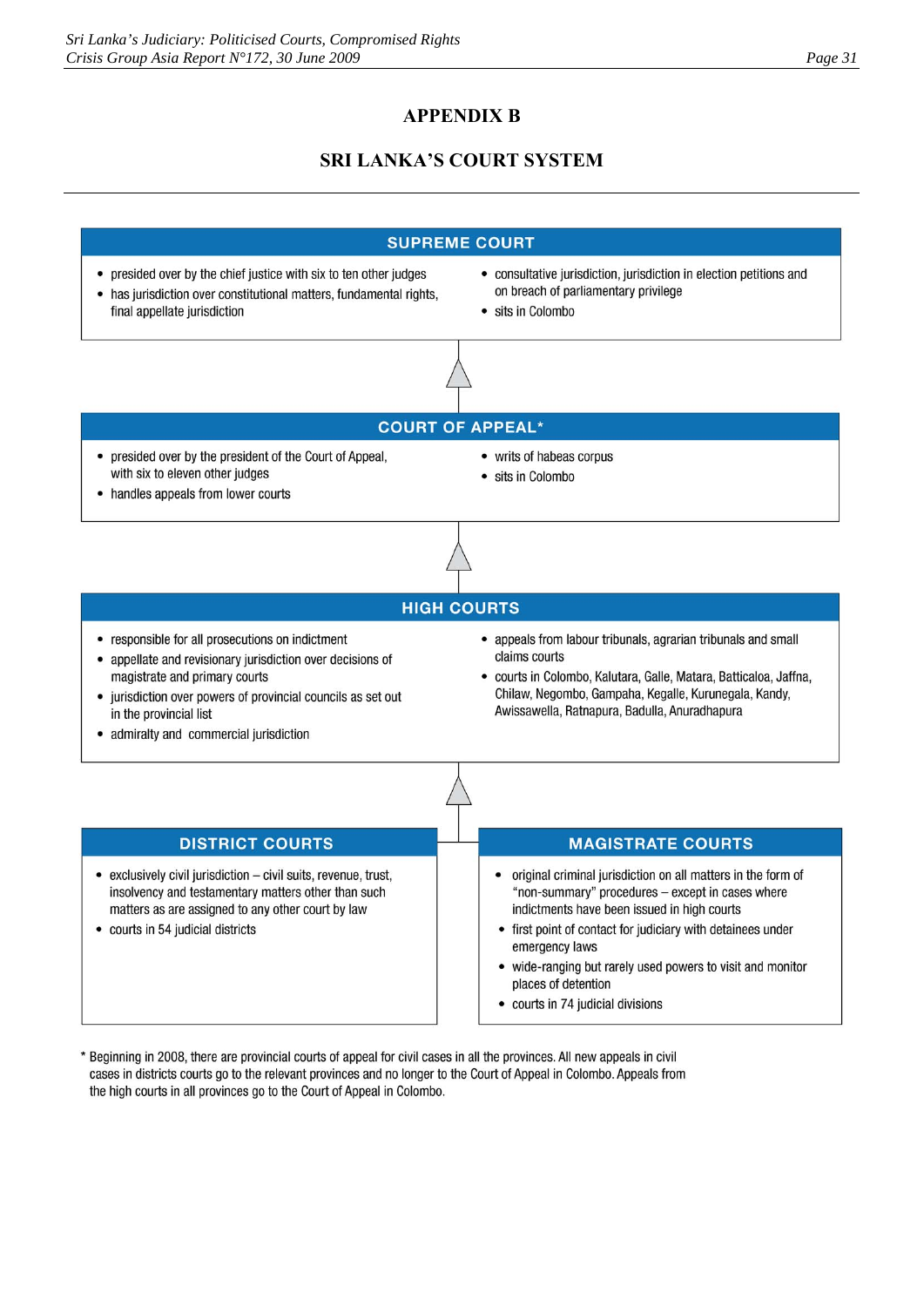# **APPENDIX C**

# **GLOSSARY OF ABBREVIATIONS**

- **ACF** Action contre la faim, French aid organisation, seventeen of whose aid workers were murdered in August 2006 in the eastern town of Mutur. Government investigations have led nowhere.
- **BASL** Bar Association of Sri Lanka, formed in 1994, is a professional organisation and interest group representing lawyers in Sri Lanka. It has 72 branches and nearly 9,000 members.
- **CPA** Centre for Policy Alternatives, Sri Lankan think tank formed in 1996; instrumental in filing public interest litigation before the Supreme Court.
- **GSP+** Generalised System of Preferences Plus, through which the European Union extends preferential access to its markets to developing countries; eligibility is determined based on compliance with international human rights treaty obligations.
- **HRC** Human Rights Committee, United Nations body of eighteen experts that meets three times a year to consider the reports submitted every five years by UN member states on their compliance with the ICCPR; one of eight UN-linked human rights treaty bodies. In states that have ratified the Optional Protocol to the ICCPR, individuals may also submit complaints to the Human Rights Committee seeking an advisory opinion on their case when all domestic avenues of justice have been exhausted.
- **ICCPR** International Covenant on Civil and Political Rights, international treaty opened for signature, ratification and accession at the UN General Assembly on 16 December 1966, entered into force on 23 March 1976.
- **ICESCR** International Covenant on Economic, Social and Cultural Rights, international treaty opened for signature, ratification and accession at the UN General Assembly on 16 December 1966, entered into force on 3 January 1976.
- **JHU** Jathika Hela Urumaya, National Sinhala Heritage party. Known from 2000 to 2004 as Sihala Urumaya (Sinhala Heritage), it promotes a strong Sinhala nationalist ideology, promises corruptionfree politics and has nine members of parliament, including eight Buddhist monks.
- **JSC** Judicial Service Commission, consists of the chief justice (chairman) and two other judges of the Supreme Court. Responsible for appointment, promotion, transfer and dismissal of judges.
- **JVP** Janatha Vimukthi Peramuna (People's Liberation Front), the largest and longest-standing Sinhala nationalist party. It led armed insurgencies against the state in 1971 and 1987-1989. Its more nationalist and pro-government wing led by Wimal Weerawansa broke from the party in April 2008 to form the Jathika Nidahas Peramuna (National Freedom Front). The JVP currently has 24 seats in parliament, reduced from the original 38 seats it won at the last parliamentary election in 2004.
- **LTTE** Liberation Tigers of Tamil Eelam, Tamil nationalist group founded in 1976, waged an armed separatist struggle in the north and east. Defeated militarily in May 2009, it lost many commanders including founder-leader Velupillai Prabhakaran. The group still maintains a presence overseas and although factionalised, dominant post-war thinking under new de facto leader Selvarasa Pathmanathan favours politics over war.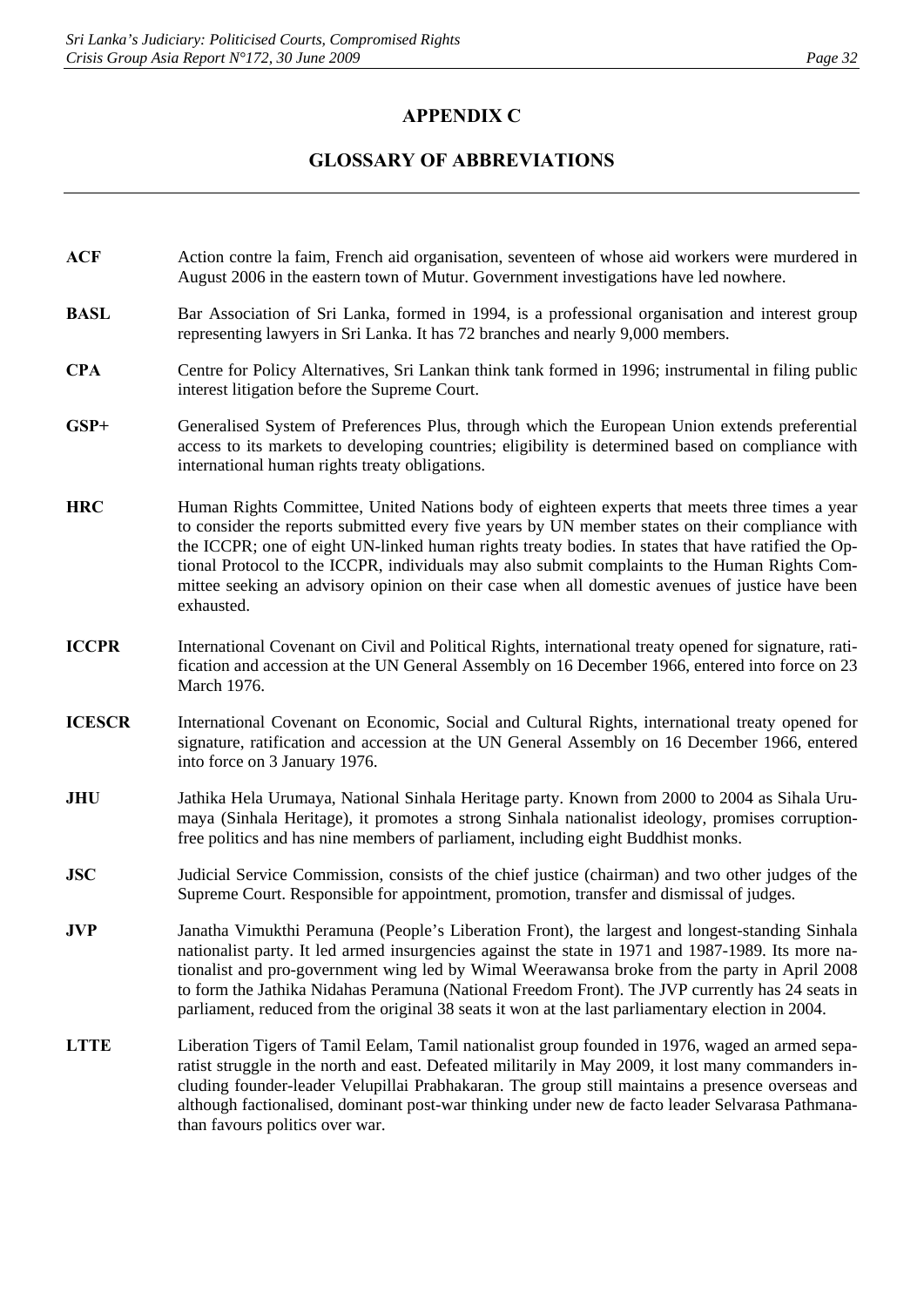- **PSO** Public Security Ordinance no. 25 of 1947, authorises the declaration of a state of emergency, extendable each month by parliament. It is the basis for emergency regulations issued by the executive that authorise detention of persons, seizure of property, search of premises and suspension of existing laws. Used extensively to combat Tamil insurgency; many Tamils have been detained under its provisions without trial.
- **PTA** Prevention of Terrorism Act (Temporary Provisions) Act no. 48 of 1979, permanently enacted in 1982, provides for detention of up to three months at a time and a total of eighteen months to be issued by the defence ministry and imposes severe limits on courts' jurisdiction and authority to prevent abusive detention and torture. The PTA, like the PSO, has been used disproportionately in Tamil areas and against Tamil suspects.
- PTOMS Post-Tsunami Operational Management Structure, proposed mechanism for shared decisionmaking between the LTTE, the government and Muslim representatives for the distribution of aid in the north and east in the aftermath of tsunami; opposed by Sinhala nationalists and deemed unconstitutional by the Supreme Court.
- **SLFP** Sri Lanka Freedom Party, centre-left party founded in 1951 by S.W.R.D. Bandaranaike after breaking with the UNP. It instituted socialist economic policies in the 1970s. In power under Bandaranaike's daughter President Chandrika Kumaratunga from 1994 to 2005 as the main constituent party of the People's Alliance coalition, it is now led by President Mahinda Rajapaksa.
- **TNA** Tamil National Alliance, a coalition of smaller Tamil parties that supported the LTTE, currently with 22 members in parliament from the north and east.
- UNP United National Party, centre-right political party formed in 1946 and currently the main opposition party. It was founded by D.S. Senanayake and is at present led by Ranil Wickremasinghe, prime minister from 2001 to 2004.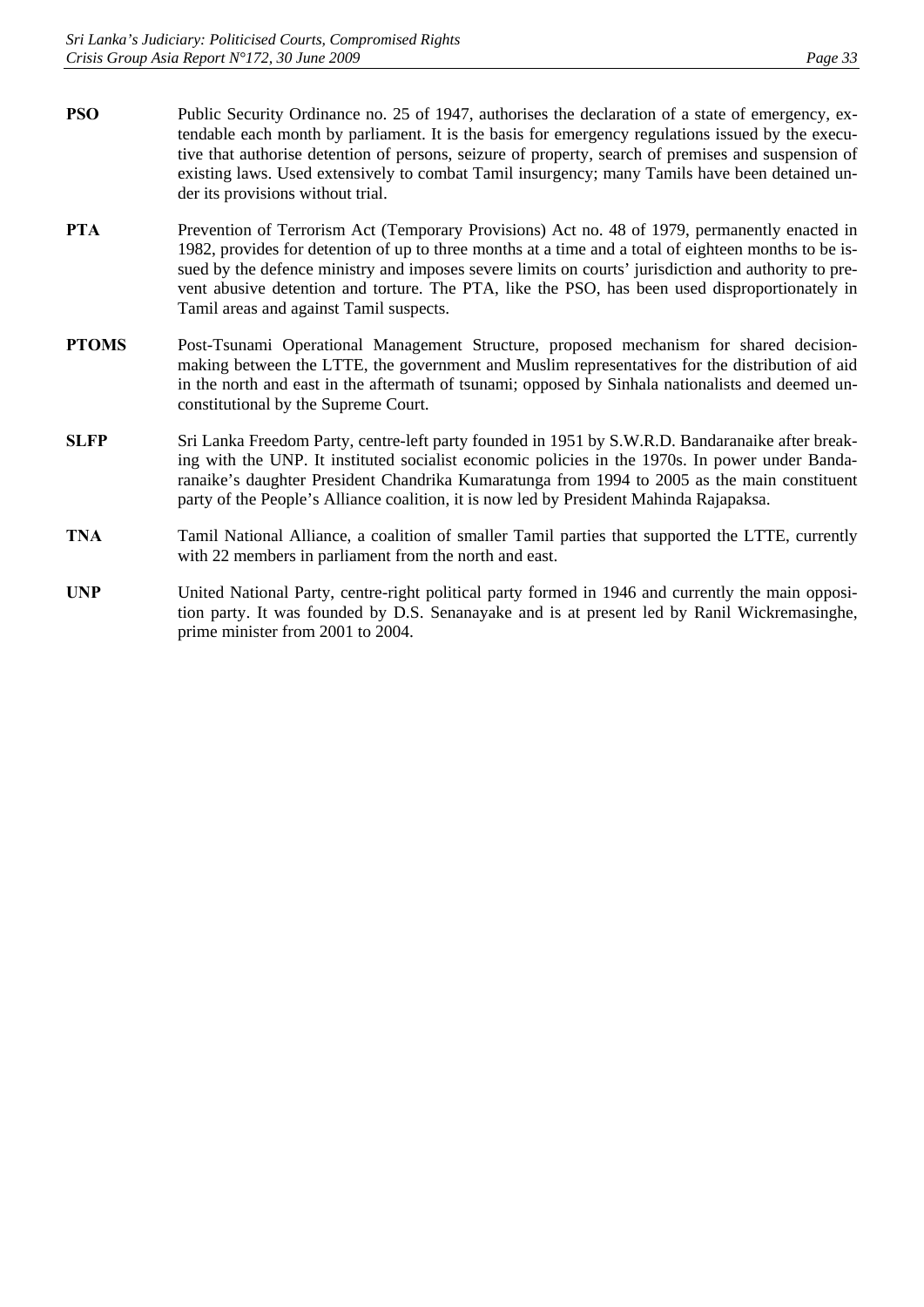## **APPENDIX D**

# **ABOUT THE INTERNATIONAL CRISIS GROUP**

The International Crisis Group (Crisis Group) is an independent, non-profit, non-governmental organisation, with some 130 staff members on five continents, working through field-based analysis and high-level advocacy to prevent and resolve deadly conflict.

Crisis Group's approach is grounded in field research. Teams of political analysts are located within or close by countries at risk of outbreak, escalation or recurrence of violent conflict. Based on information and assessments from the field, it produces analytical reports containing practical recommendations targeted at key international decision-takers. Crisis Group also publishes *CrisisWatch*, a twelve-page monthly bulletin, providing a succinct regular update on the state of play in all the most significant situations of conflict or potential conflict around the world.

Crisis Group's reports and briefing papers are distributed widely by email and made available simultaneously on the website, www.crisisgroup.org. Crisis Group works closely with governments and those who influence them, including the media, to highlight its crisis analyses and to generate support for its policy prescriptions.

The Crisis Group Board – which includes prominent figures from the fields of politics, diplomacy, business and the media – is directly involved in helping to bring the reports and recommendations to the attention of senior policy-makers around the world. Crisis Group is co-chaired by the former European Commissioner for External Relations Christopher Patten and former U.S. Ambassador Thomas Pickering. Its President and Chief Executive since January 2000 has been former Australian Foreign Minister Gareth Evans.

Crisis Group's international headquarters are in Brussels, with major advocacy offices in Washington DC (where it is based as a legal entity) and New York, a smaller one in London and liaison presences in Moscow and Beijing. The organisation currently operates nine regional offices (in Bishkek, Bogotá, Dakar, Islamabad, Istanbul, Jakarta, Nairobi, Pristina and Tbilisi) and has local field representation in eighteen additional locations (Abuja, Baku, Bangkok, Beirut, Cairo, Colombo, Damascus, Dili, Jerusalem, Kabul, Kathmandu, Kinshasa, Ouagadougou, Port-au-Prince, Pretoria, Sarajevo, Seoul and Tehran). Crisis Group currently covers some 60 areas of actual or potential conflict across four continents. In Africa, this includes Burundi, Cameroon, Central African Republic, Chad, Côte d'Ivoire, Democratic Republic of the Congo, Eritrea, Ethiopia, Guinea, Guinea-Bissau, Kenya, Liberia, Nigeria, Rwanda,

Sierra Leone, Somalia, South Africa, Sudan, Uganda and Zimbabwe; in Asia, Afghanistan, Bangladesh, Burma/ Myanmar, Indonesia, Kashmir, Kazakhstan, Kyrgyzstan, Nepal, North Korea, Pakistan, Philippines, Sri Lanka, Taiwan Strait, Tajikistan, Thailand, Timor-Leste, Turkmenistan and Uzbekistan; in Europe, Armenia, Azerbaijan, Bosnia and Herzegovina, Cyprus, Georgia, Kosovo, Macedonia, Russia (North Caucasus), Serbia, Turkey and Ukraine; in the Middle East and North Africa, Algeria, Egypt, Gulf States, Iran, Iraq, Israel-Palestine, Lebanon, Morocco, Saudi Arabia, Syria and Yemen; and in Latin America and the Caribbean, Bolivia, Colombia, Ecuador, Guatemala, Haiti and Venezuela.

Crisis Group raises funds from governments, charitable foundations, companies and individual donors. The following governmental departments and agencies currently provide funding: Australian Agency for International Development, Australian Department of Foreign Affairs and Trade, Austrian Development Agency, Belgian Ministry of Foreign Affairs, Canadian International Development Agency, Canadian International Development and Research Centre, Foreign Affairs and International Trade Canada, Czech Ministry of Foreign Affairs, Royal Danish Ministry of Foreign Affairs, Dutch Ministry of Foreign Affairs, Finnish Ministry of Foreign Affairs, French Ministry of Foreign Affairs, German Federal Foreign Office, Irish Aid, Japan International Cooperation Agency, Principality of Liechtenstein, Luxembourg Ministry of Foreign Affairs, New Zealand Agency for International Development, Royal Norwegian Ministry of Foreign Affairs, Swedish Ministry for Foreign Affairs, Swiss Federal Department of Foreign Affairs, Turkish Ministry of Foreign Affairs, United Arab Emirates Ministry of Foreign Affairs, United Kingdom Department for International Development, United Kingdom Economic and Social Research Council, U.S. Agency for International Development.

Foundation and private sector donors, providing annual support and/or contributing to Crisis Group's *Securing the Future* Fund, include the Better World Fund, Carnegie Corporation of New York, William& Flora Hewlett Foundation, Humanity United, Hunt Alternatives Fund, Jewish World Watch, Kimsey Foundation, Korea Foundation, John D. & Catherine T. MacArthur Foundation, Open Society Institute, Victor Pinchuk Foundation, Radcliffe Foundation, Sigrid Rausing Trust, Rockefeller Brothers Fund and VIVA Trust.

**June 2009**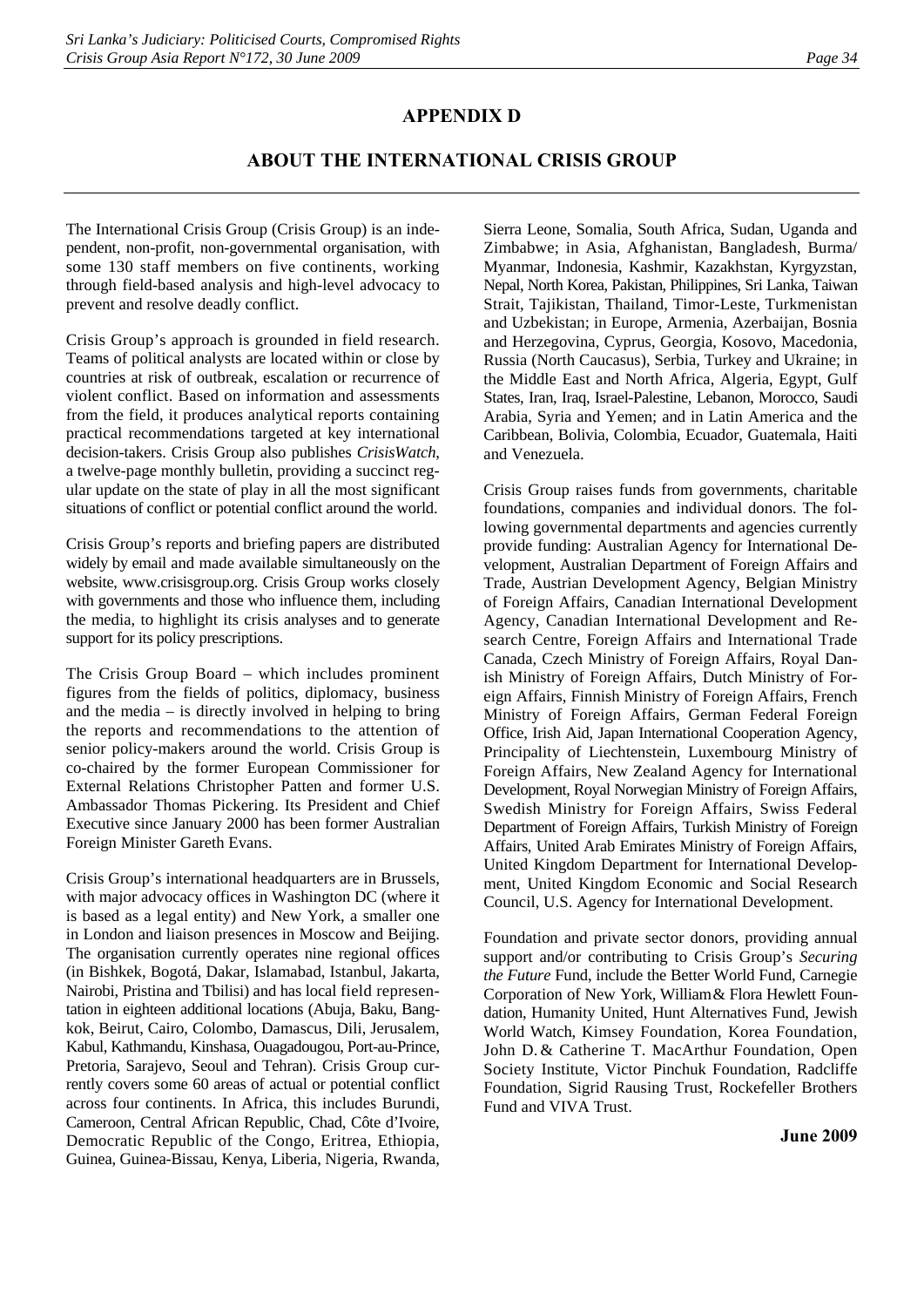## **APPENDIX E**

## **INTERNATIONAL CRISIS GROUP REPORTS AND BRIEFINGS SINCE 2006**

### **CENTRAL ASIA**

*Uzbekistan: In for the Long Haul*, Asia Briefing N°45, 16 February 2006 (also available in Russian)

*Central Asia: What Role for the European Union?*, Asia Report N°113, 10 April 2006

*Kyrgyzstan's Prison System Nightmare***,** Asia Report N°118, 16 August 2006 (also available in Russian)

*Uzbekistan: Europe's Sanctions Matter*, Asia Briefing N°54, 6 November 2006

*Kyrgyzstan on the Edge*, Asia Briefing N°55, 9 November 2006 (also available in Russian)

*Turkmenistan after Niyazov*, Asia Briefing N°60, 12 February 2007

*Central Asia's Energy Risks*, Asia Report N°133, 24 May 2007 (also available in Russian)

*Uzbekistan: Stagnation and Uncertainty*, Asia Briefing N°67, 22 August 2007

*Political Murder in Central Asia: No Time to End Uzbekistan's Isolation*, Asia Briefing N°76, 13 February 2008

*Kyrgyzstan: The Challenge of Judicial Reform,* Asia Report N°150, 10 April 2008 (also available in Russian)

*Kyrgyzstan: A Deceptive Calm*, Asia Briefing N°79, 14 August 2008 (also available in Russian)

*Tajikistan: On the Road to Failure*, Asia Report N°162, 12 February 2009

#### **NORTH EAST ASIA**

*China and North Korea: Comrades Forever?*, Asia Report N°112, 1 February 2006 (also available in Korean)

*After North Korea's Missile Launch: Are the Nuclear Talks Dead?*, Asia Briefing N°52, 9 August 2006 (also available in Korean and Russian)

*Perilous Journeys: The Plight of North Koreans in China and Beyond*, Asia Report N°122, 26 October 2006 (also available in Korean and Russian)

*North Korea's Nuclear Test: The Fallout*, Asia Briefing N°56, 13 November 2006 (also available in Korean and Russian)

*After the North Korean Nuclear Breakthrough: Compliance or Confrontation?*, Asia Briefing N°62, 30 April 2007 (also available in Korean and Russian)

*North Korea-Russia Relations: A Strained Friendship*, Asia Briefing N°71, 4 December 2007 (also available in Russian)

*South Korea's Election: What to Expect from President Lee*, Asia Briefing N°73, 21 December 2007

*China's Thirst for Oil,* Asia Report N°153, 9 June 2008 (also available in Chinese)

*South Korea's Elections: A Shift to the Right*, Asia Briefing N°77, 30 June 2008

*North Korea's Missile Launch: The Risks of Overreaction*, Asia Briefing N°91, 31 March 2009

*China's Growing Role in UN Peacekeeping*, Asia Report N°166, 17 April 2009 (also available in Chinese)

*North Korea's Chemical and Biological Weapons Programs*, Asia Report N°167, 18 June 2009

*North Korea's Nuclear and Missile Programs*, Asia Report N°168, 18 June 2009

*North Korea: Getting Back to Talks*, Asia Report N°169, 18 June 2009

#### **SOUTH ASIA**

*Nepal: Electing Chaos*, Asia Report N°111, 31 January 2006

*Pakistan: Political Impact of the Earthquake*, Asia Briefing N°46, 15 March 2006

*Nepal's Crisis: Mobilising International Influence*, Asia Briefing N°49, 19 April 2006

*Nepal: From People Power to Peace?*, Asia Report N°115, 10 May 2006 (also available in Nepali)

*Afghanistan's New Legislature: Making Democracy Work*, Asia Report N°116, 15 May 2006

*India, Pakistan and Kashmir: Stabilising a Cold Peace*, Asia Briefing N°51, 15 June 2006

*Pakistan: the Worsening Conflict in Balochistan*, Asia Report N°119, 14 September 2006

*Bangladesh Today*, Asia Report N°121, 23 October 2006

*Countering Afghanistan's Insurgency: No Quick Fixes*, Asia Report N°123, 2 November 2006

*Sri Lanka: The Failure of the Peace Process*, Asia Report N°124, 28 November 2006

*Pakistan's Tribal Areas: Appeasing the Militants*, Asia Report N°125, 11 December 2006

*Nepal's Peace Agreement: Making it Work*, Asia Report Nº126, 15 December 2006

*Afghanistan's Endangered Compact*, Asia Briefing Nº59, 29 January 2007

*Nepal's Constitutional Process*, Asia Report N°128, 26 February 2007 (also available in Nepali)

*Pakistan: Karachi's Madrasas and Violent Extremism*, Asia Report N°130, 29 March 2007

*Discord in Pakistan's Northern Areas*, Asia Report N°131, 2 April 2007

*Nepal's Maoists: Purists or Pragmatists?*, Asia Report N°132, 18 May 2007 (also available in Nepali)

*Sri Lanka's Muslims: Caught in the Crossfire*, Asia Report N°134, 29 May 2007

*Sri Lanka's Human Rights Crisis*, Asia Report N°135, 14 June 2007

*Nepal's Troubled Tarai Region*, Asia Report N°136, 9 July 2007 (also available in Nepali)

*Elections, Democracy and Stability in Pakistan*, Asia Report N°137, 31 July 2007

*Reforming Afghanistan's Police*, Asia Report N°138, 30 August 2007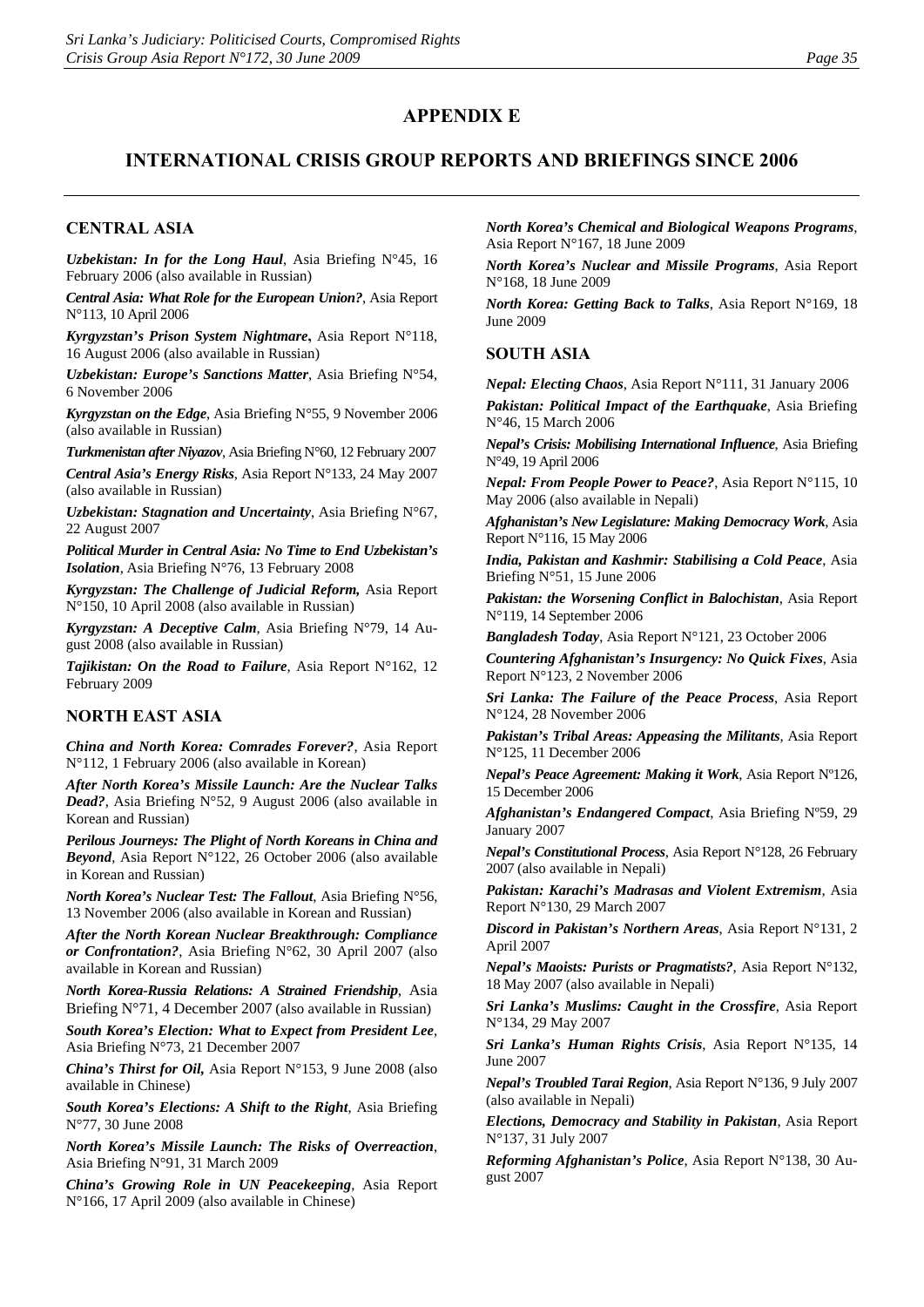*Nepal's Fragile Peace Process*, Asia Briefing N°68, 28 September 2007 (also available in Nepali)

*Pakistan: The Forgotten Conflict in Balochistan*, Asia Briefing N°69, 22 October 2007

*Sri Lanka: Sinhala Nationalism and the Elusive Southern Consensus*, Asia Report N°141, 7 November 2007

*Winding Back Martial Law in Pakistan*, Asia Briefing N°70, 12 November 2007

*Nepal: Peace Postponed*, Asia Briefing N°72, 18 December 2007 (also available in Nepali)

*After Bhutto's Murder: A Way Forward for Pakistan*, Asia Briefing N°74, 2 January 2008

*Afghanistan: The Need for International Resolve*, Asia Report N°145, 6 February 2008

*Sri Lanka's Return to War: Limiting the Damage*, Asia Report N°146, 20 February 2008

*Nepal's Election and Beyond***,** Asia Report N°149, 2 April 2008 (also available in Nepali)

*Restoring Democracy in Bangladesh,* Asia Report N°151, 28 April 2008

*Nepal's Election: A Peaceful Revolution?*, Asia Report N°155, 3 July 2008 (also available in Nepali)

*Nepal's New Political Landscape*, Asia Report N°156, 3 July 2008 (also available in Nepali)

*Reforming Pakistan's Police*, Asia Report N°157, 14 July 2008

*Taliban Propaganda: Winning the War of Words?*, Asia Report N°158, 24 July 2008

*Sri Lanka's Eastern Province: Land, Development, Conflict*, Asia Report N°159, 15 October 2008

*Reforming the Judiciary in Pakistan*, Asia Report N°160, 16 October 2008

*Bangladesh: Elections and Beyond*, Asia Briefing N°84, 11 December 2008

*Policing in Afghanistan: Still Searching for a Strategy*, Asia Briefing N°85, 18 December 2008

*Nepal's Faltering Peace Process*, Asia Report N°163, 19 February 2009 (also available in Nepali)

*Afghanistan: New U.S. Administration, New Directions*, Asia Briefing N°89, 13 March 2009

*Pakistan: The Militant Jihadi Challenge*, Asia Report N°164, 13 March 2009

*Development Assistance and Conflict in Sri Lanka: Lessons from the Eastern Province*, Asia Report N°165, 16 April 2009

*Pakistan's IDP Crisis: Challenges and Opportunities,* Asia Briefing N°93, 3 June 2009

*Afghanistan's Election Challenges*, Asia Report N°171, 24 June 2009

#### **SOUTH EAST ASIA**

*Papua: The Dangers of Shutting Down Dialogue,* Asia Briefing N°47, 23 March 2006 (also available in Indonesian)

*Aceh: Now for the Hard Part*, Asia Briefing N°48, 29 March 2006

*Managing Tensions on the Timor-Leste/Indonesia Border*, Asia Briefing N°50, 4 May 2006

*Terrorism in Indonesia: Noordin's Networks*, Asia Report N°114, 5 May 2006 (also available in Indonesian)

*Islamic Law and Criminal Justice in Aceh*, Asia Report N°117, 31 July 2006 (also available in Indonesian)

*Papua: Answers to Frequently Asked Questions*, Asia Briefing N°53, 5 September 2006

*Resolving Timor-Leste's Crisis*, Asia Report N°120, 10 October 2006 (also available in Indonesian)

*Aceh's Local Elections: The Role of the Free Aceh Movement (GAM)*, Asia Briefing N°57, 29 November 2006

*Myanmar: New Threats to Humanitarian Aid*, Asia Briefing N°58, 8 December 2006

*Jihadism in Indonesia: Poso on the Edge*, Asia Report N°127, 24 January 2007 (also available in Indonesian)

*Southern Thailand: The Impact of the Coup*, Asia Report N°129, 15 March 2007 (also available in Thai)

*Indonesia: How GAM Won in Aceh* , Asia Briefing N°61, 22 March 2007

*Indonesia: Jemaah Islamiyah's Current Status*, Asia Briefing N°63, 3 May 2007

*Indonesia: Decentralisation and Local Power Struggles in Maluku*, Asia Briefing N°64, 22 May 2007

*Timor-Leste's Parliamentary Elections*, Asia Briefing N°65, 12 June 2007

*Indonesian Papua: A Local Perspective on the Conflict*, Asia Briefing N°66, 19 July 2007 (also available in Indonesian)

*Aceh: Post-Conflict Complications*, Asia Report N°139, 4 October 2007 (also available in Indonesian)

*Southern Thailand: The Problem with Paramilitaries*, Asia Report N°140, 23 October 2007 (also available in Thai)

*"Deradicalisation" and Indonesian Prisons*, Asia Report N°142, 19 November 2007 (also available in Indonesian)

*Timor-Leste: Security Sector Reform*, Asia Report N°143, 17 January 2008 (also available in Tetum)

*Indonesia: Tackling Radicalism in Poso*, Asia Briefing N°75, 22 January 2008

*Burma/Myanmar: After the Crackdown*, Asia Report N°144, 31 January 2008

*Indonesia: Jemaah Islamiyah's Publishing Industry*, Asia Report N°147, 28 February 2008 (also available in Indonesian)

*Timor-Leste's Displacement Crisis*, Asia Report N°148, 31 March 2008

*The Philippines: Counter-insurgency vs. Counter-terrorism in Mindanao*, Asia Report N°152, 14 May 2008

*Indonesia: Communal Tensions in Papua*, Asia Report N°154, 16 June 2008 (also available in Indonesian)

*Indonesia: Implications of the Ahmadiyah Decree*, Asia Briefing N°78, 7 July 2008 (also available in Indonesian)

*Thailand: Political Turmoil and the Southern Insurgency*, Asia Briefing N°80, 28 August 2008 (also available in Thai)

*Indonesia: Pre-election Anxieties in Aceh*, Asia Briefing N°81, 9 September 2008 (also available in Indonesian)

*Thailand: Calming the Political Turmoil*, Asia Briefing N°82, 22 September 2008 (also available in Thai)

*Burma/Myanmar After Nargis: Time to Normalise Aid Relations*, Asia Report N°161, 20 October 2008 (also available in Chinese)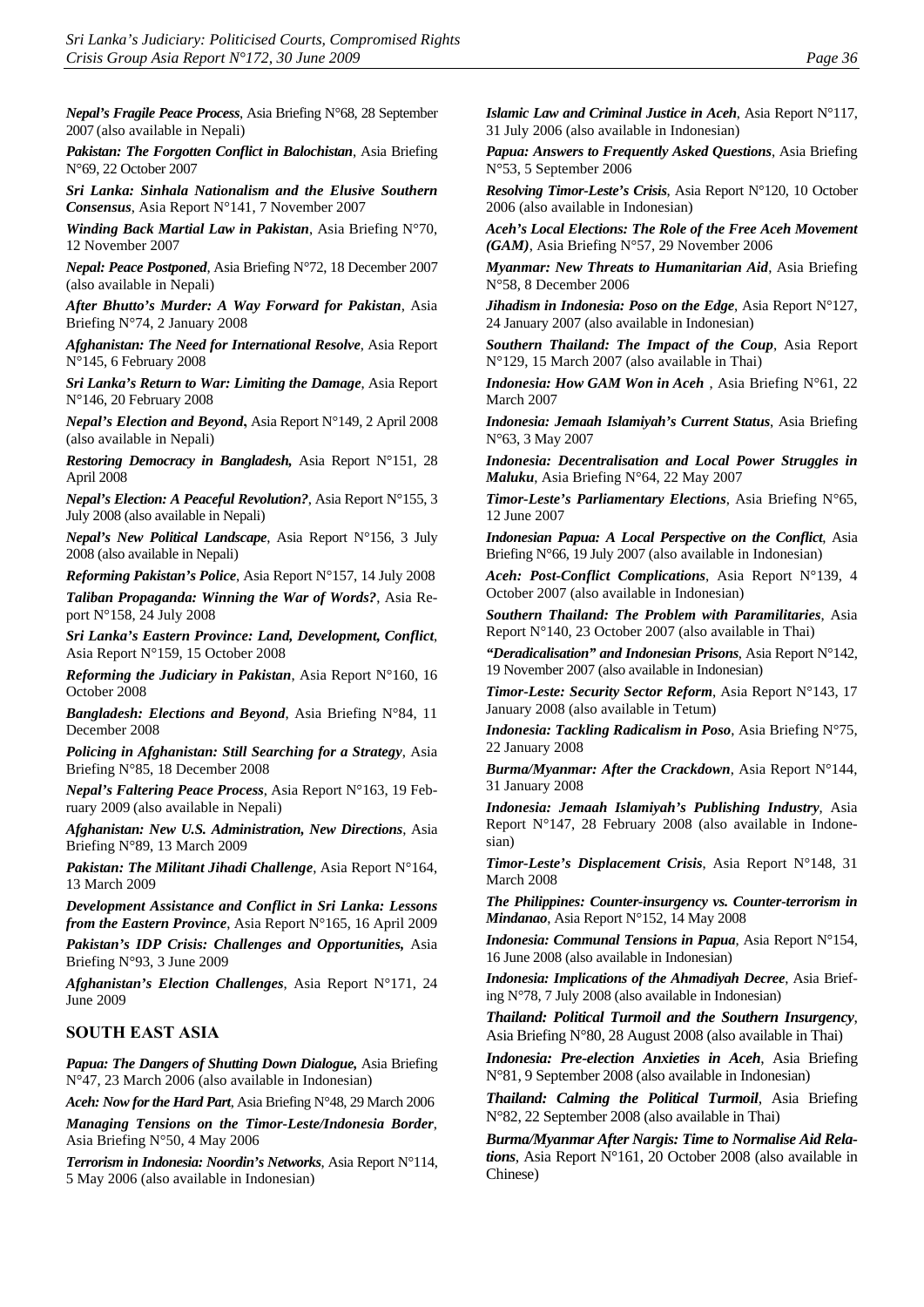*The Philippines: The Collapse of Peace in Mindanao*, Asia Briefing N°83, 23 October 2008

*Local Election Disputes in Indonesia: The Case of North Maluku*, Asia Briefing N°86, 22 January 2009

*Timor-Leste: No Time for Complacency*, Asia Briefing N°87, 09 February 2009

*The Philippines: Running in Place in Mindanao*, Asia Briefing N°88, 16 February 2009

*Indonesia: Deep Distrust in Aceh as Elections Approach*, Asia Briefing N°90, 23 March 2009

*Indonesia: Radicalisation of the "Palembang Group",* Asia Briefing N°92, 20 May 2009

*Recruiting Militants in Southern Thailand, Asia Report N°170, 22 June 2009* 

#### **OTHER REPORTS AND BRIEFINGS**

For Crisis Group reports and briefing papers on:

- Africa
- Asia
- Europe
- Latin America and Caribbean
- Middle East and North Africa
- Thematic Issues
- *CrisisWatch*

please visit our website www.crisisgroup.org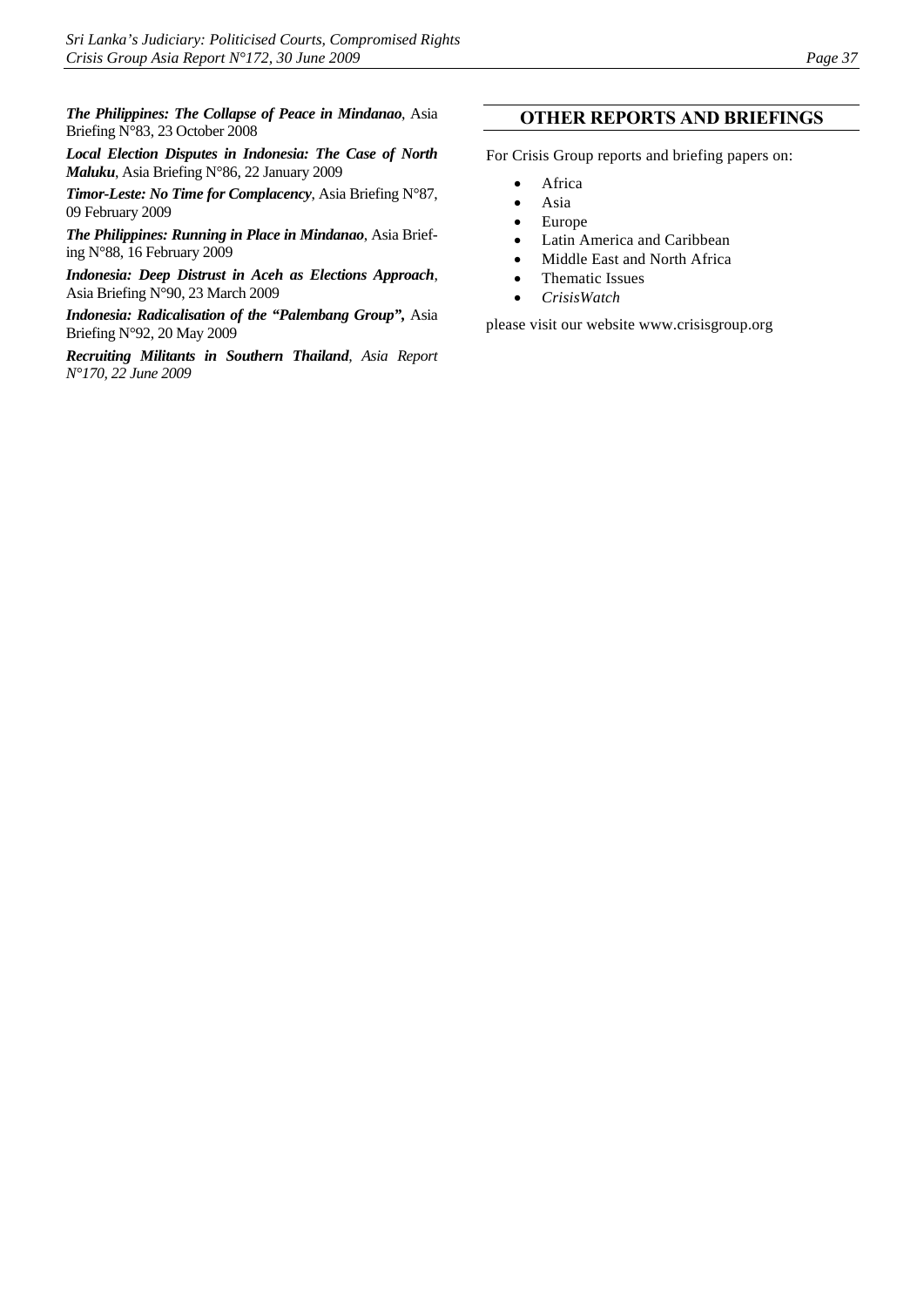## **APPENDIX D**

## **INTERNATIONAL CRISIS GROUP BOARD OF TRUSTEES**

#### *Co-Chairs*

#### **Lord (Christopher) Patten**

*Former European Commissioner for External Relations, Governor of Hong Kong and UK Cabinet Minister; Chancellor of Oxford University*

#### **Thomas R Pickering**

*Former U.S. Ambassador to the UN, Russia, India, Israel, Jordan, El Salvador and Nigeria; Vice Chairman of Hills & Company*

#### *President & CEO*

**Gareth Evans** *Former Foreign Minister of Australia*

#### *Executive Committee*

#### **Morton Abramowitz**

*Former U.S. Assistant Secretary of State and Ambassador to Turkey*

#### **Emma Bonino\***

*Former Italian Minister of International Trade and European Affairs and European Commissioner for Humanitarian Aid* 

#### **Cheryl Carolus**

*Former South African High Commissioner to the UK and Secretary General of the ANC*

#### **Maria Livanos Cattaui**

*Member of the Board, Petroplus, Switzerland* 

**Yoichi Funabashi** *Editor-in-Chief & Columnist,* The Asahi Shimbun*, Japan* 

**Frank Giustra**  *Chairman, Endeavour Financial, Canada*

**Stephen Solarz**  *Former U.S. Congressman*

**George Soros**  *Chairman, Open Society Institute*

**Pär Stenbäck**  *Former Foreign Minister of Finland \*Vice Chair*

#### *Other Board Members*

#### **Adnan Abu-Odeh**

*Former Political Adviser to King Abdullah II and to King Hussein, and Jordan Permanent Representative to the UN*

#### **Kenneth Adelman**

*Former U.S. Ambassador and Director of the Arms Control and Disarmament Agency*

#### **HRH Prince Turki al-Faisal**

*Former Ambassador of the Kingdom of Saudi Arabia to the U.S.* 

#### **Kofi Annan**

*Former Secretary-General of the United Nations; Nobel Peace Prize (2001)* 

#### **Louise Arbour**

*Former UN High Commissioner for Human Rights and Chief Prosecutor for the International Criminal Tribunals for the former Yugoslavia and for Rwanda* 

**Richard Armitage**  *Former U.S. Deputy Secretary of State* 

**Lord (Paddy) Ashdown**  *Former High Representative for Bosnia and Herzegovina and Leader of the Liberal Democrats, UK* 

**Shlomo Ben-Ami**  *Former Foreign Minister of Israel*

#### **Lakhdar Brahimi**  *Former Special Adviser to the UN Secretary-General and Foreign Minister of Algeria*

**Zbigniew Brzezinski**  *Former U.S. National Security Advisor to the President*

**Kim Campbell**  *Former Prime Minister of Canada*

#### **Naresh Chandra**  *Former Indian Cabinet Secretary and Ambassador to the U.S.*

**Joaquim Alberto Chissano**  *Former President of Mozambique*

**Wesley Clark**  *Former NATO Supreme Allied Commander, Europe*

**Pat Cox**  *Former President of the European Parliament*

**Uffe Ellemann-Jensen**  *Former Foreign Minister of Denmark*

**Mark Eyskens**  *Former Prime Minister of Belgium*

**Joschka Fischer** *Former Foreign Minister of Germany*

**Yegor Gaidar**  *Former Prime Minister of Russia* 

**Carla Hills**  *Former U.S. Secretary of Housing and U.S. Trade Representative*

**Lena Hjelm-Wallén**  *Former Deputy Prime Minister and Foreign Affairs Minister of Sweden*

#### **Swanee Hunt**

*Former U.S. Ambassador to Austria; Chair, The Initiative for Inclusive Security and President, Hunt Alternatives Fund*

#### **Anwar Ibrahim**

*Former Deputy Prime Minister of Malaysia* 

**Mo Ibrahim**  *Founder and Chair, Mo Ibrahim Foundation; Founder, Celtel International* 

#### **Asma Jahangir**  *UN Special Rapporteur on the Freedom of*

*Religion or Belief; Chairperson, Human Rights Commission of Pakistan*

**James V. Kimsey**  *Founder and Chairman Emeritus of America Online, Inc. (AOL)*

**Wim Kok**  *Former Prime Minister of the Netherlands*

**Aleksander Kwaśniewski**  *Former President of Poland* 

**Ricardo Lagos**  *Former President of Chile*

**Joanne Leedom-Ackerman**  *Former International Secretary of International PEN; Novelist and journalist, U.S.*

**Jessica Tuchman Mathews**  *President, Carnegie Endowment for International Peace, U.S.* 

**Moisés Naím**  *Former Venezuelan Minister of Trade and Industry; Editor in Chief,* Foreign Policy

**Ayo Obe**  *Chair, Board of Trustees, Goree Institute, Senegal* 

**Christine Ockrent**  *CEO, French TV and Radio World Services*

**Victor Pinchuk** *Founder of EastOne and Victor Pinchuk Foundation*

**Fidel V. Ramos** *Former President of Philippines*

**Güler Sabancı** *Chairperson, Sabancı Holding, Turkey* 

**Ghassan Salamé** *Former Lebanese Minister of Culture; Professor, Sciences Po, Paris* 

**Thorvald Stoltenberg** *Former Foreign Minister of Norway*

**Ernesto Zedillo** *Former President of Mexico; Director, Yale Center for the Study of Globalization*